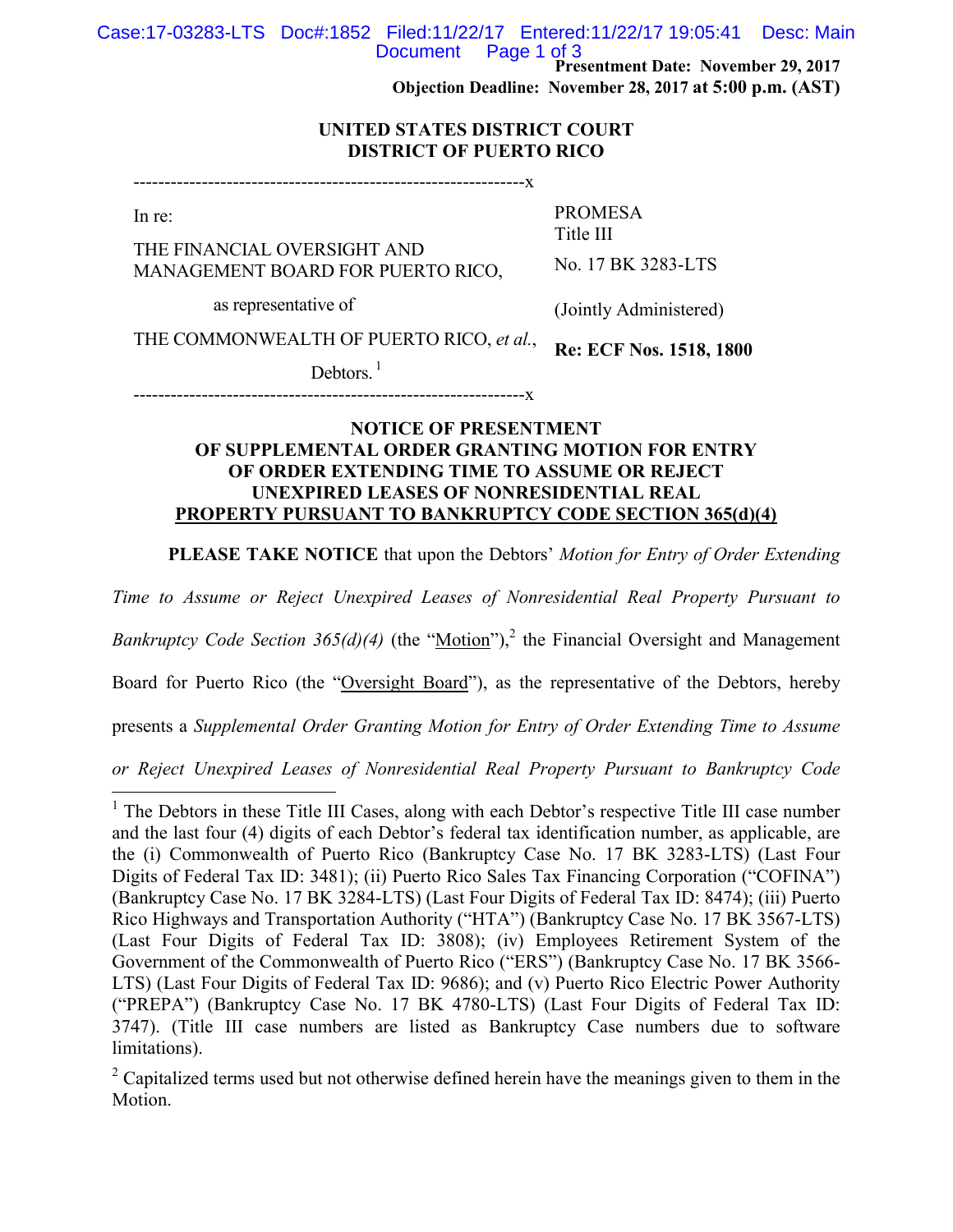#### Case:17-03283-LTS Doc#:1852 Filed:11/22/17 Entered:11/22/17 19:05:41 Desc: Main Document Page 2 of 3

*Section 365(d)(4)* (the "Supplemental Order") to the Honorable Laura Taylor Swain, United States District Judge, sitting in the United States District Court for the District of Puerto Rico, 150 Carlos Chardón Street, Federal Building, Office 150, San Juan, P.R. 00918-1767 for signature on **November 29, 2017**.

**PLEASE TAKE FURTHER NOTICE** that the Supplemental Order, with exhibits, is attached as Exhibit A.

**PLEASE TAKE FURTHER NOTICE** that unless a written objection to the Supplemental Order is filed with the Court in accordance with the *Third Amended Notice, Case Management and Administrative Procedures* (the "Case Management Procedures") [ECF No. 1512-1] **by 5:00 p.m. (AST) on November 28, 2017**, no hearing will be held and the Supplemental Order may be approved by this Court.

**PLEASE TAKE FURTHER NOTICE** that copies of the Supplemental Order and all documents filed in the Title III cases are available (a) free of charge by visiting https://cases.primeclerk.com/puertorico or by calling +1 (844) 822-9231, and (b) on the Court's website at http://www.prd.uscourts.gov, subject to the procedures and fees set forth therein.

Dated: November 22, 2017 San Juan, Puerto Rico Respectfully submitted,

*/s/* Martin J. Bienenstock

Martin J. Bienenstock Paul V. Possinger Ehud Barak Maja Zerjal (Admitted *Pro Hac Vice*) **PROSKAUER ROSE LLP** Eleven Times Square New York, NY 10036 Tel: (212) 969-3000 Fax: (212) 969-2900

*Attorneys for the*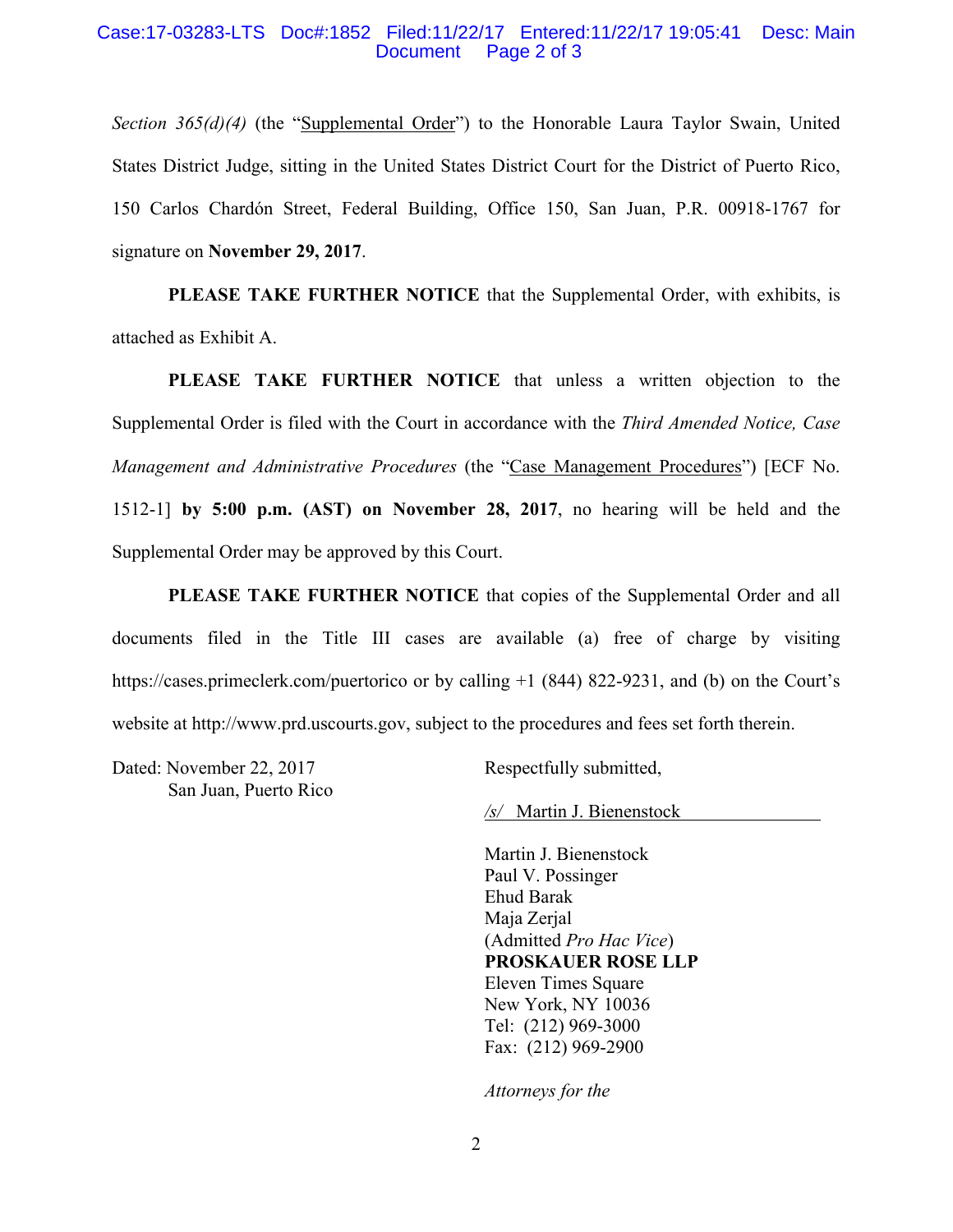#### Case:17-03283-LTS Doc#:1852 Filed:11/22/17 Entered:11/22/17 19:05:41 Desc: Main Document Page 3 of 3

*Financial Oversight and Management Board as representative for PREPA*

*/s/* Hermann D. Bauer

Hermann D. Bauer USDC No. 215205 **O'NEILL & BORGES LLC** 250 Muñoz Rivera Ave., Suite 800 San Juan, PR 00918-1813 Tel: (787) 764-8181 Fax: (787) 753-8944

*Co-Attorneys for the Financial Oversight and Management Board as representative for PREPA*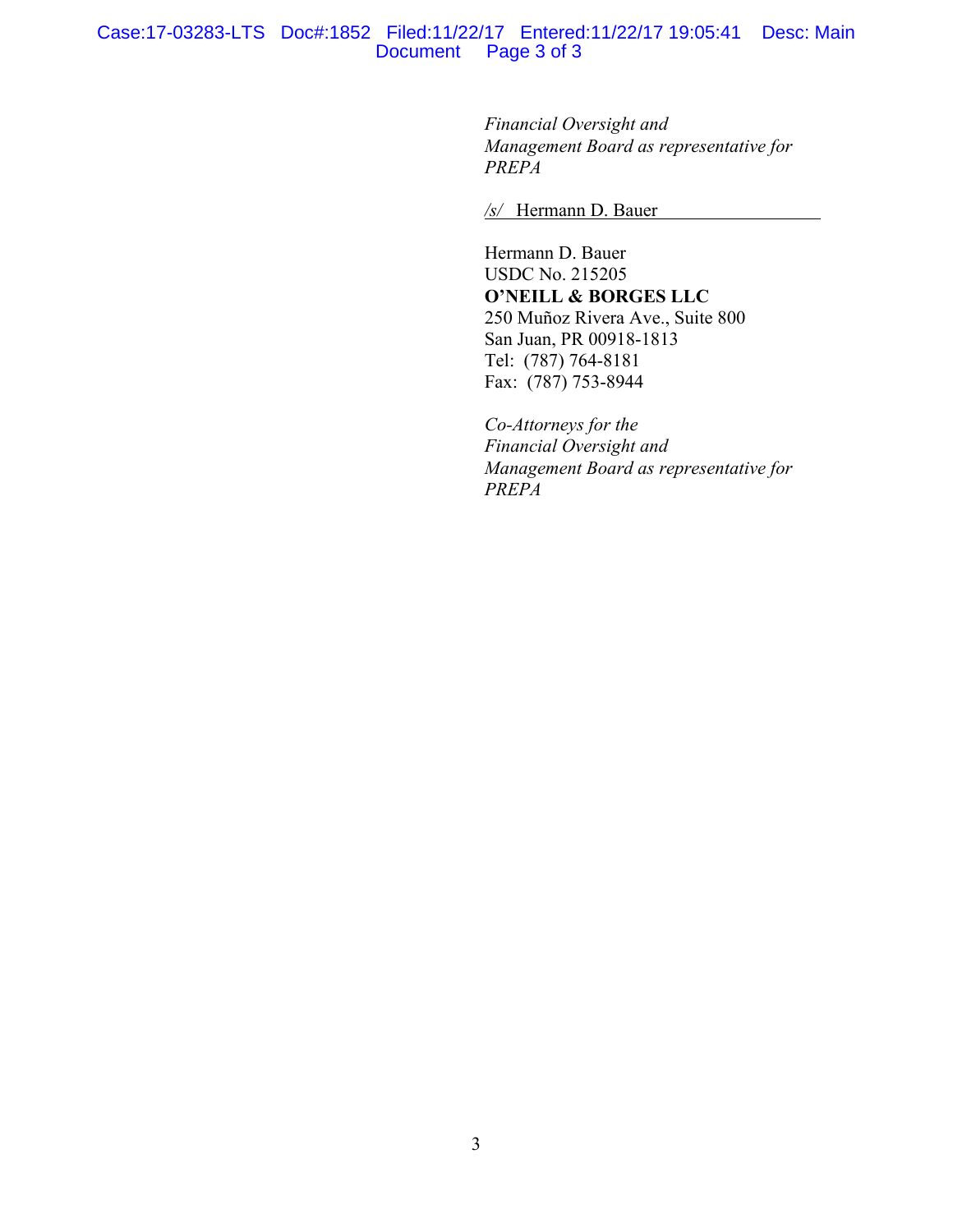# **UNITED STATES DISTRICT COURT DISTRICT OF PUERTO RICO**

---------------------------------------------------------------x

In re:

 $\overline{a}$ 

THE FINANCIAL OVERSIGHT AND MANAGEMENT BOARD FOR PUERTO RICO, PROMESA Title III

No. 17 BK 3283-LTS

as representative of

(Jointly Administered)

THE COMMONWEALTH OF PUERTO RICO, *et al.*,

Debtors. $<sup>1</sup>$ </sup>

**Re: ECF Nos. 1518, 1800**

---------------------------------------------------------------x

#### **SUPPLEMENTAL ORDER GRANTING MOTION FOR ENTRY OF ORDER EXTENDING TIME TO ASSUME OR REJECT UNEXPIRED LEASES OF NONRESIDENTIAL REAL PROPERTY PURSUANT TO BANKRUPTCY CODE SECTION 365(d)(4)**

Upon the Debtors' *Motion for Entry of Order Extending Time to Assume or Reject* 

*Unexpired Leases of Nonresidential Real Property Pursuant to Bankruptcy Code Section* 

 $365(d)(4)$  (the "<u>Motion</u>");<sup>2</sup> and the Court having found it has subject matter jurisdiction over this

matter pursuant to PROMESA section 306(a); and it appearing that venue is proper pursuant to

PROMESA section 307(a); and the Court having found that the relief requested in the Motion is

<sup>&</sup>lt;sup>1</sup> The Debtors in these Title III Cases, along with each Debtor's respective Title III case number and the last four (4) digits of each Debtor's federal tax identification number, as applicable, are the (i) Commonwealth of Puerto Rico (Bankruptcy Case No. 17 BK 3283-LTS) (Last Four Digits of Federal Tax ID: 3481); (ii) Puerto Rico Sales Tax Financing Corporation ("COFINA") (Bankruptcy Case No. 17 BK 3284-LTS) (Last Four Digits of Federal Tax ID: 8474); (iii) Puerto Rico Highways and Transportation Authority ("HTA") (Bankruptcy Case No. 17 BK 3567-LTS) (Last Four Digits of Federal Tax ID: 3808); (iv) Employees Retirement System of the Government of the Commonwealth of Puerto Rico ("ERS") (Bankruptcy Case No. 17 BK 3566- LTS) (Last Four Digits of Federal Tax ID: 9686); and (v) Puerto Rico Electric Power Authority ("PREPA") (Bankruptcy Case No. 17 BK 4780-LTS) (Last Four Digits of Federal Tax ID: 3747). (Title III case numbers are listed as Bankruptcy Case numbers due to software limitations).

<sup>&</sup>lt;sup>2</sup> Capitalized terms used but not otherwise defined herein have the meanings given to them in the Motion.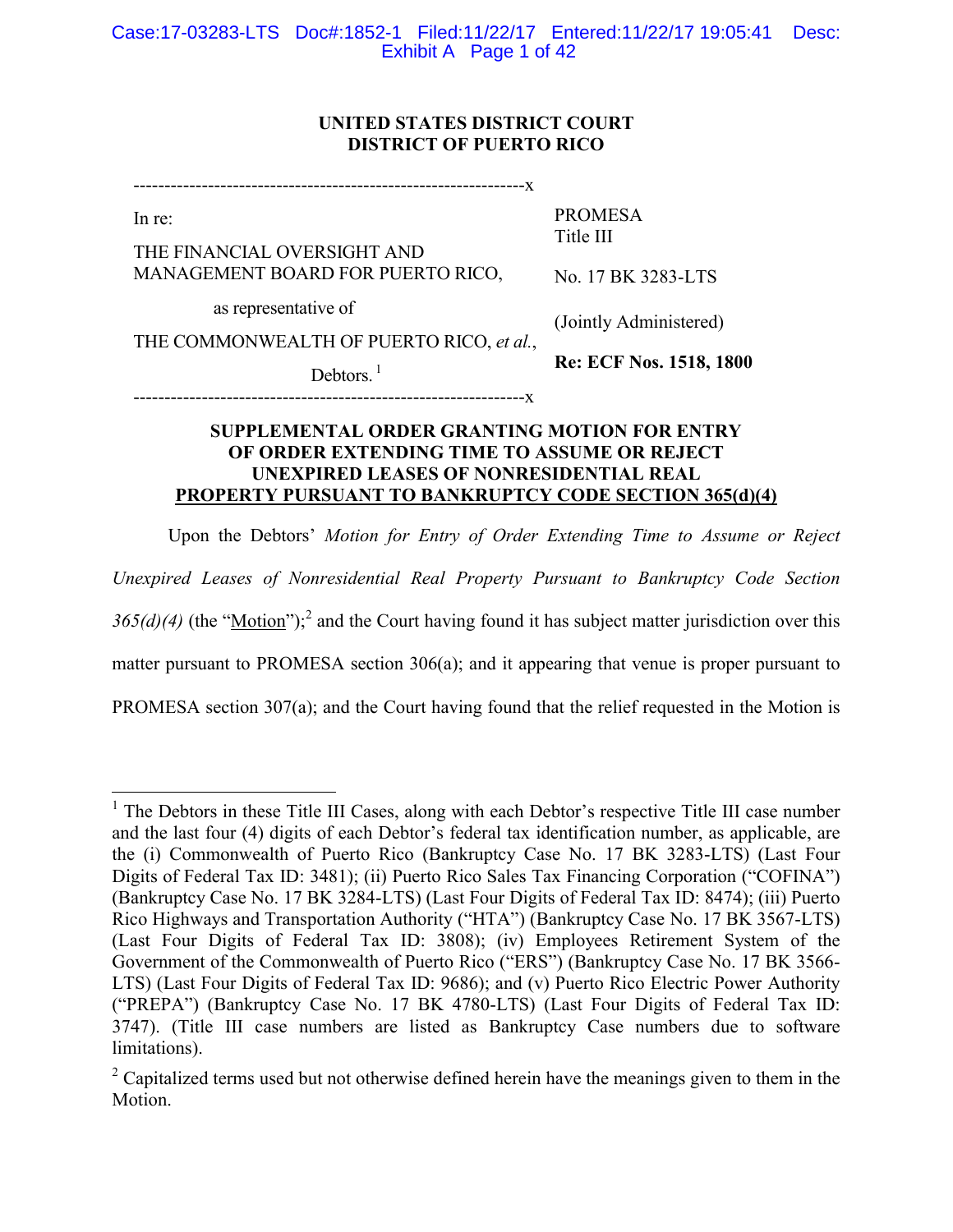#### Case:17-03283-LTS Doc#:1852-1 Filed:11/22/17 Entered:11/22/17 19:05:41 Desc: Exhibit A Page 2 of 42

in the best interests of the Debtors, their creditors, and other parties in interest, it is **HEREBY ORDERED THAT:**

1. The Motion is granted as set forth herein.

2. Unless otherwise provided in Exhibit A, the deadline of the time for the Debtors to assume or reject any of the Real Property Leases listed on Exhibit A hereto is extended until the earlier of (i) January 1, 2019, (ii) the date of expiration or termination of such leases pursuant to their own terms, or (iii) the date on which a plan of adjustment is confirmed for each Debtor, without prejudice to (x) the Debtors' right to seek further extensions as contemplated by Bankruptcy Code section  $365(d)(4)(B)(ii)$ , or (y) the right of any party in interest to object to such requested extensions.

3. Attached hereto as Exhibit B is a list of additional Real Property Leases for which the respective landlords have been sent a request for a consensual extension of the Debtors' time to assume or reject pursuant to section 365(d)(4) until the earlier of (i) January 1, 2019, (ii) the date of expiration or termination of such leases pursuant to their own terms, or (iii) the date on which a plan of adjustment is confirmed for each Debtor, with an indication that they will have been deemed to consent absent an affirmative indication that they do not consent as requested, and for which no such consent or lack of consent has been indicated as of the date of presentment of this Order.

4. The deadline of the time for the Debtors to assume or reject any of the Real Property Leases listed on Exhibit B is hereby extended until the earlier of (i) January 1, 2019, (ii) the date of expiration or termination of such leases pursuant to their own terms, or (iii) the date on which a plan of adjustment is confirmed for each Debtor, without prejudice to (x) the Debtors' right to seek further extensions as contemplated by Bankruptcy Code section

2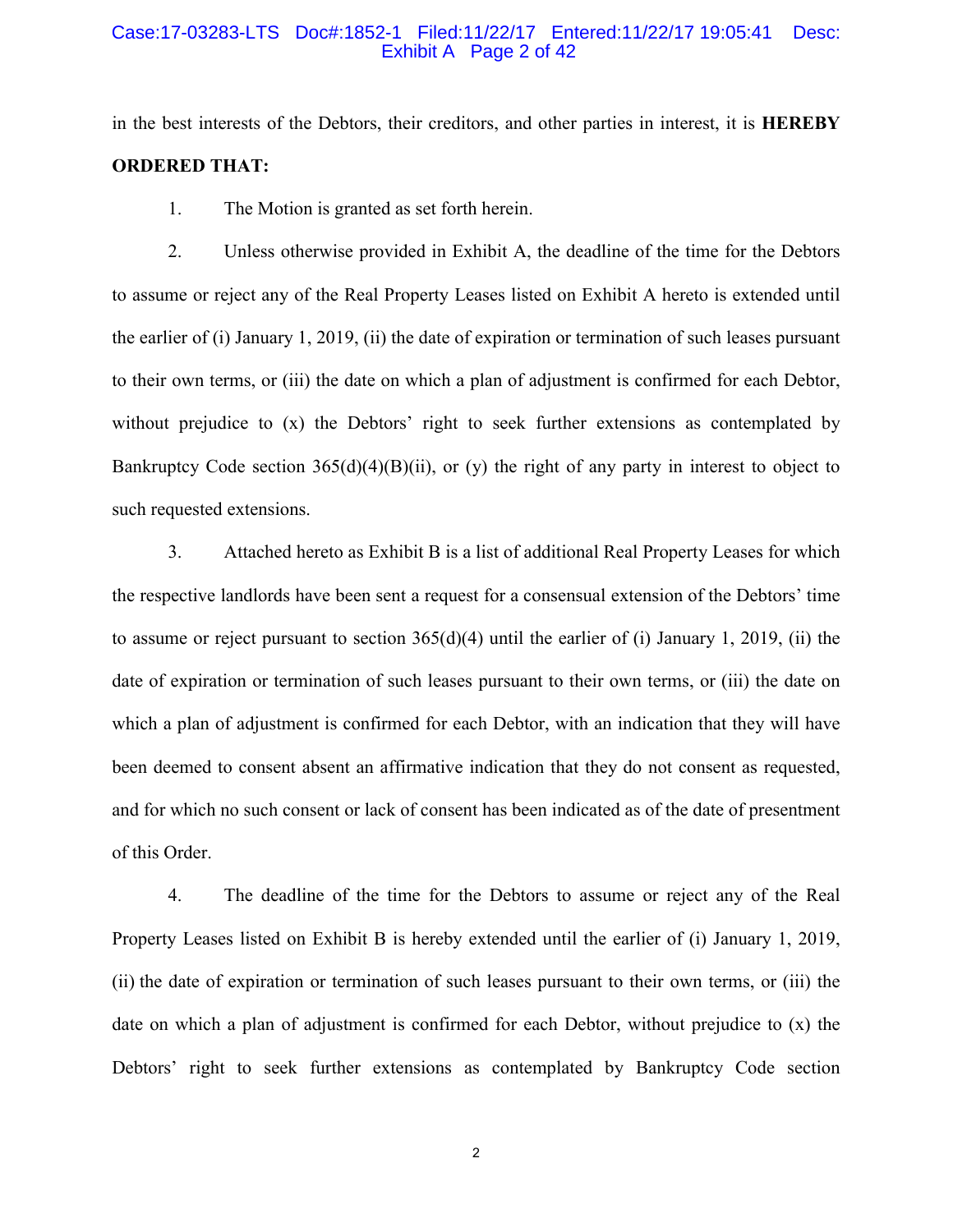#### Case:17-03283-LTS Doc#:1852-1 Filed:11/22/17 Entered:11/22/17 19:05:41 Desc: Exhibit A Page 3 of 42

 $365(d)(4)(B)(ii)$ , or (y) the right of any party in interest to object to such requested extensions, and subject to a reservation of the rights of each landlord on Exhibit B to assert that its consent was not validly provided.

5. The Debtors may submit further orders on the Motion with respect to additional landlords who have consented or may in the future consent to an extension of the Debtors' deadline to assume or reject Real Property Leases under Bankruptcy Code section 365(d)(4) until seven days prior to the expiration of each Debtor's respective deadline in accordance with the presentment procedures set forth in the *Third Amended Notice, Case Management and Administrative Procedures* [ECF No. 1512-1].

6. Nothing in the Motion or this Order shall be deemed or construed as (i) an assumption or rejection of any agreement, contract, or lease pursuant to Bankruptcy Code section 365, or (ii) an admission with respect to whether any of the Debtors' contracts or leases is an unexpired lease of nonresidential real property within the meaning of Bankruptcy Code section 365(d). The relief granted by this Order shall not affect the Debtors' rights to assume, assume and assign, or reject any Real Property Leases.

7. This Court retains exclusive jurisdiction with respect to all matters arising from or related to the implementation, interpretation, and enforcement of this Order.

Dated: \_\_\_\_\_\_\_\_\_, 2017

San Juan, Puerto Rico Honorable Laura Taylor Swain United States District Judge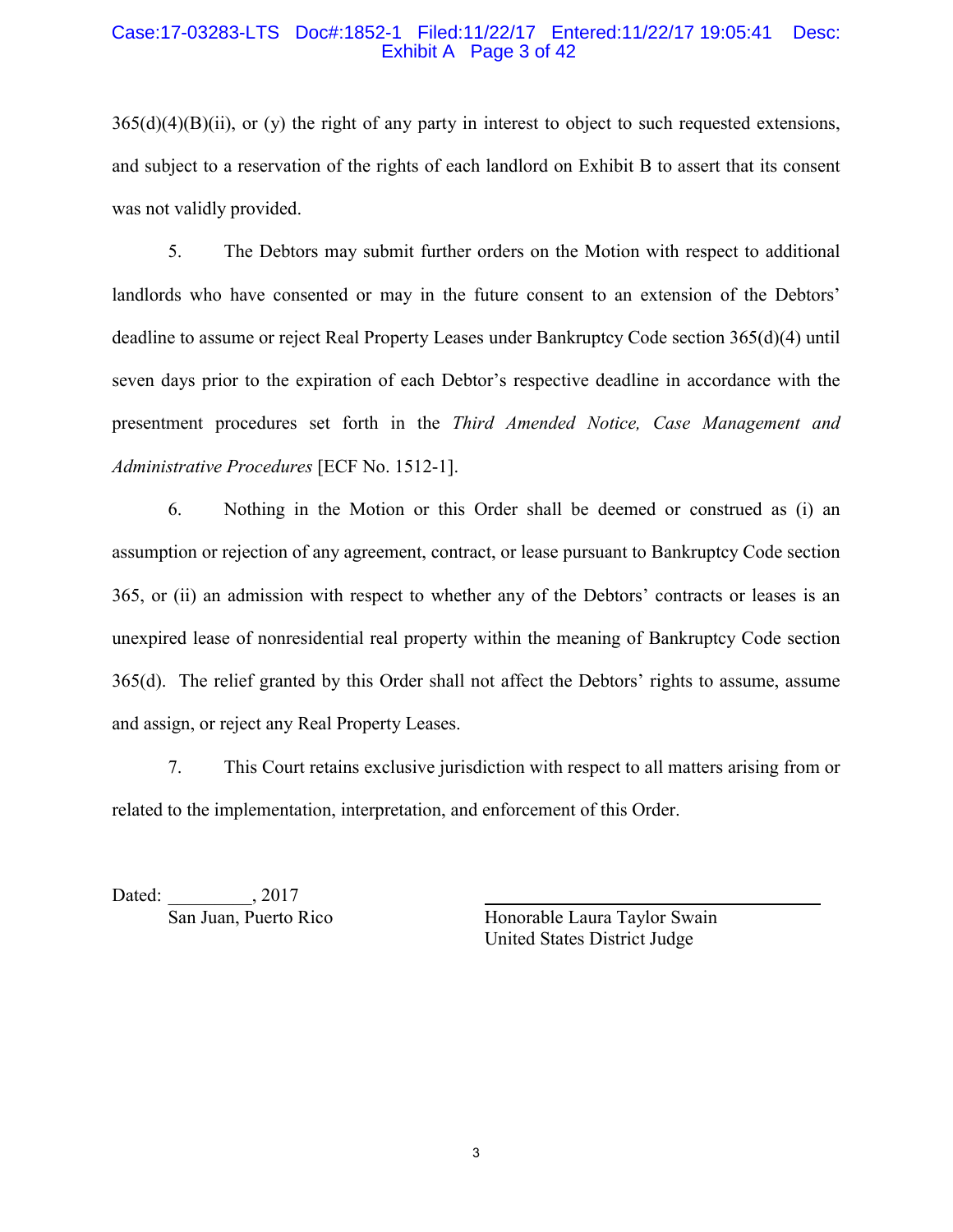#### Case:17-03283-LTS Doc#:1852-1 Filed:11/22/17 Entered:11/22/17 19:05:41 Desc: Exhibit A Page 4 of 42

# **EXHIBIT A**

# **Real Property Leases Under Affirmative Consent<sup>1</sup>**

|     |                                                  | <b>NAME OF</b>                       | <b>CONTRACT NUMBER</b> |
|-----|--------------------------------------------------|--------------------------------------|------------------------|
|     | Landlord                                         | <b>COMMONWEALTH ENTITY</b>           |                        |
| 1.  | 3 RIOS LTD CORP.                                 | 911 GOVERNMENT SERVICE               | 2016-000109            |
|     |                                                  | <b>BOARD</b>                         |                        |
| 2.  | 3 RIOS LTD CORP.                                 | DEPARTMENT OF HEALTH                 | 2015-DS1060            |
| 3.  | 3 RIOS LTD CORP.                                 | DEPARTMENT OF HEALTH                 | 2017-DS0239            |
| 4.  | 800 PONCE DE LEON CORP.                          | SOCIOECONOMIC                        | 2015-000070            |
|     |                                                  | DEVELOPMENT OF THE                   |                        |
|     |                                                  | FAMILY ADMINISTRATION                |                        |
| 5.  | ALBERTO LUIS COSSIO SOTO                         | <b>DEPARTMENT OF HEALTH</b>          | 2016-DS0799            |
| 6.  | ALFREDO RIVERA DIAZ *                            | <b>STATE ELECTIONS</b>               | 2017-000012            |
|     |                                                  | <b>COMMISSION</b>                    |                        |
| 7.  | ANGEL F. RIVERA BARRIS *                         | <b>STATE ELECTIONS</b>               | 2014-000017            |
|     |                                                  | <b>COMMISSION</b>                    |                        |
| 8.  | ANGEL F. RIVERA BARRIS *                         | <b>STATE ELECTIONS</b>               | 2015-000115            |
|     |                                                  | <b>COMMISSION</b>                    |                        |
| 9.  | ANLE DISTRIBUTING CORP. *                        | DEPARTMENT OF FAMILY                 | 2017-000095            |
| 10. | ANTONIO J. LEAL GONZALEZ *                       | DEPARTMENT OF FAMILY                 | 2017-000096            |
| 11. | ARCADIO BIGIO ROMERO <sup>*</sup>                | <b>STATE ELECTIONS</b>               | 2016-000018            |
|     |                                                  | <b>COMMISSION</b>                    |                        |
| 12. | ARIEL Z ORTIZ BLANCO <sup>*</sup>                | <b>VOCATIONAL</b>                    |                        |
|     |                                                  | <b>REHABILITATION</b>                |                        |
|     |                                                  | <b>ADMINISTRATION</b>                |                        |
| 13. | <b>ASA DEVELOPMENT &amp;</b><br>RENTAL, INC. *   | <b>DEPARTMENT OF FAMILY</b>          | 2015-000035            |
| 14. | <b>ASOCIACION PESCADORES</b>                     | <b>DEPARTMENT OF</b>                 | 2014-055073            |
|     | DE CIBUCO, INC. *                                | <b>AGRICULTURE</b>                   |                        |
| 15. | <b>AUTORIDAD DE EDIFICIOS</b>                    | <b>COOPERATIVE</b>                   | 2015-000045            |
|     | <b>PUBLICOS</b>                                  | DEVELOPMENT COMMISSION               |                        |
| 16. | <b>AUTORIDAD DE EDIFICIOS</b>                    | <b>DEPARTMENT OF</b>                 | 2014-055403            |
|     | <b>PUBLICOS</b>                                  | <b>AGRICULTURE</b>                   |                        |
| 17. | <b>AUTORIDAD DE EDIFICIOS</b><br><b>PUBLICOS</b> | <b>DEPARTMENT OF HEALTH</b>          | 2016-DS0798            |
| 18. | <b>AUTORIDAD DE EDIFICIOS</b>                    | DEPARTMENT OF HEALTH                 | 2017-DS0527            |
|     | <b>PUBLICOS</b>                                  |                                      |                        |
| 19. | <b>AUTORIDAD DE EDIFICIOS</b>                    | <b>DEPARTMENT OF HEALTH</b>          | 2018-DS0320            |
|     | <b>PUBLICOS</b>                                  |                                      |                        |
| 20. | <b>AUTORIDAD DE EDIFICIOS</b>                    | <b>HOUSE OF</b>                      | 2018-000019            |
|     | <b>PUBLICOS</b>                                  | <b>REPRESENTATIVES</b>               |                        |
| 21. | <b>AUTORIDAD DE EDIFICIOS</b>                    | <b>STATE EMERGENCY AND</b>           | 2013-000019            |
|     | <b>PUBLICOS</b>                                  | <b>DISASTER MANAGEMENT</b>           |                        |
|     | <b>AUTORIDAD DE EDIFICIOS</b>                    | <b>AGENCY</b><br>STATE EMERGENCY AND |                        |
| 22. | <b>PUBLICOS</b>                                  |                                      | 2013-000045            |
|     |                                                  | DISASTER MANAGEMENT                  |                        |

 1 Landlords marked with an asterisk provided consent via telephone conversations with AAFAF counsel.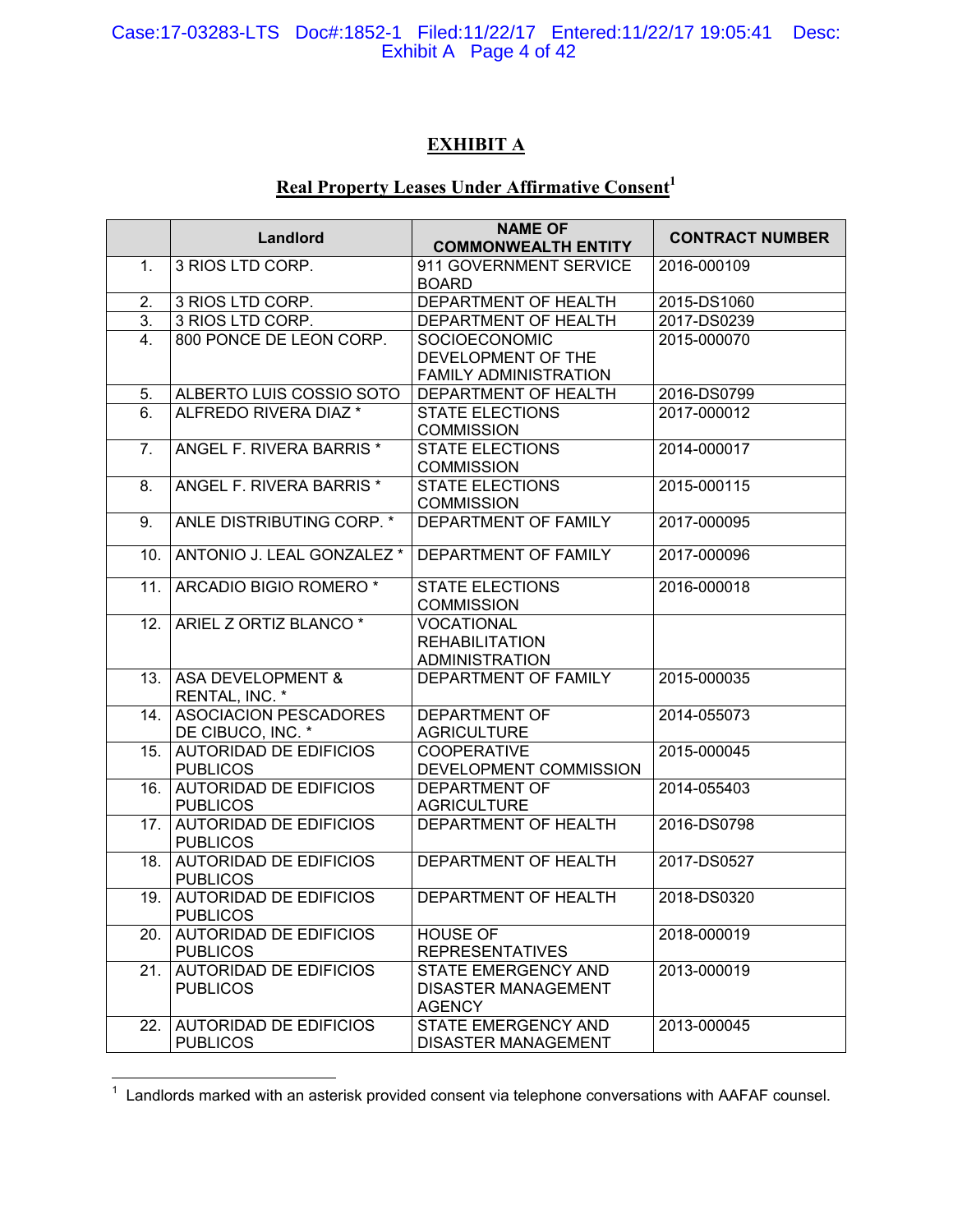## Case:17-03283-LTS Doc#:1852-1 Filed:11/22/17 Entered:11/22/17 19:05:41 Desc: Exhibit A Page 5 of 42

|     | Landlord                                                                      | <b>NAME OF</b><br><b>COMMONWEALTH ENTITY</b>                                    | <b>CONTRACT NUMBER</b> |
|-----|-------------------------------------------------------------------------------|---------------------------------------------------------------------------------|------------------------|
|     |                                                                               | <b>AGENCY</b>                                                                   |                        |
| 23. | <b>AUTORIDAD DE EDIFICIOS</b><br><b>PUBLICOS</b>                              | <b>TRANSIT SAFETY</b><br><b>COMMISSION</b>                                      | 2017-000015            |
| 24. | <b>AUTORIDAD DE EDIFICIOS</b><br><b>PUBLICOS</b>                              | <b>TRANSPORTATION AND</b><br>PUBLIC WORKS                                       | 2013-000190            |
| 25. | <b>AUTORIDAD DE EDIFICIOS</b><br><b>PUBLICOS</b>                              | <b>VOCATIONAL</b><br><b>REHABILITATION</b>                                      | 2017-000076            |
|     |                                                                               | <b>ADMINISTRATION</b>                                                           |                        |
| 26. | <b>AUTORIDAD DE EDIFICIOS</b><br><b>PUBLICOS</b>                              | DEPARTMENT OF CONSUMER<br><b>AFFAIRS</b>                                        |                        |
| 27. | <b>AUTORIDAD DE EDIFICIOS</b><br><b>PUBLICOS</b>                              | PERMITS MANAGEMENT<br><b>OFFICE</b>                                             |                        |
| 28. | AUTORIDAD DE EDIFICIOS<br><b>PUBLICOS</b>                                     | PERMITS MANAGEMENT<br><b>OFFICE</b>                                             |                        |
| 29. | <b>AUTORIDAD PARA EL</b><br>FINANCIAMIENTO DE LA<br><b>INFRAESTRUC</b>        | DEPARTMENT OF HEALTH                                                            | 2015-DS1097            |
| 30. | <b>AUTORIDAD PARA EL</b><br>FINANCIAMIENTO DE LA<br><b>INFRAESTRUC</b>        | <b>MENTAL HEALTH SERVICES</b><br>AND ADDICTION CONTROL<br><b>ADMINISTRATION</b> | 2009-950801            |
| 31. | <b>AUTORIDAD PARA EL</b><br><b>FINANCIAMIENTO DE LA</b><br><b>INFRAESTRUC</b> | OFFICE OF COURT<br><b>ADMINISTRATION</b>                                        | 2015-000077            |
| 32. | <b>AUTORIDAD PARA EL</b><br>FINANCIAMIENTO DE LA<br><b>INFRAESTRUC</b>        | OFFICE OF COURT<br><b>ADMINISTRATION</b>                                        | 2015-000077            |
|     | 33. BANFIN REALTY S.E                                                         | DEPARTMENT OF HEALTH                                                            | 2014-DS0430            |
|     | 34. BANFIN REALTY S.E                                                         | DEPARTMENT OF HEALTH                                                            | 2015-DS1042            |
| 35. | BETANCOURT MANGUAL, ANA<br><b>ROSA</b>                                        | <b>COURT OF FIRST INSTANCE</b>                                                  | 2015-000105            |
| 36. | <b>CALVARY EVANGELISTIC</b><br><b>MISION</b>                                  | PUBLIC SERVICE APPELLATE<br><b>COMMISSION</b>                                   |                        |
| 37. | CARHIL DEVELOPERS INC.                                                        | OFFICE OF COURTS<br><b>ADMINISTRATION</b>                                       | 1998-00324A            |
| 38. | <b>CARIBBEAN CITY BUILDERS,</b><br>INC.                                       | DEPARTMENT OF LABOR AND<br><b>HUMAN RESOURCES</b>                               | 2015-000526            |
| 39. | CARLOS J PASCUAL BARALT                                                       | PUERTO RICO POLICE                                                              |                        |
| 40. | <b>CARLOS MANUEL MARTINEZ</b><br><b>SERRANO</b>                               | DEPARTMENT OF HEALTH                                                            | 2017-DS0350            |
| 41. | CARMEN DELIA RONDA TORO<br>$\star$                                            | <b>STATE ELECTIONS</b><br><b>COMMISSION</b>                                     | 2015-000122            |
| 42. | CARMEN G. DAVILA LOPEZ *                                                      | <b>HOUSE OF</b><br><b>REPRESENTATIVES</b>                                       | 2017-000595            |
| 43. | <b>CARMEN MILAGROS CORREA</b><br><b>RODRIGUEZ*</b>                            | DEPARTMENT OF JUSTICE                                                           | 2015-000037            |
| 44. | <b>CARMEN VICTORIA</b><br>CARRASQUILLO DIAZ                                   | DEPARTMENT OF HEALTH                                                            | 2018-DS0318            |
| 45. | <b>CECILIA M GARCIA RIVERA</b>                                                | <b>STATE ELECTIONS</b><br><b>COMMISSION</b>                                     |                        |
| 46. | <b>CENTERPLEX INC</b>                                                         | DEPARTMENT OF FAMILY                                                            | 2015-000305            |
| 47. | CENTRO AUDIOLOGICO E<br><b>INTERDISCIPLINARIO ISAMAR</b><br>GON <sup>*</sup>  | DEPARTMENT OF HEALTH                                                            | 2017-DS0423            |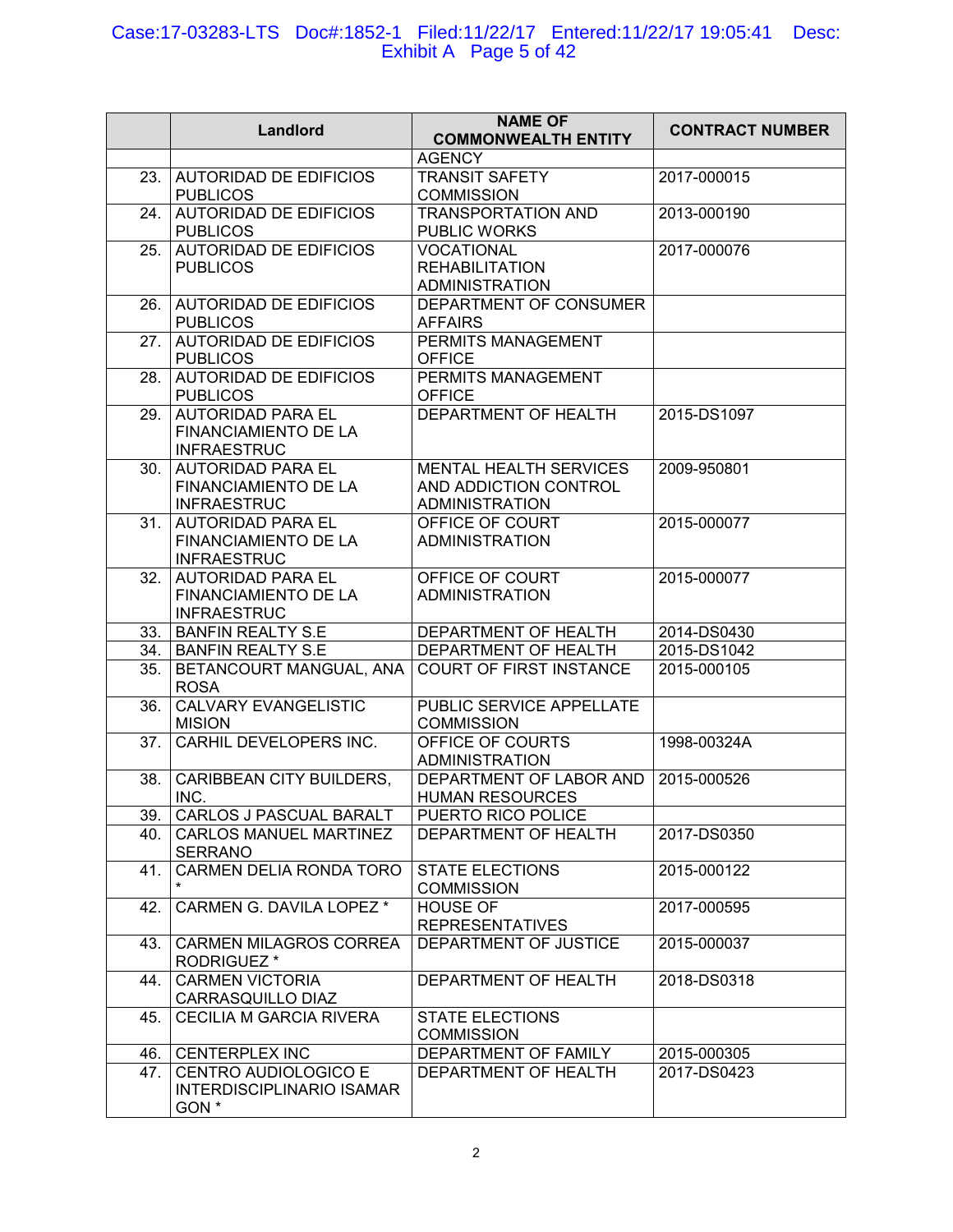## Case:17-03283-LTS Doc#:1852-1 Filed:11/22/17 Entered:11/22/17 19:05:41 Desc: Exhibit A Page 6 of 42

|     | Landlord                                                          | <b>NAME OF</b><br><b>COMMONWEALTH ENTITY</b>                        | <b>CONTRACT NUMBER</b> |
|-----|-------------------------------------------------------------------|---------------------------------------------------------------------|------------------------|
| 48. | CENTRO DE PIEZAS PATILLAS<br><b>INCORPORADO</b>                   | DEPARTMENT OF HEALTH                                                | 2013-DS0742            |
| 49. | COL-BER INC <sup>*</sup>                                          | <b>STATE ELECTIONS</b><br><b>COMMISSION</b>                         |                        |
| 50. | COLEGIO SANTA MARIA DEL<br>CAMINO <sup>*</sup>                    | <b>STATE ELECTIONS</b><br><b>COMMISSION</b>                         |                        |
| 51. | CONCILIO DE SALUD<br>INTEGRAL DE LOIZA, INC. *                    | DEPARTMENT OF HEALTH                                                | 2014-DS0552            |
| 52. | <b>CORPORACION DEL CENTRO</b><br>DE BELLAS ARTES *                | OFFICE OF THE<br><b>COMMISSIONER OF</b><br>FINANCIAL INSTITUTIONS   | 2017-000009            |
| 53. | DEPTO TRANSP OBRAS<br>PUBLICAS ACERVO                             | DEPARTAMENTO DE<br><b>HACIENDA</b>                                  |                        |
| 54. | <b>DESARROLLOS</b><br><b>INMOBILIARIOS DE HATO</b><br>TEJAS, INC. | DEPARTMENT OF EDUCATION 2014-000128                                 |                        |
| 55. | DOMINGO SANABRIA LOZADA                                           | <b>STATE ELECTIONS</b><br><b>COMMISSION</b>                         | 2014-000044            |
| 56. | DR. FERNANDO ORTIZ<br>MALDONADO *                                 | DEPARTMENT OF FAMILY                                                | 2015-000036            |
| 57. | DR. FERNANDO ORTIZ<br>MALDONADO *                                 | DEPARTMENT OF HEALTH                                                | 2015-DS0975            |
| 58. | EDIFICIO BULA, INC.                                               | DEPARTMENT OF LABOR AND<br><b>HUMAN RESOURCES</b>                   | 2015-000426            |
| 59. | EDUCON MANAGEMENT,<br>CORP.                                       | <b>TRANSPORTATION AND</b><br>PUBLIC WORKS                           | 2016-000163            |
| 60. | EL CAPITAN INVESTMENT<br><b>GROUP CORP</b>                        | DEPARTAMENTO DE JUSTICIA                                            |                        |
| 61. | EL SISTEMA DE RETIRO PARA<br>MAESTROS DE PUERTO RICO              | DEPARTMENT OF TREASURY                                              | 2015-000192            |
| 62. | EL SISTEMA DE RETIRO PARA<br>MAESTROS DE PUERTO RICO              | DEPARTMENT OF TREASURY                                              | 2015-000192            |
| 63. | EL SISTEMA DE RETIRO PARA<br>MAESTROS DE PUERTO RICO              | OFFICE OF ELECTORAL<br><b>COMPTROLLER</b>                           | 2018-000003            |
| 64. | EL SISTEMA DE RETIRO PARA<br>MAESTROS DE PUERTO RICO              | OFFICE OF ELECTORAL<br><b>COMPTROLLER</b>                           | 2018-000003            |
| 65. | EL SISTEMA DE RETIRO PARA<br>MAESTROS DE PUERTO RICO              | STATE OFFICE OF ENERGY<br>PUBLIC POLICY                             | 2016-132270            |
| 66. | <b>FARMACIA JARDINES DE</b><br>LOIZA, INC. *                      | <b>SENATE</b>                                                       | 2018-000007            |
| 67. | FELIX J. RIVERA LUPIANEZ *                                        | DEPARTMENT OF FAMILY                                                | 2016-000326            |
| 68. | FIDEICOMISO HERNANDEZ<br><b>CASTRODAD</b>                         | SOCIOECONOMIC<br>DEVELOPMENT OF THE<br><b>FAMILY ADMINISTRATION</b> | 2018-000002            |
| 69. | FIDEICOMISO MANGUAL-<br><b>CARDONA</b>                            | DEPARTMENT OF FAMILY                                                | 2014-000284            |
| 70. | <b>GONZALEZ POWER</b><br><b>ELECTRICAL</b>                        | <b>TRANSPORTATION AND</b><br><b>PUBLIC WORKS</b>                    | 2014-000040            |
| 71. | <b>GRACIANA ACEVEDO</b><br><b>CARDONA</b>                         | DEPARTAMENTO DE<br><b>HACIENDA</b>                                  |                        |
| 72. | <b>HERIBERTO GONZALEZ*</b>                                        | <b>STATE ELECTIONS</b><br><b>COMMISSION</b>                         | 2014-000033            |
|     | 73.   INCOM INVESTMENTS INC                                       | DEPARTMENT OF EDUCATION                                             |                        |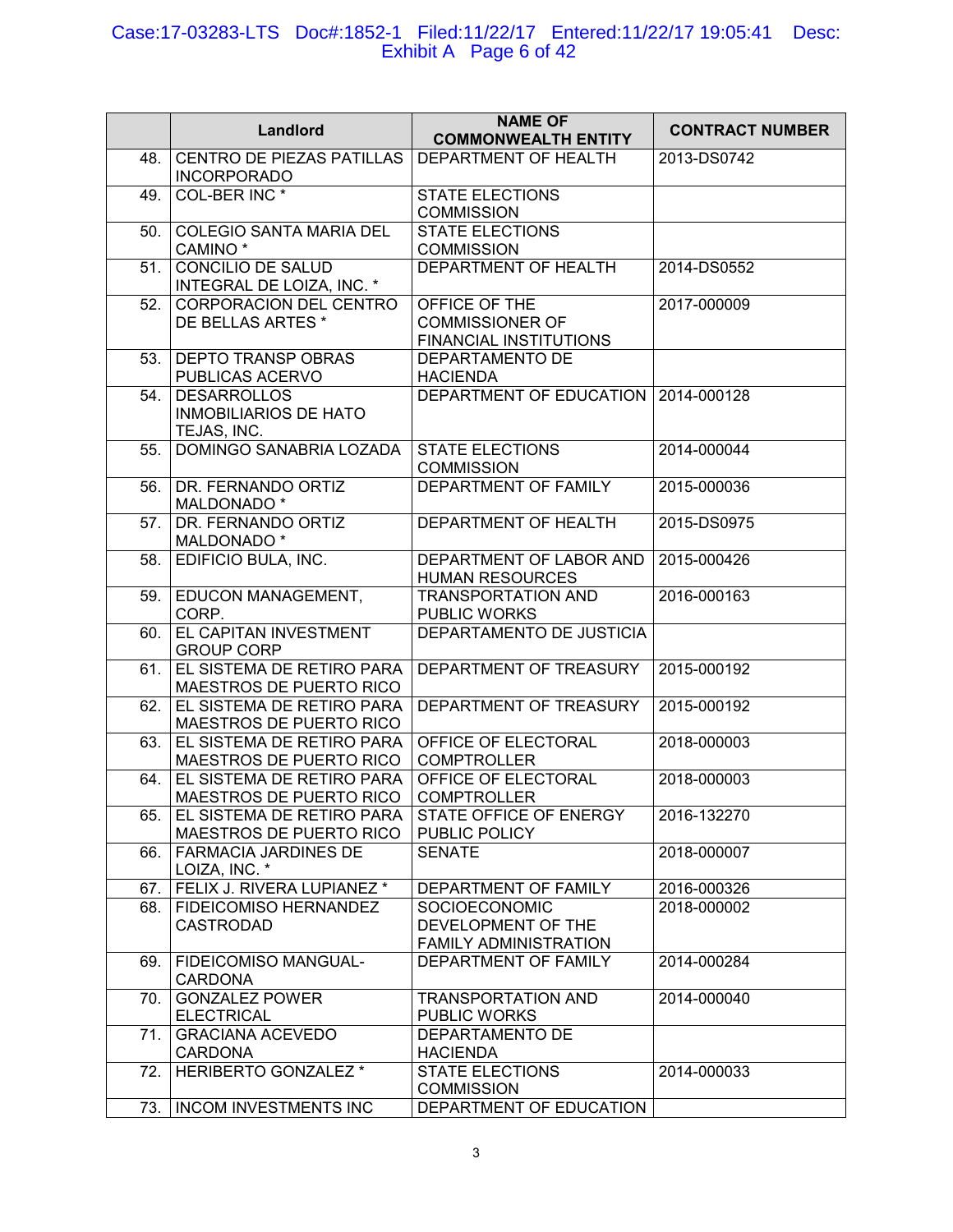#### Case:17-03283-LTS Doc#:1852-1 Filed:11/22/17 Entered:11/22/17 19:05:41 Desc: Exhibit A Page 7 of 42

|     | Landlord                       | <b>NAME OF</b><br><b>COMMONWEALTH ENTITY</b> | <b>CONTRACT NUMBER</b> |
|-----|--------------------------------|----------------------------------------------|------------------------|
| 74. | INMOBILIARIA RODMOR, INC. *    | DEPARTMENT OF FAMILY                         | 2016-000239            |
| 75. | <b>INVERSIONES C Y A, S.E.</b> | DEPARTMENT OF TREASURY                       | 2016-000208            |
| 76. | <b>IR INVESTMENT</b>           | DEPARTMENT OF JUSTICE                        | 2016-000115            |
|     | <b>CORPORATION</b> *           |                                              |                        |
| 77. | <b>IRIS MARIA MUNOZ</b>        | <b>STATE ELECTIONS</b>                       | 2018-000006            |
|     | <b>RODRIGUEZ</b>               | <b>COMMISSION</b>                            |                        |
| 78. | J.CH. REALTY CORPORATION       | <b>TRANSPORTATION AND</b>                    | 2014-000041            |
|     |                                | PUBLIC WORKS                                 |                        |
| 79. | <b>JENNYMAR CORPORATION</b>    | <b>DEPARTMENT OF HEALTH</b>                  | 2015-DS0001            |
| 80. | <b>JENNYMAR CORPORATION</b>    | DEPARTMENT OF HEALTH                         | 2017-DS0236            |
| 81. | <b>JENNYMAR CORPORATION</b>    | DEPARTMENT OF NATURAL                        | 2011-000104            |
|     |                                | AND ENVIRONMENTAL                            |                        |
|     |                                | <b>RESOURCES</b>                             |                        |
| 82. | <b>JENNYMAR CORPORATION</b>    | <b>HOUSE OF</b><br><b>REPRESENTATIVES</b>    | 2018-000076            |
| 83. | JENNYMAR CORPORATION           | OFFICE OF THE OMBUDSMAN                      | 2012-000021            |
| 84. | JENNYMAR CORPORATION           | OFFICE OF THE OMBUDSMAN                      | 2012-000021            |
| 85. | <b>JENNYMAR CORPORATION</b>    | OFFICE OF COURTS                             | 2016-000066            |
|     |                                | <b>ADMINISTRATION</b>                        |                        |
| 86. | <b>JENNYMAR CORPORATION</b>    | <b>HON. CARLOS BIANCHI</b>                   | 2018-000076            |
|     |                                |                                              |                        |
| 87. | <b>JENNYMAR CORPORATION</b>    | DEPARTAMENTO DE LA                           | 2012-000215A           |
|     |                                | <b>FAMILIA</b>                               |                        |
| 88. | <b>JENNYMAR CORPORATION</b>    | DEPARMENT OF EDUCATION                       | 081-2002-0107          |
| 89. | JF BUILDING LEASE AND          | DEPARTMENT OF HEALTH                         | 2017-DS0120            |
|     | MAINTENANCE CORP <sup>2</sup>  |                                              |                        |
| 90. | JF BUILDING LEASE AND          | DEPARTMENT OF HEALTH                         | 2017-DS0300            |
|     | MAINTENANCE CORP <sup>3</sup>  |                                              |                        |
| 91. | JF BUILDING LEASE AND          | DEPARTMENT OF FAMILY                         | 2013-000-266           |
|     | MAINTENANCE CORP <sup>4</sup>  |                                              |                        |
| 92. | <b>JOHNNY RAMOS ORTIZ *</b>    | <b>MENTAL HEALTH SERVICES</b>                | 2017-950464            |
|     |                                | AND ADDICTION CONTROL                        |                        |
|     |                                | <b>ADMINISTRATION</b>                        |                        |
| 93. | JOSE E. RIVERA *               | <b>DEPARTMENT OF</b>                         |                        |
|     |                                | <b>CORRECTION AND</b>                        |                        |
|     |                                | <b>REHABILITATION</b>                        |                        |
| 94. | JOSE LUIS COLLAZO ROSADO       | DEPARTMENT OF HEALTH                         | 2014-DS0737            |
| 95. | JOSE N COLON GONZALEZ *        | DEPARTMENT OF EDUCATION                      |                        |
| 96. | JUAN A. NEGRON BERRIOS *       | DEPARTMENT OF HEALTH                         | 2016-DS0807            |
| 97. | <b>KLAP REALTY AND</b>         | OFFICE OF THE OMBUDSMAN                      | 2012-000001            |
|     | MANAGEMENT                     | - WOMEN                                      |                        |
|     | <b>CORPORATION</b>             |                                              |                        |
| 98. | LAS BRISAS, S.E.               | DEPARTMENT OF EDUCATION   2014-000130        |                        |
| 99. | <b>LCDO. RAFAEL CARDONA</b>    | OFFICE OF THE OMBUDSMAN                      | 2002-000006            |
|     | CAMPOS *                       |                                              |                        |

 2 Provided consent to extension until May 31, 2018.

 $3$  Provided consent to extension until May 31, 2018.

<sup>&</sup>lt;sup>4</sup> Provided consent to extension until May 31, 2018.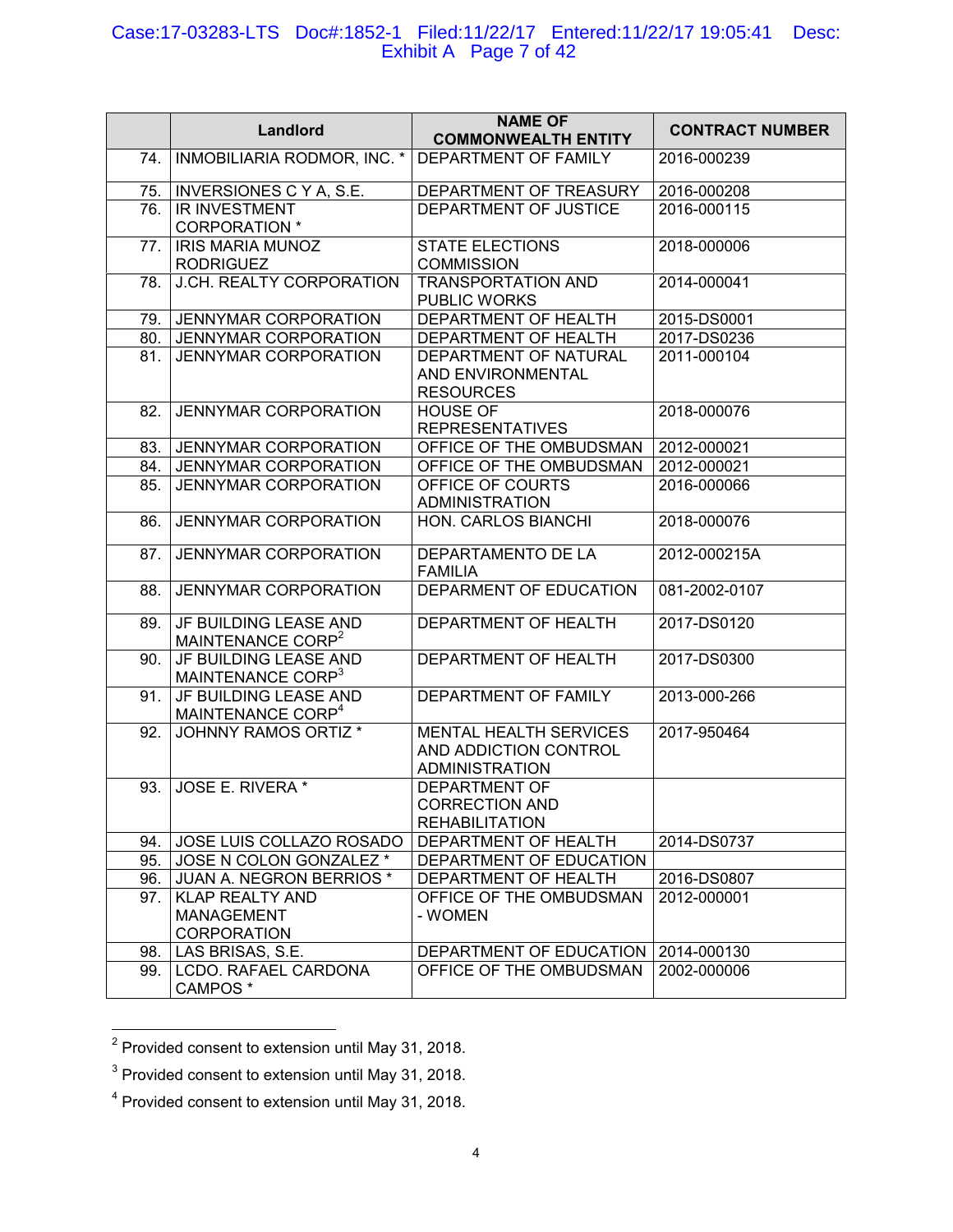## Case:17-03283-LTS Doc#:1852-1 Filed:11/22/17 Entered:11/22/17 19:05:41 Desc: Exhibit A Page 8 of 42

| Landlord                                          | <b>NAME OF</b><br><b>COMMONWEALTH ENTITY</b> | <b>CONTRACT NUMBER</b> |
|---------------------------------------------------|----------------------------------------------|------------------------|
| 100. LIBRA GOVERNMENT<br>BUILDING, INC.           | OFFICE OF COURTS<br><b>ADMINISTRATION</b>    | 1998-00323A            |
| 101. LORENZO G. LLERANDI<br><b>BEAUCHAMP</b>      | DEPARTMENT OF FAMILY                         | 2014-000281            |
| 102. LOYAL INVESTMENT CORP *                      | <b>COURT OF FIRST INSTANCE</b>               | 2014-000095            |
| 103. LOYAL INVESTMENT CORP *                      | <b>COURT OF FIRST INSTANCE</b>               | 2014-000095            |
| 104. LOYAL INVESTMENT CORP *                      | <b>COURT OF FIRST INSTANCE</b>               | 2014-000095            |
| 105. LUIS ANTONIO MUNIZ<br>MARCIAL*               | DEPARTMENT OF HEALTH                         | 2017-DS0440            |
| 106. MARGARO LOPEZ, INC.                          | DEPARTMENT OF FAMILY                         | 2016-000283            |
| 107. MARGARO LOPEZ, INC.                          | <b>STATE ELECTIONS</b><br><b>COMMISSION</b>  | 2016-000123            |
| 108. MARIA DOLORES GONZALEZ<br>COLON <sup>*</sup> | <b>STATE ELECTIONS</b><br><b>COMMISSION</b>  | 2017-000009            |
| 109. MARIA MILAGROS ROCA<br>CASTRO <sup>*</sup>   | <b>STATE ELECTIONS</b><br><b>COMMISSION</b>  | 2017-000021            |
| 110. MERCEDES E. RIVERA<br>MARTINEZ *             | OFFICE OF THE OMBUDSMAN                      | 2006-000016            |
| 111. MIGUELINA ROSADO DE<br>MENDEZ *              | <b>HOUSE OF</b><br><b>REPRESENTATIVES</b>    | 2018-000261            |
| 112. MODESTA RODRIGUEZ<br>CARABALLO <sup>*</sup>  | <b>STATE ELECTIONS</b><br><b>COMMISSION</b>  | 2017-000019            |
| 113. MOYBA, LLC *                                 | 911 GOVERNMENT SERVICE<br><b>BOARD</b>       | 2018-000021            |
| 114. MUNICIPIO DE BARCELONETA                     | DEPARTMENT OF FAMILY                         | 2017-000238            |
| 115. MUNICIPIO DE BARCELONETA                     | DEPARTMENT OF HEALTH                         | 2017-DS0310            |
| 116. MUNICIPIO DE BARCELONETA                     | DEPARTMENT OF TREASURY                       | 2016-000207            |
| 117. MUNICIPIO DE BARCELONETA                     | <b>STATE ELECTIONS</b>                       | 2015-000080            |
|                                                   | <b>COMMISSION</b>                            |                        |
| 118. MUNICIPIO DE                                 | PR FIREFIGHTERS                              |                        |
| <b>HORMIGUEROS</b>                                |                                              |                        |
| 119. MUNICIPIO DE LARES                           | <b>HOUSE OF</b>                              | 2017-000687            |
|                                                   | <b>REPRESENTATIVES</b>                       |                        |
| 120. MUNICIPIO DE LARES                           | STATE ELECTIONS                              | 2014-000039            |
|                                                   | <b>COMMISSION</b>                            |                        |
| 121. NORMAN LUIS SANTIAGO                         | DEPARTMENT OF HEALTH                         | 2014-DS0266            |
| GOMEZ *                                           |                                              |                        |
| 122. NORMAN LUIS SANTIAGO<br>GOMEZ *              | DEPARTMENT OF HEALTH                         | 2014-DS0292            |
| 123. NORMAN LUIS SANTIAGO<br>GOMEZ *              | DEPARTMENT OF HEALTH                         | 2014-DS0293            |
| 124. OFFICE PARK, INC.                            | <b>COOPERATIVE</b><br>DEVELOPMENT COMMISSION | 2014-000016            |
| 125. OFFICE PARK, INC.                            | DEPARTMENT OF HEALTH                         | 2017-DS0461            |
| 126. PESCADERIA VILLA                             | DEPARTMENT OF                                | 2016-055184            |
| PESQUERA ESPINAL *                                | <b>AGRICULTURE</b>                           |                        |
| 127. PIFORS & CO., INC.                           | <b>CONTROLLER'S OFFICE</b>                   | 2016-000088            |
| 128. PIFORS & CO., INC.                           | <b>CONTROLLER'S OFFICE</b>                   | 2016-000088            |
| 129. PLAZA SAN MIGUEL INC                         | DEPARTMENT OF HEALTH                         | 2013-DS0564            |
| 130. PUNTA BORINQUEN                              | DEPARTMENT OF TREASURY                       | 2016-000209            |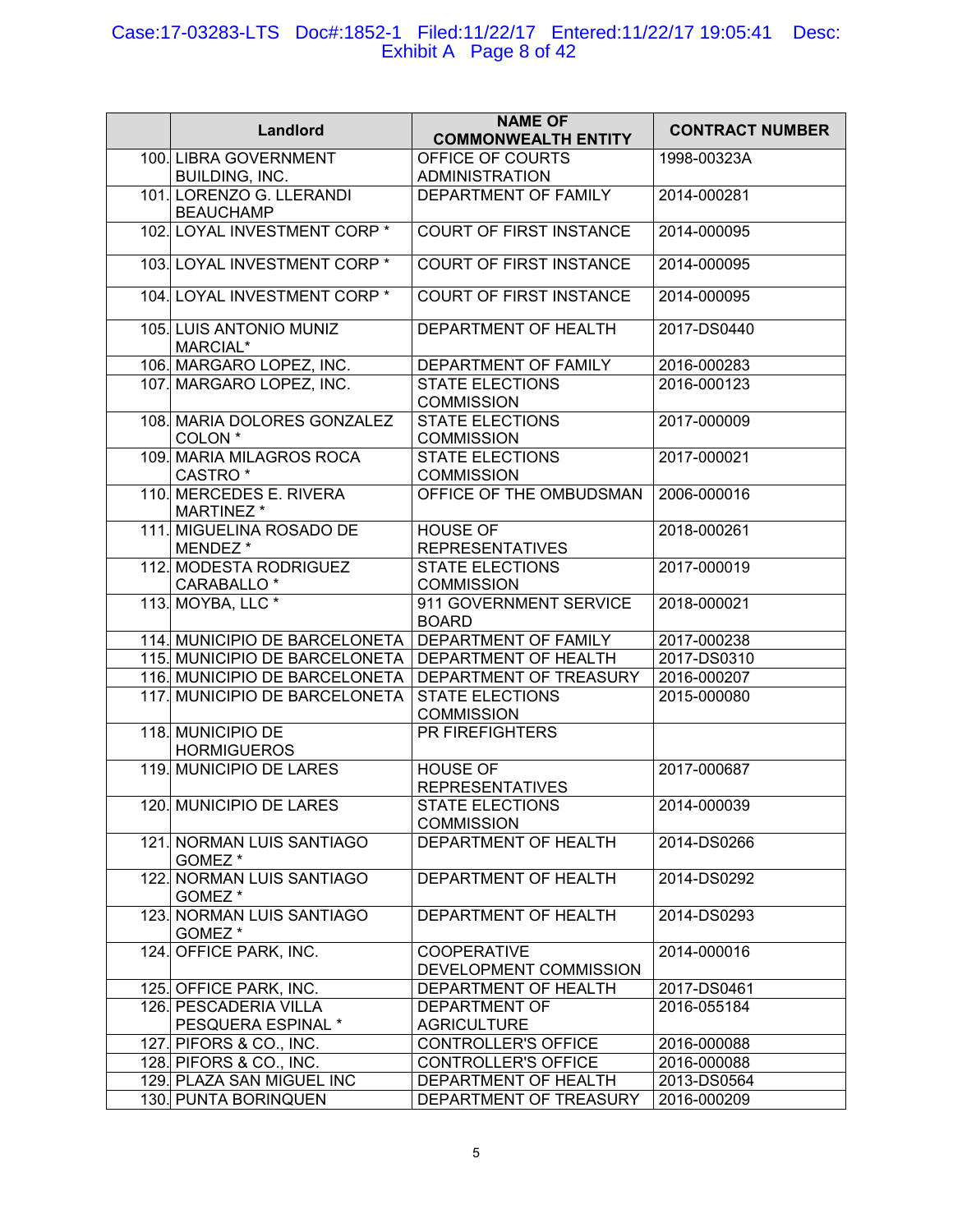## Case:17-03283-LTS Doc#:1852-1 Filed:11/22/17 Entered:11/22/17 19:05:41 Desc: Exhibit A Page 9 of 42

| Landlord                                                               | <b>NAME OF</b><br><b>COMMONWEALTH ENTITY</b>                             | <b>CONTRACT NUMBER</b> |
|------------------------------------------------------------------------|--------------------------------------------------------------------------|------------------------|
| SHOPPING CENTER, INC.                                                  |                                                                          |                        |
| 131. PUNTA BORINQUEN<br>SHOPPING CENTER, INC.                          | <b>TRANSPORTATION AND</b><br>PUBLIC WORKS                                | 2015-000014            |
| 132. RAMHIL DEVELOPERS INC.                                            | OFFICE OF COURTS<br><b>ADMINISTRATION</b>                                | 2011-000146            |
| 133. RAMON ARROYO ARROYO *                                             | <b>STATE ELECTIONS</b><br><b>COMMISSION</b>                              | 2014-000069            |
| 134. RAMON MERCADO LOPEZ                                               | <b>STATE ELECTIONS</b><br><b>COMMISSION</b>                              | 2017-000008            |
| 135. RIOS MARQUES, VICENTE E.                                          | OFFICE OF COURT<br><b>ADMINISTRATION</b>                                 | 2017-000061            |
| 136. RRD CASH & CARRY, INC.                                            | <b>VOCATIONAL</b><br><b>REHABILITATION</b><br><b>ADMINISTRATION</b>      | 2016-000058            |
| 137. SANTOS VELEZ SANCHEZ                                              | DEPARTMENT OF HEALTH                                                     | 2015-DS1107            |
| 138. SANTOS VELEZ SANCHEZ                                              | <b>SENATE</b>                                                            | 2017-000315            |
| 139. SR. WILFREDO FONTANEZ<br>CENTENO <sup>*</sup>                     | DEPARTMENT OF FAMILY                                                     | 2013-000314            |
| 140. SUCESION LAUREANO<br>RIVERA *                                     | MENTAL HEALTH SERVICES<br>AND ADDICTION CONTROL<br><b>ADMINISTRATION</b> | 2015-950840            |
| 141. SUCESION ELMA LUCIA<br>VAZQUEZ MARTINEZ                           | <b>STATE ELECTIONS</b><br><b>COMMISSION</b>                              | 2016-000079            |
| 142. SUCESION JOSE F. RAMIREZ<br><b>PEREZ</b>                          | DEPARTMENT OF EDUCATION                                                  |                        |
| 143. SUCESION JOSE M. NOLLA<br>MORELL *                                | <b>HOUSE OF</b><br><b>REPRESENTATIVES</b>                                | 2017-000698            |
| 144. SUCESION JOSE PEREZ<br>ACEVEDO <sup>*</sup>                       | DEPARTMENT OF TREASURY                                                   | 2014-000001            |
| 145. SYLPAWN, INC. *                                                   | <b>STATE ELECTIONS</b><br><b>COMMISSION</b>                              | 2015-000120            |
| 146. TORRES RIVERA, EDWIN D.                                           | OFFICE OF COURT<br><b>ADMINISTRATION</b>                                 | 2017-000102            |
| 147. VICAR BUILDER'S<br>DEVELOPERS INC. *                              | OFFICE OF COURT<br>ADMINISTRATION                                        | 2017-000085            |
| 148. VICAR BUILDERS<br>DEVELOPMENT TCC VICAR<br><b>BUILDERS DEVE *</b> | DEPARTMENT OF JUSTICE                                                    | 2014-000074            |
| 149. VICAR DEVELOPERS INC.                                             | OFFICE OF COURTS<br><b>ADMINISTRATION</b>                                | 2003-000193            |
| 150. VICTOR MANUEL VARELA<br><b>BERRIOS</b> *                          | DEPARTMENT OF HEALTH                                                     | 2015-DS0877            |
| 151. VISTA VERDE SHOPPING<br>CENTER, INC. *                            | DEPARTMENT OF HOUSING                                                    | 2012-000235            |
| 152. WEST COAST DEVELOPERS<br>INC.                                     | OFFICE OF COURTS<br><b>ADMINISTRATION</b>                                | 2000-000152            |
| <b>153. WILLIAM RAFAEL FUERTES</b><br><b>ROMEU</b>                     | DEPARTMENT OF HEALTH                                                     | 2013-DS0643            |
| 154. WINDA L. TORRES ORTIZ *                                           | DEPARTMENT OF SPORTS<br>AND RECREATION                                   | 2016-000123            |
| 155. WINDA L. TORRES ORTIZ *                                           | DEPARTMENT OF SPORTS<br>AND RECREATION                                   | 2016-000123            |
| 156. WPR LA CERAMICA LP S.E.                                           | DEPARTMENT OF FAMILY                                                     | 2014-000275            |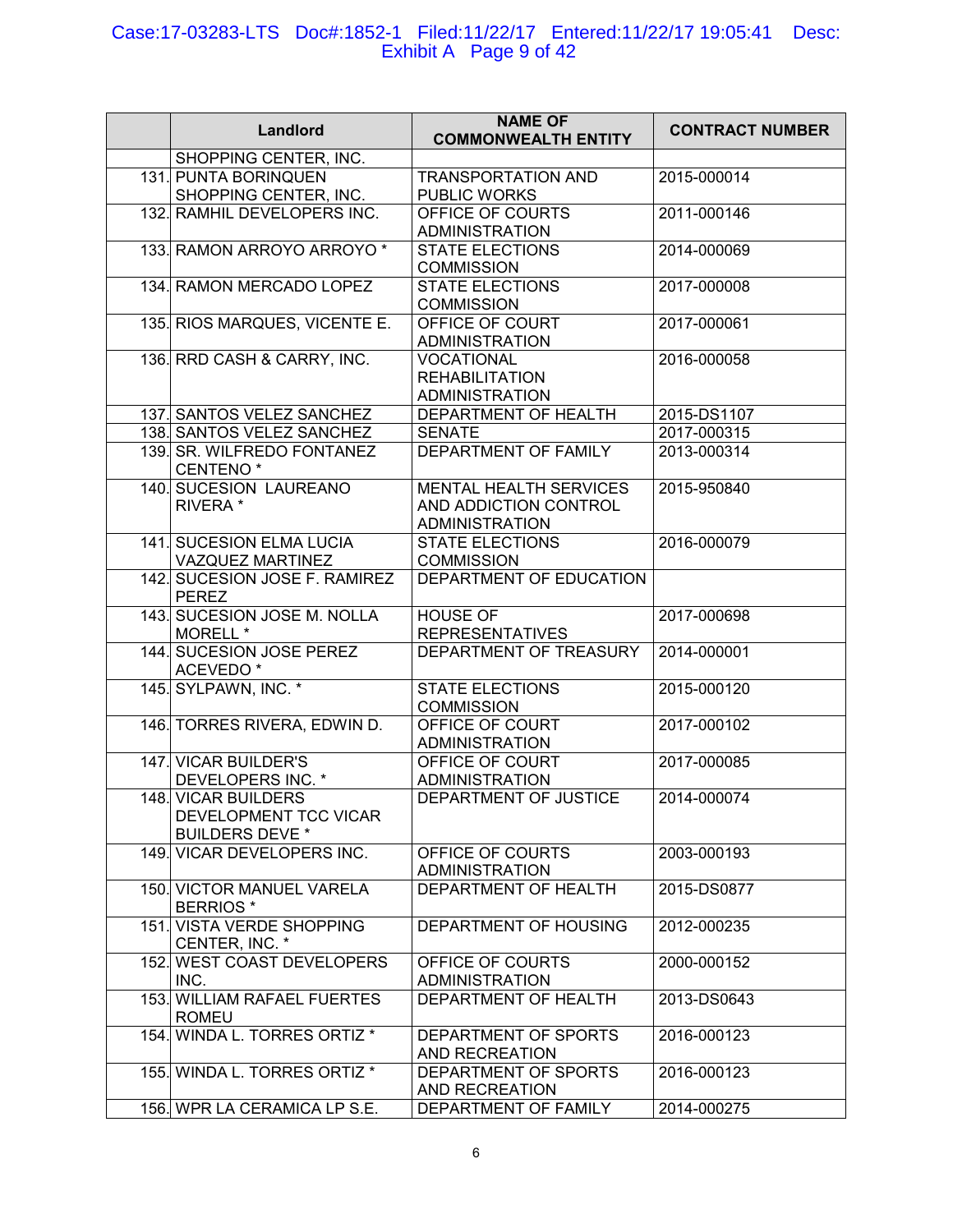# Case:17-03283-LTS Doc#:1852-1 Filed:11/22/17 Entered:11/22/17 19:05:41 Desc: Exhibit A Page 10 of 42

| Landlord                | <b>NAME OF</b><br><b>COMMONWEALTH ENTITY</b> | <b>CONTRACT NUMBER</b> |
|-------------------------|----------------------------------------------|------------------------|
| 157. WPR SABANA LP S.E. | DEPARTMENT OF FAMILY                         | 2015-000039            |
| 158. WPR SABANA LP S.E. | DEPARTMENT OF FAMILY                         | 2015-000039            |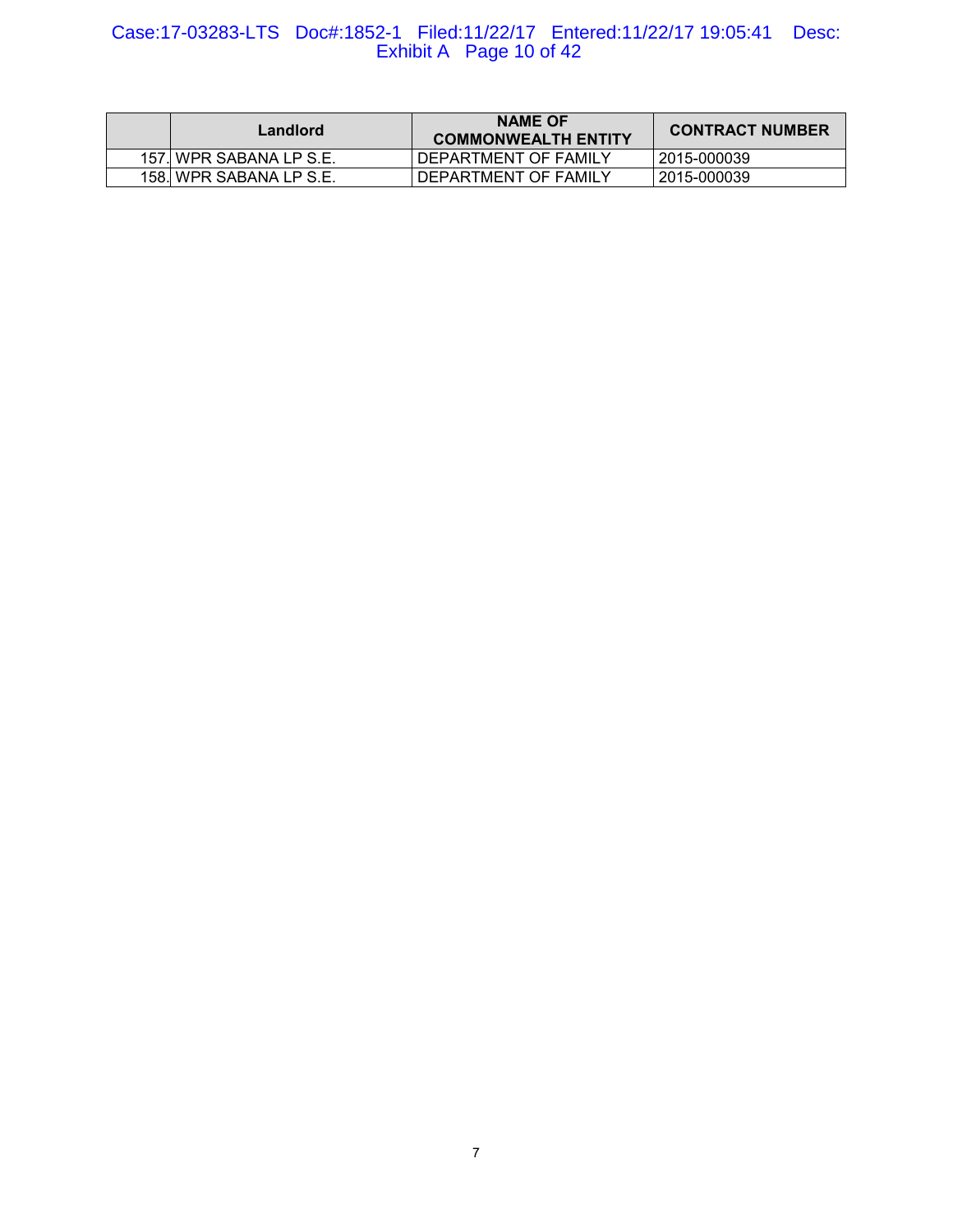#### Case:17-03283-LTS Doc#:1852-1 Filed:11/22/17 Entered:11/22/17 19:05:41 Desc: Exhibit A Page 11 of 42

# **EXHIBIT B**

# **Real Property Leases Under Deemed Consent**

|                  | <b>LANDLORD</b>                                  | <b>NAME OF</b>                                 | <b>CONTRACT NUMBER</b> |
|------------------|--------------------------------------------------|------------------------------------------------|------------------------|
|                  |                                                  | <b>COMMONWEALTH ENTITY</b>                     |                        |
| $\mathbf{1}$ .   | 1064 PONCE DE LEON INC /                         | OFFICE OF THE OMBUDSMAN                        |                        |
|                  | <b>FIRST BANK</b>                                | - ELDERS AND PENSIONERS                        |                        |
| $\overline{2}$ . | 3 RIOS LTD CORP.                                 | 911 GOVERNMENT SERVICE                         | 2016-000109            |
|                  |                                                  | <b>BOARD</b>                                   |                        |
| 3.               | 3 RIOS LTD CORP.                                 | 911 GOVERNMENT SERVICE                         | 2016-000109            |
|                  |                                                  | <b>BOARD</b>                                   |                        |
| 4.               | AA TOWER INC                                     | PUERTO RICO POLICE                             |                        |
| 5.               | <b>ACADEMIA DEL PERPETUO</b>                     | <b>STATE ELECTIONS</b>                         |                        |
|                  | <b>SOCORRO</b>                                   | <b>COMMISSION</b>                              |                        |
| 6.               | <b>ACADEMIA LA MILAGROSA</b>                     | <b>STATE ELECTIONS</b>                         |                        |
|                  |                                                  | <b>COMMISSION</b>                              |                        |
| 7.               | <b>ACANTHUS</b>                                  | DEPARTAMENTO DE ESTADO                         |                        |
| 8.               | <b>ACOBA REALTY</b>                              | <b>STATE ELECTIONS</b>                         | 2016-000032            |
|                  | DEVELOPMENT, CORP.                               | <b>COMMISSION</b>                              |                        |
| 9.               | ADALBERTO RODRIGUEZ                              | <b>DEPARTMENT OF</b>                           |                        |
|                  | <b>PADIN</b>                                     | <b>CORRECTION AND</b>                          |                        |
|                  |                                                  | <b>REHABILITATION</b>                          |                        |
|                  | 10. ADM ADIEST FUTUROS                           | PUERTO RICO POLICE                             |                        |
|                  | <b>EMPRESA Y TRABAJADOR</b>                      |                                                |                        |
|                  | 11. ADM DE TERRENOS DE PR                        | PUERTO RICO POLICE                             |                        |
|                  | 12. ADM SERVICIO GENERALES                       | PUERTO RICO POLICE                             |                        |
| 13.              | <b>ADMINISTRACION DE</b>                         | DEPARTMENT OF STATE                            | 2016-000066            |
|                  | TERRENOS DE PUERTO RICO                          |                                                |                        |
| 14 <sup>1</sup>  | <b>ADMINISTRACION DE</b>                         | NATIONAL GUARD OF                              | 2017-000160            |
|                  | TERRENOS DE PUERTO RICO                          | PUERTO RICO                                    |                        |
| 15.              | <b>ADMINISTRACION SERVICIOS</b>                  | <b>PUERTO RICO POLICE</b>                      |                        |
|                  | Y DESARROLLO AG                                  |                                                |                        |
| 16.              | <b>ADOLFO ROSARIO</b>                            | <b>PUBLIC SERVICE</b>                          |                        |
|                  | <b>QUINONES</b>                                  | <b>COMMISSION</b>                              |                        |
| 17.              | AEG MANAGEMENT PR LLC                            | DEPARTMENT OF                                  |                        |
|                  | D/B/A                                            | <b>CORRECTION AND</b><br><b>REHABILITATION</b> |                        |
|                  |                                                  | DEPARTMENT OF TREASURY                         | 2016-000206            |
| 18.              | AGAPITO RODRIGUEZ COSTA<br><b>AGM PROPERTIES</b> | 911 GOVERNMENT SERVICE                         |                        |
| 19.              | <b>CORPORATION</b>                               | <b>BOARD</b>                                   | 2012-000053            |
|                  | 20. AGM PROPERTIES                               | 911 GOVERNMENT SERVICE                         | 2012-000053            |
|                  | <b>CORPORATION</b>                               | <b>BOARD</b>                                   |                        |
| 21.              | AGROFRESCO, INC.                                 | <b>AGRICULTURE ENTERPRISE</b>                  | 2017-000328            |
|                  |                                                  | <b>DEVELOPMENT</b>                             |                        |
|                  |                                                  | <b>ADMINISTRATION</b>                          |                        |
| 22.              | AGROFRESCO, INC.                                 | <b>AGRICULTURE ENTERPRISE</b>                  | 2017-000342            |
|                  |                                                  | <b>DEVELOPMENT</b>                             |                        |
|                  |                                                  | <b>ADMINISTRATION</b>                          |                        |
| 23.              | <b>AGUADA ELDERLY LIMITED</b>                    | DEPARTMENT OF HOUSING                          |                        |
|                  | PARTNERSHIP SE                                   |                                                |                        |
| 24.              | <b>AIXA TORRES RAMIREZ</b>                       | <b>SENATE</b>                                  | 2017-000355            |
| 25.              | ALBERTO FIGUEROA RIVERA                          | DEPARTMENT OF                                  |                        |
|                  |                                                  | <b>CORRECTION AND</b>                          |                        |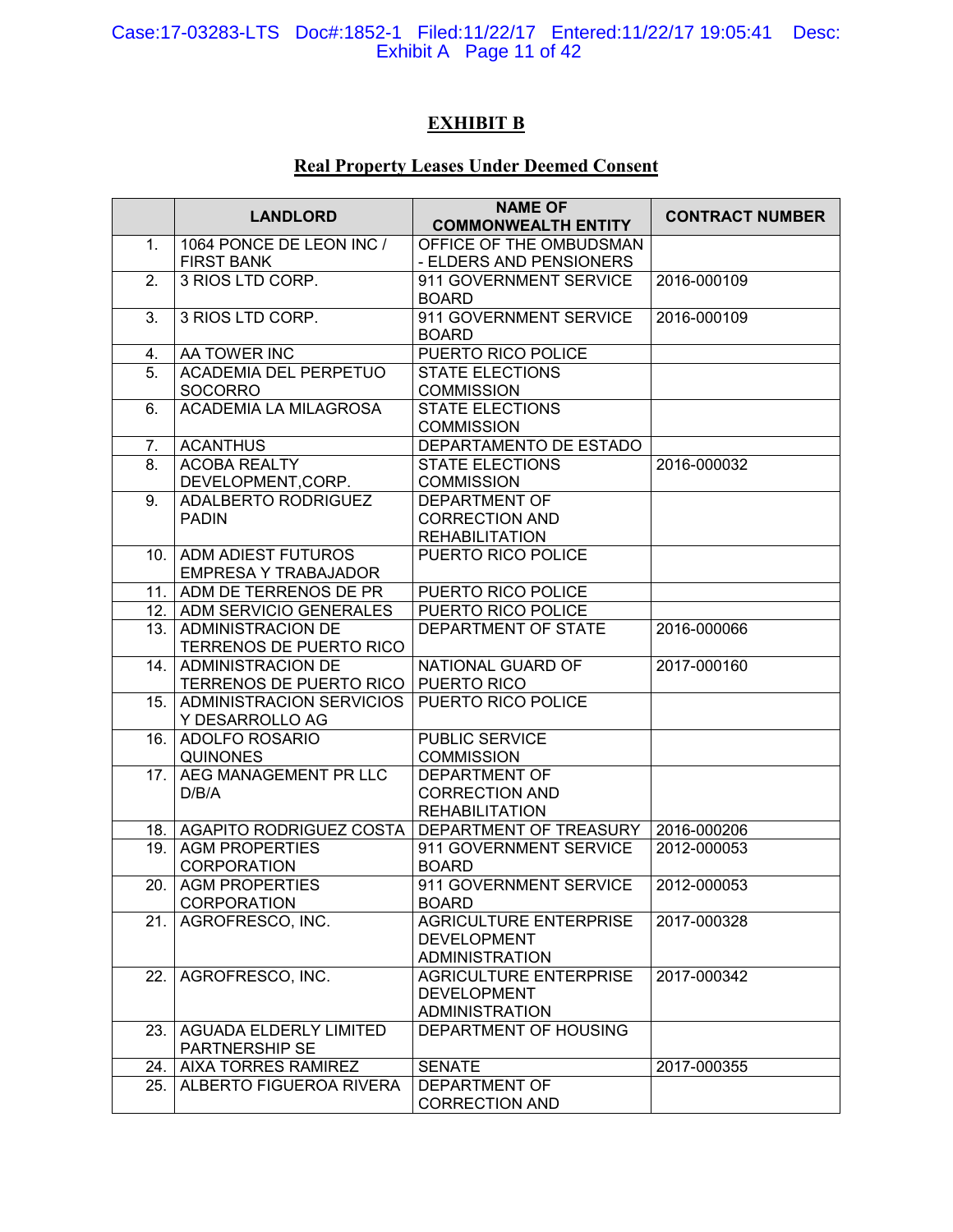## Case:17-03283-LTS Doc#:1852-1 Filed:11/22/17 Entered:11/22/17 19:05:41 Desc: Exhibit A Page 12 of 42

|     | <b>LANDLORD</b>                                   | <b>NAME OF</b><br><b>COMMONWEALTH ENTITY</b>                           | <b>CONTRACT NUMBER</b> |
|-----|---------------------------------------------------|------------------------------------------------------------------------|------------------------|
|     |                                                   | <b>REHABILITATION</b>                                                  |                        |
| 26. | ALBORS & C CORPORATION                            | STATE EMERGENCY AND<br><b>DISASTER MANAGEMENT</b><br><b>AGENCY</b>     | 2017-000074            |
| 27. | ALEXIS BONILLA RODRIGUEZ                          | <b>DEPARTMENT OF</b><br><b>CORRECTION AND</b><br><b>REHABILITATION</b> |                        |
| 28. | ALFONSO NIEVES CATALA                             | <b>STATE ELECTIONS</b><br><b>COMMISSION</b>                            | 2015-000124            |
| 29. | ALLIED WASTED OF PUERTO<br>RICO INC               | <b>TELECOMMUNICATIONS</b><br>REGULATORY BOARD                          |                        |
|     | 30. ALMONTE RAFAEL                                | PUERTO RICO POLICE                                                     | 2014-A00036            |
|     | 31. ALMONTE RAFAEL                                | PUERTO RICO POLICE                                                     | 2014-A00036            |
| 32. | ALP PRO INC                                       | <b>STATE ELECTIONS</b><br><b>COMMISSION</b>                            |                        |
|     | 33. ALTERNATE CONCEPTS, INC.                      | <b>HIGHWAYS AND</b><br><b>TRANSPORTATION</b><br><b>AUTHORITY</b>       | 2013-000079            |
| 34. | ALTRECHE BERNAL, MARIA E.                         | OFFICE OF COURT<br><b>ADMINISTRATION</b>                               | 2017-000122            |
| 35. | ALVAREZ LOPEZ, MAYRA C.                           | OFFICE OF COURT<br><b>ADMINISTRATION</b>                               | 2016-000108            |
| 36. | AMACORD INDUSTRIAL<br><b>LAUNDRY CORP</b>         | DEPARTMENT OF HEALTH                                                   | 2017-DS0422            |
| 37. | AMB INVESTMENT INC                                | DEPARTAMENTO DE<br><b>JUSTICIA</b>                                     |                        |
|     | 38. AMD DEVELOPMENT CORP                          | DEPARTMENT OF FAMILY                                                   |                        |
| 39. | <b>AMERIPARK LLC</b>                              | OFFICE OF THE OMBUDSMAN<br>- ELDERS AND PENSIONERS                     |                        |
| 40. | ANA E. ROLDAN PEREZ                               | <b>TRANSPORTATION AND</b><br>PUBLIC WORKS                              | 2017-000014            |
| 41. | ANABEL RAMOS RODRIGUEZ                            | <b>STATE ELECTIONS</b><br><b>COMMISSION</b>                            | 2013-000382            |
| 42. | ANDRES LOPEZ Y/O                                  | <b>FAMILY AND CHILDREN</b><br><b>ADMINISTRATION</b>                    |                        |
|     | 43. ANGEL E. VEGA SANTIAGO                        | DEPARTMENT OF<br><b>AGRICULTURE</b>                                    | 2017-055132            |
| 44. | ANGEL L MARTINEZ<br><b>GONZALEZ</b>               | <b>DEPARTMENT OF</b><br><b>CORRECTION AND</b><br><b>REHABILITATION</b> |                        |
| 45. | ANGEL L. ARROYO RAMOS                             | <b>STATE ELECTIONS</b><br><b>COMMISSION</b>                            | 2017-000018            |
| 46. | ANGEL M SOTO MARIN<br><b>BORINQUEN AUTO PARTS</b> | PUERTO RICO POLICE                                                     |                        |
| 47. | ANGEL MANUEL NUNEZ<br><b>VARGAS</b>               | DEPARTMENT OF HEALTH                                                   | 2015-DS0876            |
| 48. | ANGEL MANUEL NUNEZ<br><b>VARGAS</b>               | DEPARTMENT OF HEALTH                                                   | 2015-DS0876            |
| 49. | ANGEL MANUEL NUNEZ<br><b>VARGAS</b>               | <b>INDUSTRIAL COMMISSION</b>                                           | 2015-000011            |
| 50. | ANGELICA MARTINEZ PEREZ                           | <b>DEPARTMENT OF</b><br><b>CORRECTION AND</b><br><b>REHABILITATION</b> |                        |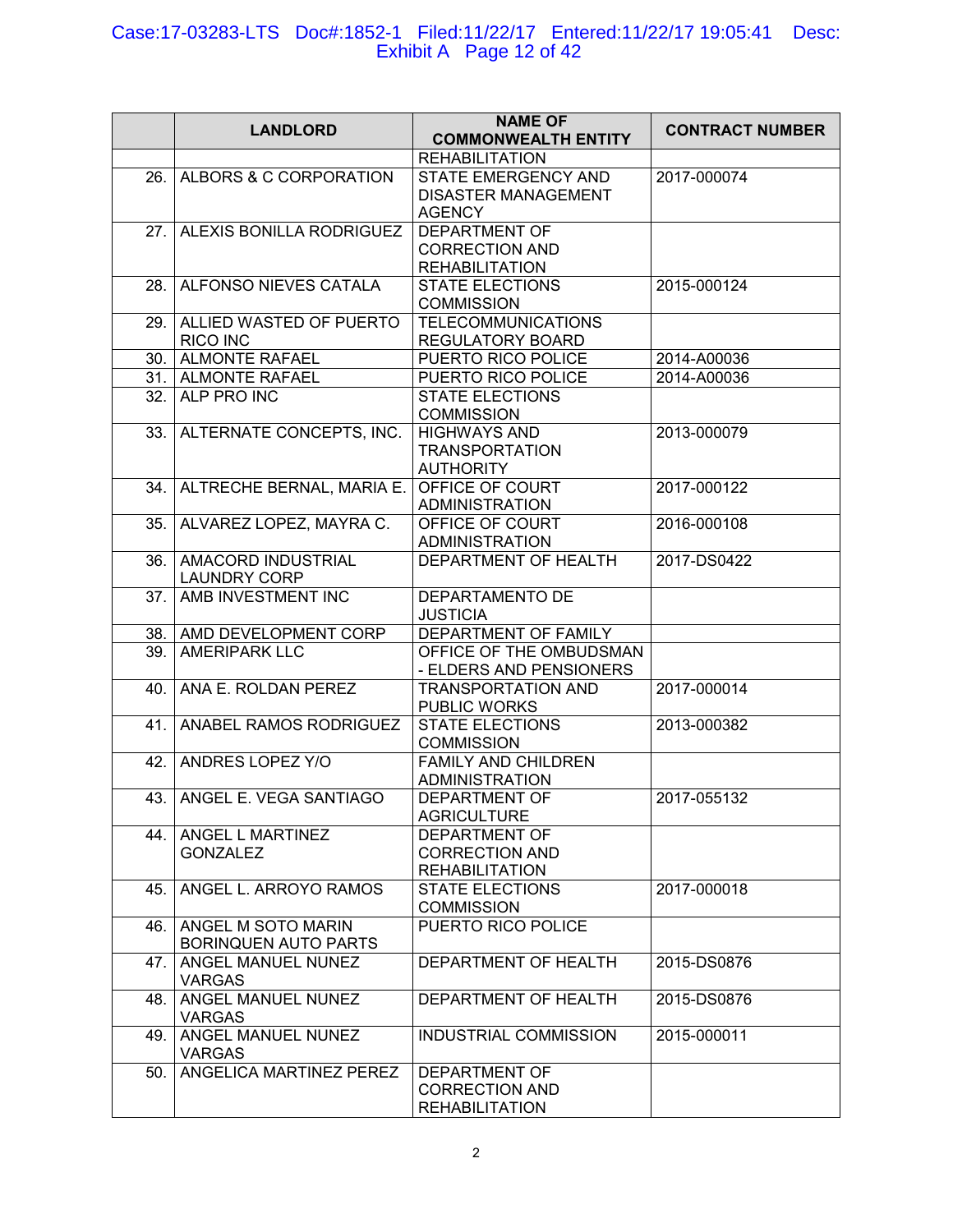#### Case:17-03283-LTS Doc#:1852-1 Filed:11/22/17 Entered:11/22/17 19:05:41 Desc: Exhibit A Page 13 of 42

| 51.<br><b>ANTHONY MIRANDA SEGUI</b><br><b>DEPARTMENT OF</b><br><b>CORRECTION AND</b><br><b>REHABILITATION</b><br>52. ANTILLES POWER DEPOT INC<br><b>DEPARTMENT OF</b><br><b>CORRECTION AND</b><br><b>REHABILITATION</b><br>53.<br><b>ANTONIO HERIBERTO</b><br><b>STATE ELECTIONS</b><br>2014-000113<br><b>CINTRON TORRES</b><br><b>COMMISSION</b><br>54. ANTONIO RIVERA TORRES<br>DEPARTMENT OF HEALTH<br>2018-DS0316<br>55.<br><b>ANTONIO RODRIGUEZ</b><br>DEPARTMENT OF FAMILY<br><b>ZAMORA</b><br>AREA LOCAL DE DESAROLLO<br>DEPARTMENT OF SPORTS<br>2007-000608<br>56.<br>LABORAL-PONCE<br>AND RECREATION<br>AREA LOCAL DE DESAROLLO<br>OFFICE FOR COMMUNITY<br>2012-229047<br>57.<br>LABORAL-PONCE<br>AND SOCIOECONOMIC<br>DEVELOPMENT OF PUERTO<br><b>RICO</b><br>OFFICE OF COURT<br>AREA LOCAL DE DESAROLLO<br>2017-000062<br>58.<br>LABORAL-PONCE<br><b>ADMINISTRATION</b><br>AREA LOCAL DESARROLLO<br>DEPARTMENT OF LABOR<br>59.<br>LABORAL CAROLINA<br>AND HUMAN RESOURCES<br>ARECIBO SENIOR HOUSING<br>DEPARTMENT OF HOUSING<br>2008-000195<br>60.<br><b>INVESTORS, LP</b><br>61. ARJC REALTY S.E.<br>DEPARTMENT OF FAMILY<br>2015-000296<br><b>ARMANDO PEREZ</b><br><b>HOUSE OF</b><br>62.<br>2017-000648<br><b>RODRIGUEZ</b><br><b>REPRESENTATIVES</b><br><b>HOUSE OF</b><br><b>ARMANDO PEREZ</b><br>63.<br>2017-000648<br><b>RODRIGUEZ</b><br><b>REPRESENTATIVES</b><br>ARRIVEA, INC.<br>911 GOVERNMENT SERVICE<br>2013-000011<br>64.<br><b>BOARD</b><br>ARRIVEA, INC.<br>911 GOVERNMENT SERVICE<br>65.<br>2013-000011<br><b>BOARD</b><br><b>ASOC DE RETIRADOS</b><br><b>STATE ELECTIONS</b><br>66.<br><b>GUARDIA NACIONAL DE PR</b><br><b>COMMISSION</b><br>ASOC. DE PESCADORES<br><b>DEPARTMENT OF</b><br>2016-055249<br>67.<br>BOCA HERRERA LOIZA, INC.<br><b>AGRICULTURE</b><br>ASOC. PESCADORES DE LA<br>DEPARTMENT OF<br>68.<br>2017-055058<br><b>AGRICULTURE</b><br>VILLA DEL OJO, AGUADILLA<br>ASOC. PESCADORES PLAYA<br><b>DEPARTMENT OF</b><br>2014-055192<br>69.<br><b>AGRICULTURE</b><br>LOS MACHOS CEIBA, INC.<br><b>ASOCIACION DE</b><br>DEPARTMENT OF HEALTH<br>2014-DS0416<br>70.<br>CONDOMINES DEL CENTRO<br><b>COMERCIAL DE H</b> |     | <b>LANDLORD</b>                | <b>NAME OF</b><br><b>COMMONWEALTH ENTITY</b> | <b>CONTRACT NUMBER</b> |
|-------------------------------------------------------------------------------------------------------------------------------------------------------------------------------------------------------------------------------------------------------------------------------------------------------------------------------------------------------------------------------------------------------------------------------------------------------------------------------------------------------------------------------------------------------------------------------------------------------------------------------------------------------------------------------------------------------------------------------------------------------------------------------------------------------------------------------------------------------------------------------------------------------------------------------------------------------------------------------------------------------------------------------------------------------------------------------------------------------------------------------------------------------------------------------------------------------------------------------------------------------------------------------------------------------------------------------------------------------------------------------------------------------------------------------------------------------------------------------------------------------------------------------------------------------------------------------------------------------------------------------------------------------------------------------------------------------------------------------------------------------------------------------------------------------------------------------------------------------------------------------------------------------------------------------------------------------------------------------------------------------------------------------------------------------------------------------------------------------------------------------------------------------------------|-----|--------------------------------|----------------------------------------------|------------------------|
|                                                                                                                                                                                                                                                                                                                                                                                                                                                                                                                                                                                                                                                                                                                                                                                                                                                                                                                                                                                                                                                                                                                                                                                                                                                                                                                                                                                                                                                                                                                                                                                                                                                                                                                                                                                                                                                                                                                                                                                                                                                                                                                                                                   |     |                                |                                              |                        |
|                                                                                                                                                                                                                                                                                                                                                                                                                                                                                                                                                                                                                                                                                                                                                                                                                                                                                                                                                                                                                                                                                                                                                                                                                                                                                                                                                                                                                                                                                                                                                                                                                                                                                                                                                                                                                                                                                                                                                                                                                                                                                                                                                                   |     |                                |                                              |                        |
|                                                                                                                                                                                                                                                                                                                                                                                                                                                                                                                                                                                                                                                                                                                                                                                                                                                                                                                                                                                                                                                                                                                                                                                                                                                                                                                                                                                                                                                                                                                                                                                                                                                                                                                                                                                                                                                                                                                                                                                                                                                                                                                                                                   |     |                                |                                              |                        |
|                                                                                                                                                                                                                                                                                                                                                                                                                                                                                                                                                                                                                                                                                                                                                                                                                                                                                                                                                                                                                                                                                                                                                                                                                                                                                                                                                                                                                                                                                                                                                                                                                                                                                                                                                                                                                                                                                                                                                                                                                                                                                                                                                                   |     |                                |                                              |                        |
|                                                                                                                                                                                                                                                                                                                                                                                                                                                                                                                                                                                                                                                                                                                                                                                                                                                                                                                                                                                                                                                                                                                                                                                                                                                                                                                                                                                                                                                                                                                                                                                                                                                                                                                                                                                                                                                                                                                                                                                                                                                                                                                                                                   |     |                                |                                              |                        |
|                                                                                                                                                                                                                                                                                                                                                                                                                                                                                                                                                                                                                                                                                                                                                                                                                                                                                                                                                                                                                                                                                                                                                                                                                                                                                                                                                                                                                                                                                                                                                                                                                                                                                                                                                                                                                                                                                                                                                                                                                                                                                                                                                                   |     |                                |                                              |                        |
|                                                                                                                                                                                                                                                                                                                                                                                                                                                                                                                                                                                                                                                                                                                                                                                                                                                                                                                                                                                                                                                                                                                                                                                                                                                                                                                                                                                                                                                                                                                                                                                                                                                                                                                                                                                                                                                                                                                                                                                                                                                                                                                                                                   |     |                                |                                              |                        |
|                                                                                                                                                                                                                                                                                                                                                                                                                                                                                                                                                                                                                                                                                                                                                                                                                                                                                                                                                                                                                                                                                                                                                                                                                                                                                                                                                                                                                                                                                                                                                                                                                                                                                                                                                                                                                                                                                                                                                                                                                                                                                                                                                                   |     |                                |                                              |                        |
|                                                                                                                                                                                                                                                                                                                                                                                                                                                                                                                                                                                                                                                                                                                                                                                                                                                                                                                                                                                                                                                                                                                                                                                                                                                                                                                                                                                                                                                                                                                                                                                                                                                                                                                                                                                                                                                                                                                                                                                                                                                                                                                                                                   |     |                                |                                              |                        |
|                                                                                                                                                                                                                                                                                                                                                                                                                                                                                                                                                                                                                                                                                                                                                                                                                                                                                                                                                                                                                                                                                                                                                                                                                                                                                                                                                                                                                                                                                                                                                                                                                                                                                                                                                                                                                                                                                                                                                                                                                                                                                                                                                                   |     |                                |                                              |                        |
|                                                                                                                                                                                                                                                                                                                                                                                                                                                                                                                                                                                                                                                                                                                                                                                                                                                                                                                                                                                                                                                                                                                                                                                                                                                                                                                                                                                                                                                                                                                                                                                                                                                                                                                                                                                                                                                                                                                                                                                                                                                                                                                                                                   |     |                                |                                              |                        |
|                                                                                                                                                                                                                                                                                                                                                                                                                                                                                                                                                                                                                                                                                                                                                                                                                                                                                                                                                                                                                                                                                                                                                                                                                                                                                                                                                                                                                                                                                                                                                                                                                                                                                                                                                                                                                                                                                                                                                                                                                                                                                                                                                                   |     |                                |                                              |                        |
|                                                                                                                                                                                                                                                                                                                                                                                                                                                                                                                                                                                                                                                                                                                                                                                                                                                                                                                                                                                                                                                                                                                                                                                                                                                                                                                                                                                                                                                                                                                                                                                                                                                                                                                                                                                                                                                                                                                                                                                                                                                                                                                                                                   |     |                                |                                              |                        |
|                                                                                                                                                                                                                                                                                                                                                                                                                                                                                                                                                                                                                                                                                                                                                                                                                                                                                                                                                                                                                                                                                                                                                                                                                                                                                                                                                                                                                                                                                                                                                                                                                                                                                                                                                                                                                                                                                                                                                                                                                                                                                                                                                                   |     |                                |                                              |                        |
|                                                                                                                                                                                                                                                                                                                                                                                                                                                                                                                                                                                                                                                                                                                                                                                                                                                                                                                                                                                                                                                                                                                                                                                                                                                                                                                                                                                                                                                                                                                                                                                                                                                                                                                                                                                                                                                                                                                                                                                                                                                                                                                                                                   |     |                                |                                              |                        |
|                                                                                                                                                                                                                                                                                                                                                                                                                                                                                                                                                                                                                                                                                                                                                                                                                                                                                                                                                                                                                                                                                                                                                                                                                                                                                                                                                                                                                                                                                                                                                                                                                                                                                                                                                                                                                                                                                                                                                                                                                                                                                                                                                                   |     |                                |                                              |                        |
|                                                                                                                                                                                                                                                                                                                                                                                                                                                                                                                                                                                                                                                                                                                                                                                                                                                                                                                                                                                                                                                                                                                                                                                                                                                                                                                                                                                                                                                                                                                                                                                                                                                                                                                                                                                                                                                                                                                                                                                                                                                                                                                                                                   |     |                                |                                              |                        |
|                                                                                                                                                                                                                                                                                                                                                                                                                                                                                                                                                                                                                                                                                                                                                                                                                                                                                                                                                                                                                                                                                                                                                                                                                                                                                                                                                                                                                                                                                                                                                                                                                                                                                                                                                                                                                                                                                                                                                                                                                                                                                                                                                                   |     |                                |                                              |                        |
|                                                                                                                                                                                                                                                                                                                                                                                                                                                                                                                                                                                                                                                                                                                                                                                                                                                                                                                                                                                                                                                                                                                                                                                                                                                                                                                                                                                                                                                                                                                                                                                                                                                                                                                                                                                                                                                                                                                                                                                                                                                                                                                                                                   |     |                                |                                              |                        |
|                                                                                                                                                                                                                                                                                                                                                                                                                                                                                                                                                                                                                                                                                                                                                                                                                                                                                                                                                                                                                                                                                                                                                                                                                                                                                                                                                                                                                                                                                                                                                                                                                                                                                                                                                                                                                                                                                                                                                                                                                                                                                                                                                                   |     |                                |                                              |                        |
|                                                                                                                                                                                                                                                                                                                                                                                                                                                                                                                                                                                                                                                                                                                                                                                                                                                                                                                                                                                                                                                                                                                                                                                                                                                                                                                                                                                                                                                                                                                                                                                                                                                                                                                                                                                                                                                                                                                                                                                                                                                                                                                                                                   |     |                                |                                              |                        |
|                                                                                                                                                                                                                                                                                                                                                                                                                                                                                                                                                                                                                                                                                                                                                                                                                                                                                                                                                                                                                                                                                                                                                                                                                                                                                                                                                                                                                                                                                                                                                                                                                                                                                                                                                                                                                                                                                                                                                                                                                                                                                                                                                                   |     |                                |                                              |                        |
|                                                                                                                                                                                                                                                                                                                                                                                                                                                                                                                                                                                                                                                                                                                                                                                                                                                                                                                                                                                                                                                                                                                                                                                                                                                                                                                                                                                                                                                                                                                                                                                                                                                                                                                                                                                                                                                                                                                                                                                                                                                                                                                                                                   |     |                                |                                              |                        |
|                                                                                                                                                                                                                                                                                                                                                                                                                                                                                                                                                                                                                                                                                                                                                                                                                                                                                                                                                                                                                                                                                                                                                                                                                                                                                                                                                                                                                                                                                                                                                                                                                                                                                                                                                                                                                                                                                                                                                                                                                                                                                                                                                                   |     |                                |                                              |                        |
|                                                                                                                                                                                                                                                                                                                                                                                                                                                                                                                                                                                                                                                                                                                                                                                                                                                                                                                                                                                                                                                                                                                                                                                                                                                                                                                                                                                                                                                                                                                                                                                                                                                                                                                                                                                                                                                                                                                                                                                                                                                                                                                                                                   |     |                                |                                              |                        |
|                                                                                                                                                                                                                                                                                                                                                                                                                                                                                                                                                                                                                                                                                                                                                                                                                                                                                                                                                                                                                                                                                                                                                                                                                                                                                                                                                                                                                                                                                                                                                                                                                                                                                                                                                                                                                                                                                                                                                                                                                                                                                                                                                                   |     |                                |                                              |                        |
|                                                                                                                                                                                                                                                                                                                                                                                                                                                                                                                                                                                                                                                                                                                                                                                                                                                                                                                                                                                                                                                                                                                                                                                                                                                                                                                                                                                                                                                                                                                                                                                                                                                                                                                                                                                                                                                                                                                                                                                                                                                                                                                                                                   |     |                                |                                              |                        |
|                                                                                                                                                                                                                                                                                                                                                                                                                                                                                                                                                                                                                                                                                                                                                                                                                                                                                                                                                                                                                                                                                                                                                                                                                                                                                                                                                                                                                                                                                                                                                                                                                                                                                                                                                                                                                                                                                                                                                                                                                                                                                                                                                                   |     |                                |                                              |                        |
|                                                                                                                                                                                                                                                                                                                                                                                                                                                                                                                                                                                                                                                                                                                                                                                                                                                                                                                                                                                                                                                                                                                                                                                                                                                                                                                                                                                                                                                                                                                                                                                                                                                                                                                                                                                                                                                                                                                                                                                                                                                                                                                                                                   |     |                                |                                              |                        |
|                                                                                                                                                                                                                                                                                                                                                                                                                                                                                                                                                                                                                                                                                                                                                                                                                                                                                                                                                                                                                                                                                                                                                                                                                                                                                                                                                                                                                                                                                                                                                                                                                                                                                                                                                                                                                                                                                                                                                                                                                                                                                                                                                                   |     |                                |                                              |                        |
|                                                                                                                                                                                                                                                                                                                                                                                                                                                                                                                                                                                                                                                                                                                                                                                                                                                                                                                                                                                                                                                                                                                                                                                                                                                                                                                                                                                                                                                                                                                                                                                                                                                                                                                                                                                                                                                                                                                                                                                                                                                                                                                                                                   |     |                                |                                              |                        |
|                                                                                                                                                                                                                                                                                                                                                                                                                                                                                                                                                                                                                                                                                                                                                                                                                                                                                                                                                                                                                                                                                                                                                                                                                                                                                                                                                                                                                                                                                                                                                                                                                                                                                                                                                                                                                                                                                                                                                                                                                                                                                                                                                                   |     |                                |                                              |                        |
|                                                                                                                                                                                                                                                                                                                                                                                                                                                                                                                                                                                                                                                                                                                                                                                                                                                                                                                                                                                                                                                                                                                                                                                                                                                                                                                                                                                                                                                                                                                                                                                                                                                                                                                                                                                                                                                                                                                                                                                                                                                                                                                                                                   |     |                                |                                              |                        |
|                                                                                                                                                                                                                                                                                                                                                                                                                                                                                                                                                                                                                                                                                                                                                                                                                                                                                                                                                                                                                                                                                                                                                                                                                                                                                                                                                                                                                                                                                                                                                                                                                                                                                                                                                                                                                                                                                                                                                                                                                                                                                                                                                                   |     |                                |                                              |                        |
|                                                                                                                                                                                                                                                                                                                                                                                                                                                                                                                                                                                                                                                                                                                                                                                                                                                                                                                                                                                                                                                                                                                                                                                                                                                                                                                                                                                                                                                                                                                                                                                                                                                                                                                                                                                                                                                                                                                                                                                                                                                                                                                                                                   |     |                                |                                              |                        |
|                                                                                                                                                                                                                                                                                                                                                                                                                                                                                                                                                                                                                                                                                                                                                                                                                                                                                                                                                                                                                                                                                                                                                                                                                                                                                                                                                                                                                                                                                                                                                                                                                                                                                                                                                                                                                                                                                                                                                                                                                                                                                                                                                                   |     |                                |                                              |                        |
|                                                                                                                                                                                                                                                                                                                                                                                                                                                                                                                                                                                                                                                                                                                                                                                                                                                                                                                                                                                                                                                                                                                                                                                                                                                                                                                                                                                                                                                                                                                                                                                                                                                                                                                                                                                                                                                                                                                                                                                                                                                                                                                                                                   |     |                                |                                              |                        |
|                                                                                                                                                                                                                                                                                                                                                                                                                                                                                                                                                                                                                                                                                                                                                                                                                                                                                                                                                                                                                                                                                                                                                                                                                                                                                                                                                                                                                                                                                                                                                                                                                                                                                                                                                                                                                                                                                                                                                                                                                                                                                                                                                                   |     |                                |                                              |                        |
|                                                                                                                                                                                                                                                                                                                                                                                                                                                                                                                                                                                                                                                                                                                                                                                                                                                                                                                                                                                                                                                                                                                                                                                                                                                                                                                                                                                                                                                                                                                                                                                                                                                                                                                                                                                                                                                                                                                                                                                                                                                                                                                                                                   |     |                                |                                              |                        |
|                                                                                                                                                                                                                                                                                                                                                                                                                                                                                                                                                                                                                                                                                                                                                                                                                                                                                                                                                                                                                                                                                                                                                                                                                                                                                                                                                                                                                                                                                                                                                                                                                                                                                                                                                                                                                                                                                                                                                                                                                                                                                                                                                                   |     |                                |                                              |                        |
|                                                                                                                                                                                                                                                                                                                                                                                                                                                                                                                                                                                                                                                                                                                                                                                                                                                                                                                                                                                                                                                                                                                                                                                                                                                                                                                                                                                                                                                                                                                                                                                                                                                                                                                                                                                                                                                                                                                                                                                                                                                                                                                                                                   |     |                                |                                              |                        |
|                                                                                                                                                                                                                                                                                                                                                                                                                                                                                                                                                                                                                                                                                                                                                                                                                                                                                                                                                                                                                                                                                                                                                                                                                                                                                                                                                                                                                                                                                                                                                                                                                                                                                                                                                                                                                                                                                                                                                                                                                                                                                                                                                                   |     |                                |                                              |                        |
|                                                                                                                                                                                                                                                                                                                                                                                                                                                                                                                                                                                                                                                                                                                                                                                                                                                                                                                                                                                                                                                                                                                                                                                                                                                                                                                                                                                                                                                                                                                                                                                                                                                                                                                                                                                                                                                                                                                                                                                                                                                                                                                                                                   |     |                                |                                              |                        |
|                                                                                                                                                                                                                                                                                                                                                                                                                                                                                                                                                                                                                                                                                                                                                                                                                                                                                                                                                                                                                                                                                                                                                                                                                                                                                                                                                                                                                                                                                                                                                                                                                                                                                                                                                                                                                                                                                                                                                                                                                                                                                                                                                                   | 71. | <b>ASOCIACION DE EMPLEADOS</b> | <b>CONTROLLER'S OFFICE</b>                   | 2018-000061            |
| <b>DEL ESTADO LIBRE</b>                                                                                                                                                                                                                                                                                                                                                                                                                                                                                                                                                                                                                                                                                                                                                                                                                                                                                                                                                                                                                                                                                                                                                                                                                                                                                                                                                                                                                                                                                                                                                                                                                                                                                                                                                                                                                                                                                                                                                                                                                                                                                                                                           |     |                                |                                              |                        |
| <b>ASOCIADO</b>                                                                                                                                                                                                                                                                                                                                                                                                                                                                                                                                                                                                                                                                                                                                                                                                                                                                                                                                                                                                                                                                                                                                                                                                                                                                                                                                                                                                                                                                                                                                                                                                                                                                                                                                                                                                                                                                                                                                                                                                                                                                                                                                                   |     |                                |                                              |                        |
| <b>ASOCIACION DE PESCA</b><br>72.<br>DEPARTMENT OF SPORTS<br>2016-001036                                                                                                                                                                                                                                                                                                                                                                                                                                                                                                                                                                                                                                                                                                                                                                                                                                                                                                                                                                                                                                                                                                                                                                                                                                                                                                                                                                                                                                                                                                                                                                                                                                                                                                                                                                                                                                                                                                                                                                                                                                                                                          |     |                                |                                              |                        |
| DEPORTIVA DE DORADO<br>AND RECREATION                                                                                                                                                                                                                                                                                                                                                                                                                                                                                                                                                                                                                                                                                                                                                                                                                                                                                                                                                                                                                                                                                                                                                                                                                                                                                                                                                                                                                                                                                                                                                                                                                                                                                                                                                                                                                                                                                                                                                                                                                                                                                                                             |     |                                |                                              |                        |
| ASOCIACION DE<br><b>DEPARTMENT OF</b><br>73.<br>2016-055007                                                                                                                                                                                                                                                                                                                                                                                                                                                                                                                                                                                                                                                                                                                                                                                                                                                                                                                                                                                                                                                                                                                                                                                                                                                                                                                                                                                                                                                                                                                                                                                                                                                                                                                                                                                                                                                                                                                                                                                                                                                                                                       |     |                                |                                              |                        |
| PESCADORES CORAL<br><b>AGRICULTURE</b>                                                                                                                                                                                                                                                                                                                                                                                                                                                                                                                                                                                                                                                                                                                                                                                                                                                                                                                                                                                                                                                                                                                                                                                                                                                                                                                                                                                                                                                                                                                                                                                                                                                                                                                                                                                                                                                                                                                                                                                                                                                                                                                            |     |                                |                                              |                        |
| MARINE, INC.                                                                                                                                                                                                                                                                                                                                                                                                                                                                                                                                                                                                                                                                                                                                                                                                                                                                                                                                                                                                                                                                                                                                                                                                                                                                                                                                                                                                                                                                                                                                                                                                                                                                                                                                                                                                                                                                                                                                                                                                                                                                                                                                                      |     |                                |                                              |                        |
| 74. ASOCIACION DE<br>DEPARTMENT OF<br>2015-055206                                                                                                                                                                                                                                                                                                                                                                                                                                                                                                                                                                                                                                                                                                                                                                                                                                                                                                                                                                                                                                                                                                                                                                                                                                                                                                                                                                                                                                                                                                                                                                                                                                                                                                                                                                                                                                                                                                                                                                                                                                                                                                                 |     |                                |                                              |                        |
| PESCADORES DE NUESTRA<br><b>AGRICULTURE</b>                                                                                                                                                                                                                                                                                                                                                                                                                                                                                                                                                                                                                                                                                                                                                                                                                                                                                                                                                                                                                                                                                                                                                                                                                                                                                                                                                                                                                                                                                                                                                                                                                                                                                                                                                                                                                                                                                                                                                                                                                                                                                                                       |     |                                |                                              |                        |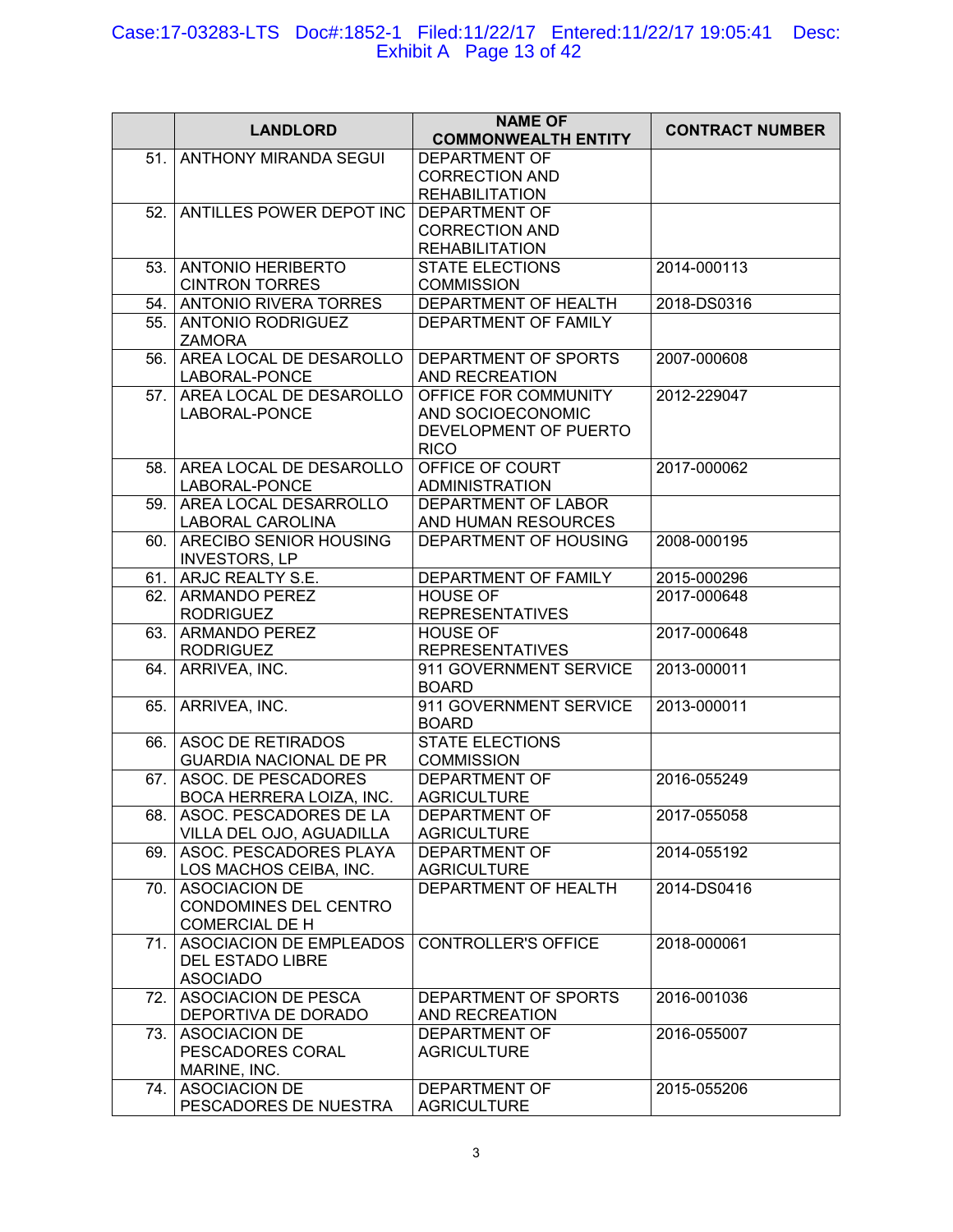## Case:17-03283-LTS Doc#:1852-1 Filed:11/22/17 Entered:11/22/17 19:05:41 Desc: Exhibit A Page 14 of 42

|     | <b>LANDLORD</b>                                                    | <b>NAME OF</b><br><b>COMMONWEALTH ENTITY</b>                             | <b>CONTRACT NUMBER</b> |
|-----|--------------------------------------------------------------------|--------------------------------------------------------------------------|------------------------|
|     | <b>SENORA DEL CAR</b>                                              |                                                                          |                        |
| 75. | <b>ASOCIACION DE</b><br>PESCADORES DE VILLA<br>PESQUERA PUNTA P    | <b>DEPARTMENT OF</b><br><b>AGRICULTURE</b>                               | 2014-055147            |
| 76. | ASOCIACION DE TIRO Y CAZA<br>DE PR                                 | PUERTO RICO POLICE                                                       |                        |
| 77. | <b>ATLANTIC MASTER PARKING</b><br>SERVICES, INC.                   | DEPARTMENT OF SPORTS<br>AND RECREATION                                   | 2017-001033            |
| 78. | ATLANTIC MASTER PARKING<br>SERVICES, INC.                          | DEPARTMENT OF SPORTS<br>AND RECREATION                                   | 2017-001034            |
| 79. | <b>ATLANTIC MASTER PARKING</b><br>SERVICES, INC.                   | DEPARTMENT OF SPORTS<br>AND RECREATION                                   | 2017-001035            |
| 80. | <b>ATLANTIC MASTER PARKING</b><br>SERVICES, INC.                   | DEPARTMENT OF SPORTS<br>AND RECREATION                                   | 2017-001036            |
| 81. | <b>ATLANTIC OCEAN VIEW II</b><br>L.L.C                             | PERMITS MANAGEMENT<br><b>OFFICE</b>                                      | 2015-000014            |
| 82. | AU AFFORDABLE HOUSING<br><b>LLC</b>                                | DEPARTMENT OF HOUSING                                                    |                        |
| 83. | <b>AUDIO VISUAL</b><br>PRODUCTIONS & SHOW<br><b>SERVICES</b>       | <b>STATE ELECTIONS</b><br><b>COMMISSION</b>                              |                        |
|     | 84. AURELIO ARCE MORENO                                            | DEPARTMENT OF HOUSING                                                    | 2017-000132            |
| 85. | <b>AUT DE DESPERDICIOS</b><br><b>SOLIDOS</b>                       | <b>PUBLIC SERVICE</b><br><b>COMMISSION</b>                               |                        |
| 86. | <b>AUTORIDAD DE</b><br><b>CARRETERASY</b><br><b>TRANSPORTACION</b> | <b>TRANSPORTATION AND</b><br><b>PUBLIC WORKS</b>                         | 2017-000118            |
| 87. | <b>AUTORIDAD DE LOS</b><br><b>PUERTOS</b>                          | DEPARTMENT OF LABOR<br>AND HUMAN RESOURCES                               | 2016-000672            |
| 88. | <b>AUTORIDAD DE LOS</b><br><b>PUERTOS</b>                          | <b>TRANSPORTATION AND</b><br>PUBLIC WORKS                                | 2017-000213            |
| 89. | AUTORIDAD DE TIERRA DE<br><b>PR</b>                                | <b>DEPARTMENT OF</b><br><b>EDUCATION</b>                                 |                        |
| 90. | AUTORIDAD DE TIERRAS DE<br>PUERTO RICO                             | DEPARTMENT OF JUSTICE                                                    | 2014-000139            |
|     | 91. BALSEIRO AFFORDABLE<br>HOUSING, LLC.                           | DEPARTMENT OF HOUSING                                                    | 2013-000154            |
| 92. | <b>BANCO POPULAR DE</b><br>PUERTO RICO                             | OFFICE OF THE<br><b>COMMISSIONER OF</b><br><b>FINANCIAL INSTITUTIONS</b> | 2014-000002            |
| 93. | <b>BANCO SANTANDER DE PR</b>                                       | DEPARTMENT OF FAMILY                                                     |                        |
| 94. | <b>BANFIN REALTY S.E</b>                                           | DEPARTMENT OF HEALTH                                                     | 2014-DS0430            |
| 95. | BEYOND TECHNOLOGIES,<br><b>LLC</b>                                 | <b>DEPARTMENT OF</b><br><b>AGRICULTURE</b>                               | 2017-055124            |
| 96. | <b>BI INCORPORATED</b>                                             | DEPARTMENT OF<br><b>CORRECTION AND</b><br><b>REHABILITATION</b>          |                        |
|     | 97. BIANCA CONVENTION<br><b>CENTER INC</b>                         | DEPARTMENT OF FAMILY                                                     | 2013-000315            |
| 98. | <b>BIANCA CONVENTION</b><br><b>CENTER INC</b>                      | DEPARTMENT OF FAMILY                                                     | 2014-000282            |
| 99. | <b>BIENES NIEVES INC.</b>                                          | <b>DEPARTMENT OF</b><br><b>CORRECTION AND</b>                            |                        |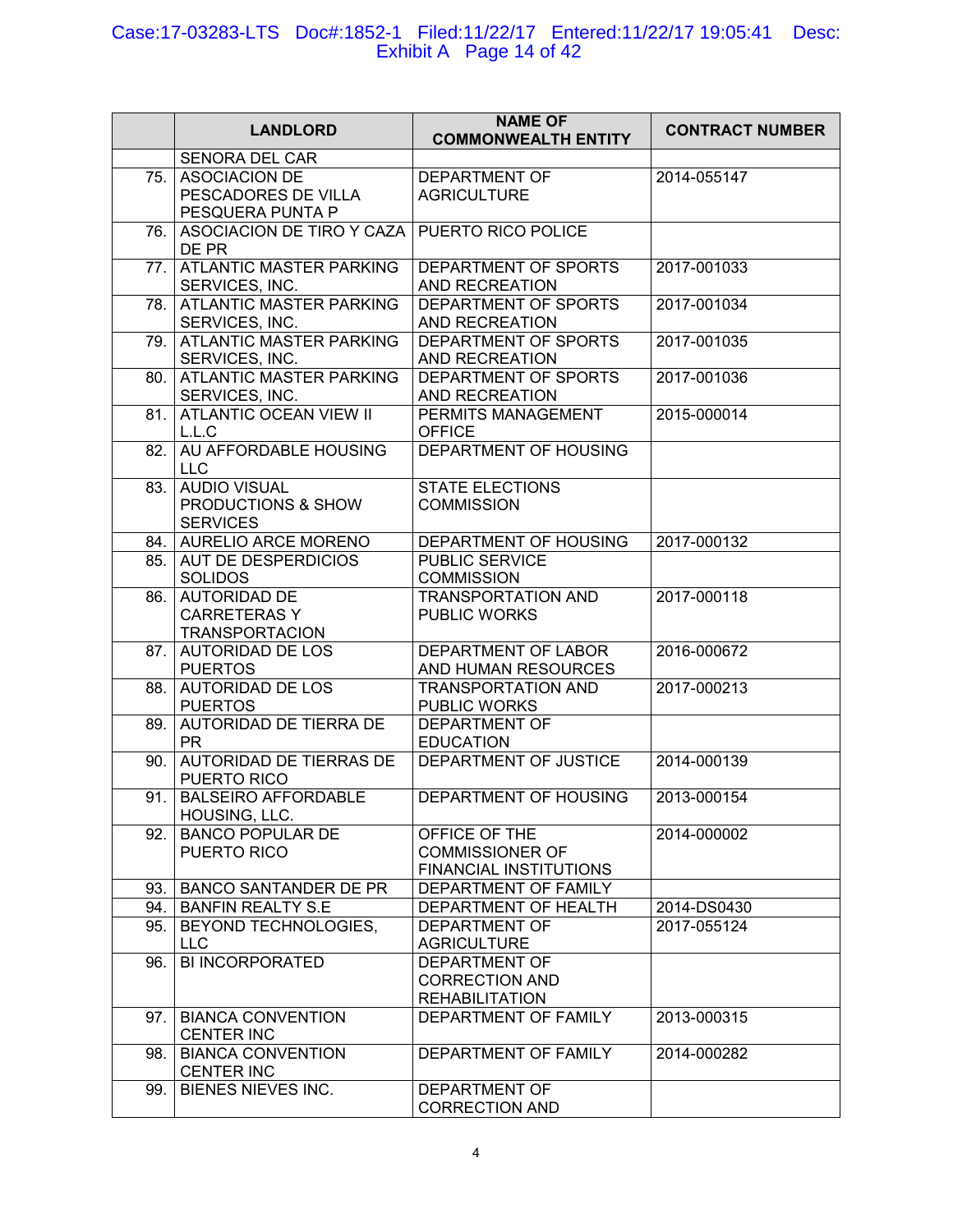## Case:17-03283-LTS Doc#:1852-1 Filed:11/22/17 Entered:11/22/17 19:05:41 Desc: Exhibit A Page 15 of 42

| <b>LANDLORD</b>                                                       | <b>NAME OF</b><br><b>COMMONWEALTH ENTITY</b>                                    | <b>CONTRACT NUMBER</b> |
|-----------------------------------------------------------------------|---------------------------------------------------------------------------------|------------------------|
|                                                                       | <b>REHABILITATION</b>                                                           |                        |
| 100 BIENVENIDO SIERRA ORTIZ                                           | CHILDCARE AND CHILDHOOD<br><b>INTEGRAL DEVELOPMENT</b><br><b>ADMINISTRATION</b> | 2016-000114            |
| 101. BLANCA E. DELGADO<br><b>RODRIGUEZ</b>                            | DEPARTMENT OF HEALTH                                                            | 2018-DS0144            |
| 102. BORINQUEN PARKING<br>SERVICES INC                                | DEPARTMENT OF HEALTH                                                            | 2018-DS0306            |
| 103. BORINQUEN TOWN PLAZA<br><b>CORP</b>                              | DEPARTMENT OF LABOR<br>AND HUMAN RESOURCES                                      |                        |
| 104. BRENDA ENID RAMOS ORTIZ                                          | <b>DEPARTMENT OF HOUSING</b>                                                    | 2015-000169            |
| 105. BRENDALIS VEGA FELICIANO                                         | DEPARTMENT OF<br><b>CORRECTION AND</b><br><b>REHABILITATION</b>                 |                        |
| 106. BUENAVENTURA MORALES<br><b>SANTIAGO</b>                          | <b>MENTAL HEALTH SERVICES</b><br>AND ADDICTION CONTROL<br><b>ADMINISTRATION</b> | 2017-950462            |
| 107. CABAN GOMEZ, BENIGNO A.                                          | OFFICE OF COURT<br><b>ADMINISTRATION</b>                                        | 2018-000050            |
| 108. CAGUAS COURTYARD<br><b>HOUSING LIMITED</b><br><b>PARTNERSHIP</b> | DEPARTMENT OF HOUSING                                                           | 2009-000791            |
| 109. CAJIGAS GONZALEZ,<br><b>HERIBERTO</b>                            | OFFICE OF COURT<br><b>ADMINISTRATION</b>                                        | 2017-000122            |
| 110. CALIXTO COLON CRUZ                                               | DEPARTMENT OF HOUSING                                                           | 2017-000133            |
| 111. CARIBBEAN CONSOLIDATED<br><b>SCHOOLS</b>                         | <b>STATE ELECTIONS</b><br><b>COMMISSION</b>                                     |                        |
| 112. CARLOS JUAN CASTRO<br><b>COTTO</b>                               | <b>STATE ELECTIONS</b><br><b>COMMISSION</b>                                     | 2014-000037            |
| 113. CARLOS MANUEL MARTINEZ<br><b>SERRANO</b>                         | <b>MENTAL HEALTH SERVICES</b><br>AND ADDICTION CONTROL<br><b>ADMINISTRATION</b> | 2018-950322            |
| 114. CARLOS RODRIGUEZ RIVERA                                          | MENTAL HEALTH SERVICES<br>AND ADDICTION CONTROL<br><b>ADMINISTRATION</b>        | 2017-950471            |
| 115 CARMELO LOPEZ MOYA                                                | <b>STATE ELECTIONS</b><br><b>COMMISSION</b>                                     | 2014-000109            |
| 116. CARMELO RODRIGUEZ<br><b>RODRIGUEZ</b>                            | DEPARTMENT OF HOUSING                                                           | 2017-000126            |
| 117 CARMEN M MARTINEZ<br><b>GONZALEZ</b>                              | PUERTO RICO POLICE                                                              |                        |
| 118. CAROL M PORTALATIN<br><b>MENDEZ</b>                              | <b>DEPARTMENT OF</b><br><b>CORRECTION AND</b><br><b>REHABILITATION</b>          |                        |
| 119. CARSAN INVESTMENT<br>GROUP, INC.                                 | OFFICE OF COURT<br><b>ADMINISTRATION</b>                                        | 2013-000137            |
| 120. CARSAN INVESTMENT<br>GROUP, INC.                                 | OFFICE OF COURT<br><b>ADMINISTRATION</b>                                        | 2014-000096            |
| 121. CARSAN INVESTMENT<br>GROUP, INC.                                 | OFFICE OF COURT<br><b>ADMINISTRATION</b>                                        | 2014-000096            |
| 122. CARSAN INVESTMENT<br>GROUP, INC.                                 | OFFICE OF COURT<br><b>ADMINISTRATION</b>                                        | 2016-000100            |
| 123. CARSAN INVESTMENT                                                | OFFICE OF COURT                                                                 | 2016-000131            |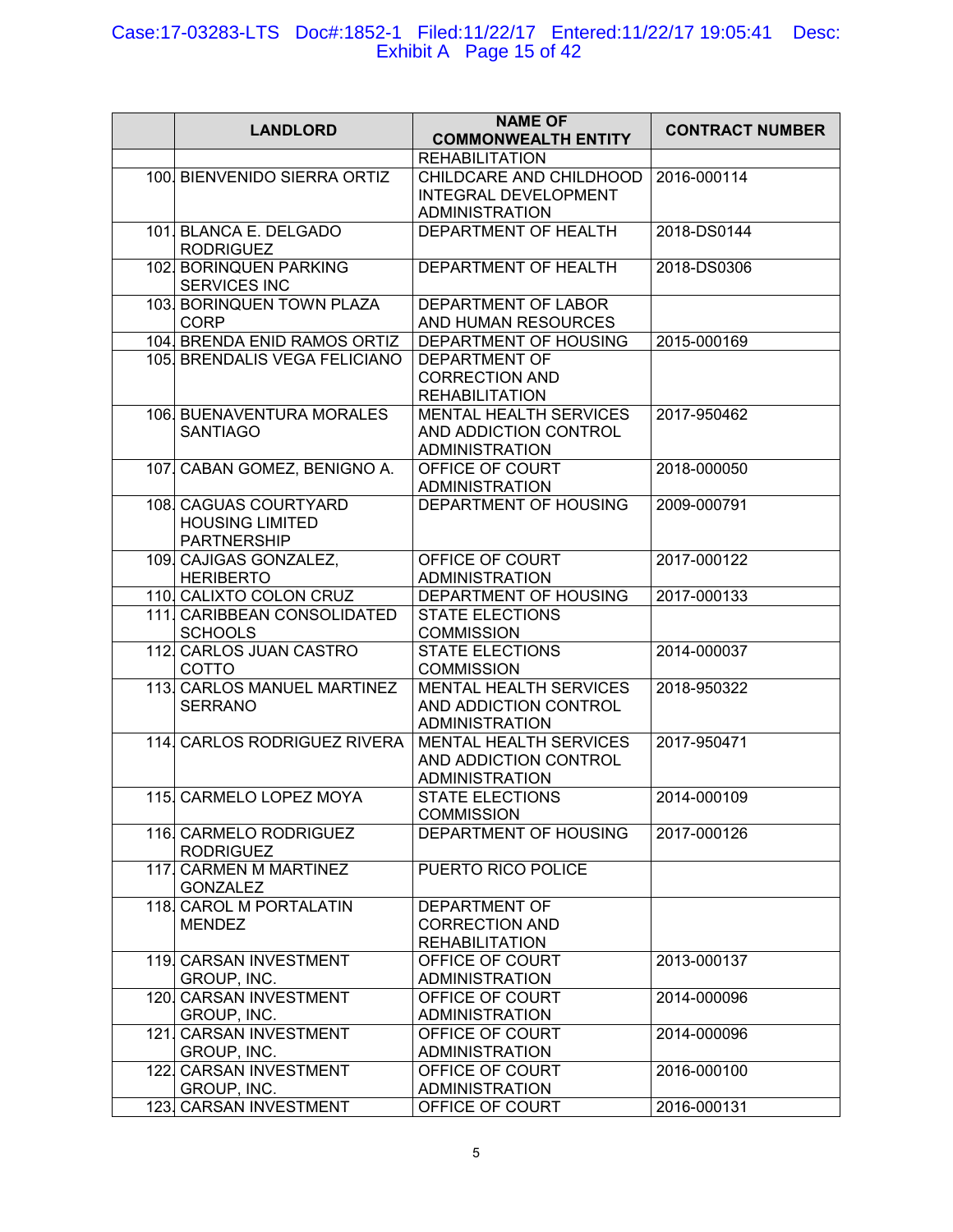#### Case:17-03283-LTS Doc#:1852-1 Filed:11/22/17 Entered:11/22/17 19:05:41 Desc: Exhibit A Page 16 of 42

| <b>LANDLORD</b>               | <b>NAME OF</b><br><b>COMMONWEALTH ENTITY</b> | <b>CONTRACT NUMBER</b> |
|-------------------------------|----------------------------------------------|------------------------|
| GROUP, INC.                   | <b>ADMINISTRATION</b>                        |                        |
| 124. CARSAN INVESTMENT        | OFFICE OF COURT                              | 2017-000096            |
| GROUP, INC.                   | <b>ADMINISTRATION</b>                        |                        |
| 125. CARSAN INVESTMENT        | OFFICE OF COURT                              | 2018-000042            |
| GROUP, INC.                   | <b>ADMINISTRATION</b>                        |                        |
| 126. CARSAN INVESTMENT        | OFFICE OF COURT                              | 2018-000084            |
| GROUP, INC.                   | <b>ADMINISTRATION</b>                        |                        |
| 127. CECILIA MARGARITA GARCIA | <b>STATE ELECTIONS</b>                       | 2014-000116            |
| <b>RIVERA</b>                 | <b>COMMISSION</b>                            |                        |
| 128 CECILIA ORTA LLC          | DEPARTMENT OF HOUSING                        |                        |
| 129. CECORT PROPERTIES &      | DEPARTMENT OF JUSTICE                        | 2016-000117            |
| SERVICES CORP.                |                                              |                        |
| 130. CENTERPLEX INC           | <b>HOUSE OF</b>                              | 2017-000626            |
|                               | <b>REPRESENTATIVES</b>                       |                        |
| 131. CENTRO FALU INC          | DEPARTMENT OF HEALTH                         | 2015-DS0875            |
| 132 CENTRO PARA EL            | DEPARTMENT OF HEALTH                         | 2013-DS0665            |
| DESARROLLO HUMANO DE          |                                              |                        |
| LA MUJER Y LAF                |                                              |                        |
| 133. CENTRO PEDIATRICO SERV.  | DEPARTMENT OF HEALTH                         | 2018-DS0283            |
| HABILITATIVOS MAYAGUEZ        |                                              |                        |
| 134. CESAR CORTES GARCIA      | <b>DEPARTMENT OF</b>                         | 2014-000109            |
|                               | <b>CORRECTION AND</b>                        |                        |
|                               | <b>REHABILITATION</b>                        |                        |
| 135. CESAR N. VAZQUEZ         | <b>STATE ELECTIONS</b>                       | 2014-000016            |
|                               | <b>COMMISSION</b>                            |                        |
| 136. CHACON SOTO, MARCOS A.   | <b>DEPARTMENT OF</b>                         | 2017-055134            |
|                               | <b>AGRICULTURE</b>                           |                        |
| 137. CITICENTRE, S.P.         | <b>CONTROLLER'S OFFICE</b>                   | 2015-000067            |
| 138. CITICENTRE, S.P.         | <b>CONTROLLER'S OFFICE</b>                   | 2015-000068            |
| 139. CLEAN AIR CONTRACTORS    | PUERTO RICO POLICE                           |                        |
| <b>CORP</b>                   |                                              |                        |
| 140. CLEAN HARBORS CARIBE INC | PUERTO RICO POLICE                           |                        |
| 141. CLUB AMIGOS ARIES INC    | <b>STATE ELECTIONS</b>                       |                        |
|                               | <b>COMMISSION</b>                            |                        |
| 142. CLUB DE LEONES MAYAGUEZ  | <b>STATE ELECTIONS</b>                       |                        |
| INC                           | <b>COMMISSION</b>                            |                        |
| 143. CLUB DE TIRO DE MOCA     | PUERTO RICO POLICE                           |                        |
| 144. CLUB GALLISTICO SAN JUAN | PUERTO RICO POLICE                           |                        |
| 145. CO. DE COMERCIO Y        | <b>DEPARTMENT OF</b>                         | 2014-000299            |
| <b>EXPORTACION DE PUERTO</b>  | <b>EDUCATION</b>                             |                        |
| <b>RICO</b>                   |                                              |                        |
| 146 CO. DE COMERCIO Y         | DEPARTMENT OF FAMILY                         | 2016-000057            |
| <b>EXPORTACION DE PUERTO</b>  |                                              |                        |
| <b>RICO</b>                   |                                              |                        |
| $147$ . COAI, INC             | DEPARTMENT OF HEALTH                         | 2017-DS0699            |
| 148 COAMO SENIOR HOUSING      | DEPARTMENT OF HOUSING                        | 2008-000186            |
| <b>INVESTORS, GP, LLP</b>     |                                              |                        |
| 149. COANO AFFORDABLE         | DEPARTMENT OF HOUSING                        | 2013-000157            |
| HOUSING, LLC.                 |                                              |                        |
| 150. COLEGIO CARMEN SOL INC   | <b>STATE ELECTIONS</b>                       |                        |
|                               | <b>COMMISSION</b>                            |                        |
| 151. COLEGIO CUPEY MARIE      | <b>STATE ELECTIONS</b>                       |                        |
| <b>MONTESORI</b>              | <b>COMMISSION</b>                            |                        |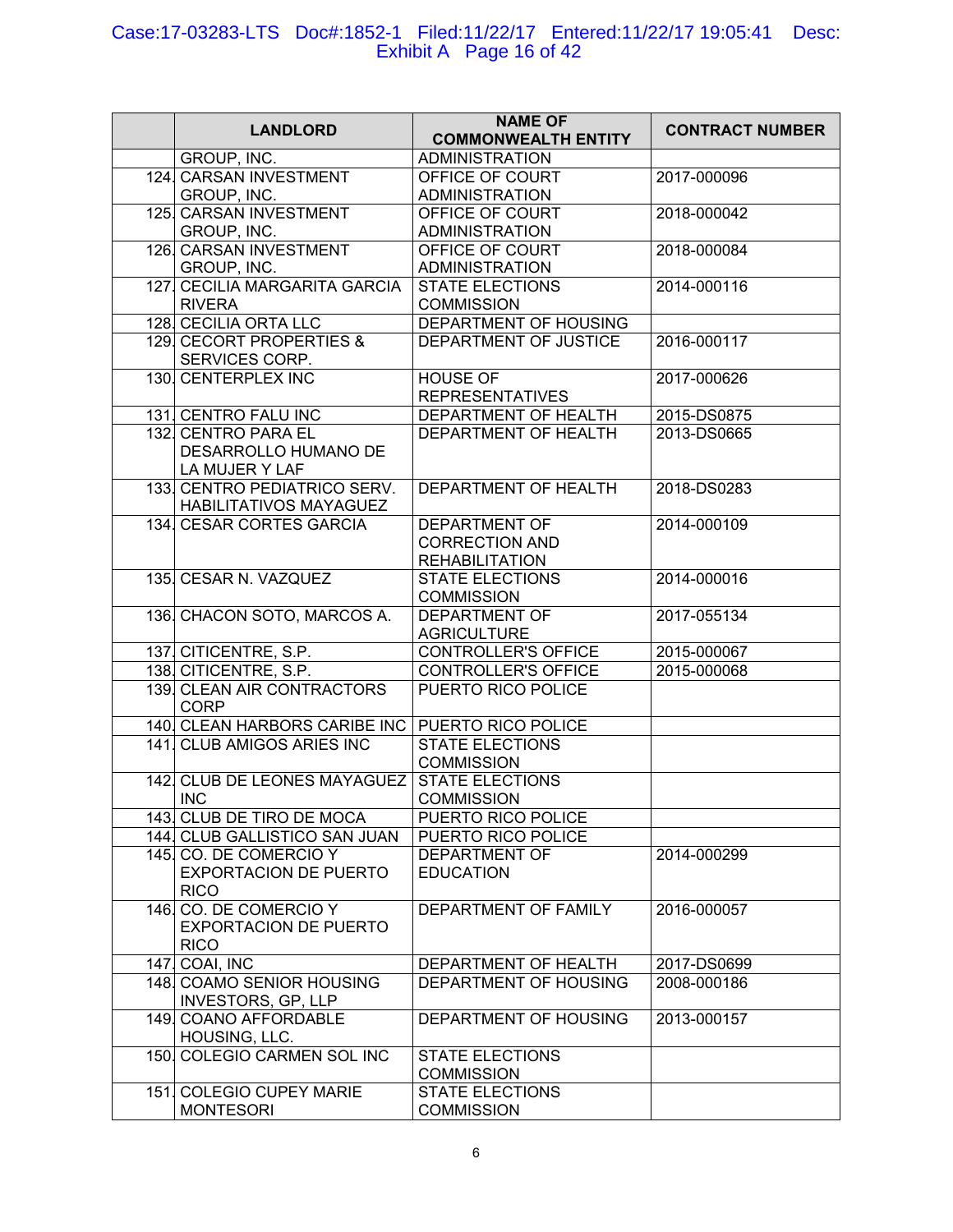#### Case:17-03283-LTS Doc#:1852-1 Filed:11/22/17 Entered:11/22/17 19:05:41 Desc: Exhibit A Page 17 of 42

| <b>LANDLORD</b>                                          | <b>NAME OF</b><br><b>COMMONWEALTH ENTITY</b>    | <b>CONTRACT NUMBER</b> |
|----------------------------------------------------------|-------------------------------------------------|------------------------|
| 152. COLEGIO LA PIEDAD                                   | <b>STATE ELECTIONS</b><br><b>COMMISSION</b>     |                        |
| 153. COLEGIO LOURDES                                     | <b>STATE ELECTIONS</b>                          |                        |
| 154. COLEGIO NUESTRA SENORA                              | <b>COMMISSION</b><br><b>STATE ELECTIONS</b>     |                        |
| DE LOURDES                                               | <b>COMMISSION</b>                               |                        |
| 155. COLEGIO NUESTRA SENORA<br><b>DEL CARMEN</b>         | <b>STATE ELECTIONS</b><br><b>COMMISSION</b>     |                        |
| 156. COLEGIO SAGRADOS<br><b>CORAZONES</b>                | <b>STATE ELECTIONS</b><br><b>COMMISSION</b>     |                        |
| 157. COLEGIO SAINT JOHNS                                 | <b>STATE ELECTIONS</b>                          |                        |
| <b>SCHOOL</b>                                            | <b>COMMISSION</b>                               |                        |
| 158. COLEGIO SAN JOSE DE VILLA<br><b>CAPARRA</b>         | <b>STATE ELECTIONS</b><br><b>COMMISSION</b>     |                        |
| 159. COLEGIO SAN JUAN BOSCO                              | <b>STATE ELECTIONS</b><br><b>COMMISSION</b>     |                        |
| 160. COLUMBUS NETWORKS OF                                | OFFICE OF THE                                   |                        |
| PUERTO RICO                                              | <b>COMMISSIONER OF</b>                          |                        |
| 161. COMERIO HOUSING LIMITED                             | FINANCIAL INSTITUTIONS<br>DEPARTMENT OF HOUSING |                        |
| PARTNERSHIP SE                                           |                                                 |                        |
| <b>162. COMMUNICATIONS LEASING</b><br><b>CORPORATION</b> | OFFICE OF COURT                                 | 2018-000004            |
| 163. COMPAĐIA DE FOMENTO                                 | <b>ADMINISTRATION</b><br><b>DEPARTMENT OF</b>   |                        |
| <b>INDUSTRIAL</b>                                        | <b>EDUCATION</b>                                |                        |
| 164. COMPANIA DE FOMENTO<br><b>INDUSTRIAL DE PR</b>      | DEPARTMENT OF ECONOMIC<br>DEVELOPMENT AND TRADE | 2018-000011            |
| 165. COMPANIA DE FOMENTO<br><b>INDUSTRIAL DE PR</b>      | <b>INDUSTRIAL TAX EXEMPTION</b>                 | 2018-000006            |
| 166. COMPANIA DE FOMENTO                                 | NATIONAL GUARD OF                               | 2012-000148            |
| <b>INDUSTRIAL DE PR</b><br>167 COMPANIA DE FOMENTO       | PUERTO RICO                                     |                        |
| <b>INDUSTRIAL DE PR</b>                                  | NATIONAL GUARD OF<br>PUERTO RICO                | 2012-000148            |
| 168. COMPANIA DE FOMENTO                                 | NATIONAL GUARD OF                               | 2012-000148            |
| <b>INDUSTRIAL DE PR</b><br>169. COMPANIA DE FOMENTO      | PUERTO RICO<br>TRANSPORTATION AND               | 2010-000147            |
| <b>INDUSTRIAL DE PR</b>                                  | PUBLIC WORKS                                    |                        |
| 170. COMPANIA DE FOMENTO<br><b>INDUSTRIAL DE PR</b>      | <b>DEPARTMENT OF</b><br><b>CONSUMER AFFAIRS</b> | 2012-000004            |
| 171. COMPANIA DE PARQUES                                 | PUERTO RICO POLICE                              |                        |
| NACIONALES DE PR                                         |                                                 |                        |
| 172. CONCILIO DE SALUD<br>INTEGRAL DE LOIZA, INC.        | DEPARTMENT OF HEALTH                            | 2014-DS0552            |
| 173. CONCILIO DE SALUD<br>INTEGRAL DE LOIZA, INC.        | DEPARTMENT OF HEALTH                            | 2015-DS0525            |
| 174. CONCILIO DE SALUD<br>INTEGRAL DE LOIZA, INC.        | DEPARTMENT OF HEALTH                            | 2015-DS1059            |
| 175. CONSORCIO DEL SURESTE                               | DEPARTMENT OF LABOR                             |                        |
| 176. CONSULTEC CONSTRUCTION                              | AND HUMAN RESOURCES<br>STATE EMERGENCY AND      | 2018-000072            |
| CORP.                                                    | <b>DISASTER MANAGEMENT</b><br><b>AGENCY</b>     |                        |
| 177. COOP. DE PORCICULTORES                              | <b>AGRICULTURE ENTERPRISE</b>                   | 2017-000386            |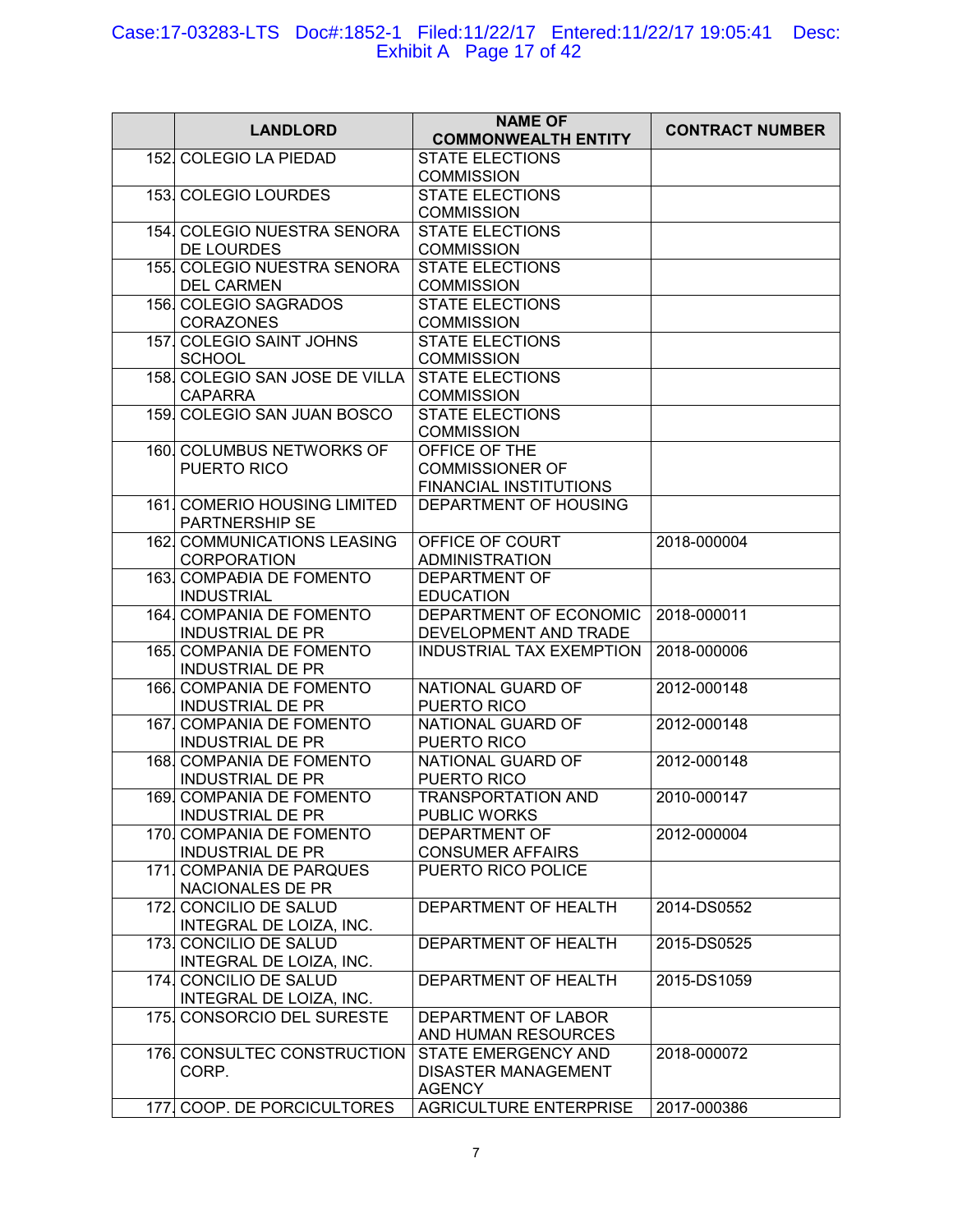#### Case:17-03283-LTS Doc#:1852-1 Filed:11/22/17 Entered:11/22/17 19:05:41 Desc: Exhibit A Page 18 of 42

|                                                     | <b>NAME OF</b>                                  |                            |
|-----------------------------------------------------|-------------------------------------------------|----------------------------|
| <b>LANDLORD</b>                                     | <b>COMMONWEALTH ENTITY</b>                      | <b>CONTRACT NUMBER</b>     |
| DE PUERTO RICO Y EL                                 | <b>DEVELOPMENT</b>                              |                            |
| <b>CARIBE</b>                                       | <b>ADMINISTRATION</b>                           |                            |
| 178. COOPERATIVA AGRO                               | <b>STATE ELECTIONS</b>                          | 2017-000020                |
| <b>COMERCIAL DE PUERTO</b>                          | <b>COMMISSION</b>                               |                            |
| <b>RICO</b><br>179. COOPERATIVA DE AHORRO Y         | <b>STATE ELECTIONS</b>                          | 2018-000007                |
| <b>CREDITO CRISTOBAL</b>                            | <b>COMMISSION</b>                               |                            |
| <b>RODRIGUE</b>                                     |                                                 |                            |
| 180. COOPERATIVA DE                                 | AGRICULTURE ENTERPRISE                          | 2015-000090                |
| PRODUCTORES DE CARNE                                | <b>DEVELOPMENT</b>                              |                            |
| DE RES                                              | <b>ADMINISTRATION</b>                           |                            |
| 181. COOPERATIVA DE SEGUROS                         | <b>COOPERATIVE</b>                              | 2015-000001                |
| DE VIDA (COSVI)                                     | DEVELOPMENT COMMISSION                          |                            |
| 182. COOPERATIVA DE SEGUROS<br>DE VIDA (COSVI)      | <b>COOPERATIVE</b><br>DEVELOPMENT COMMISSION    | 2015-000001                |
| 183. COOPERATIVA DE SEGUROS                         | <b>COOPERATIVE</b>                              |                            |
| DE VIDA DE PR                                       | DEVELOPMENT COMMISSION                          |                            |
| 184 COOPERATIVA DE SERVICIO                         | PUERTO RICO POLICE                              | 2017-C00136                |
| POLICIA DE P.R. (1)                                 |                                                 |                            |
| 185. CORAL REEF CAR RENTAL                          | <b>STATE ELECTIONS</b>                          |                            |
| <b>INC</b>                                          | <b>COMMISSION</b>                               |                            |
| 186. CORPORACION FONDO DEL                          | <b>INDUSTRIAL COMMISSION</b>                    |                            |
| SEGURO DEL ESTADO                                   |                                                 |                            |
| 187. CORPORACION PARA EL<br>DESARROLLO DE LA        | MENTAL HEALTH SERVICES<br>AND ADDICTION CONTROL | 2017-950180                |
| <b>VIVIENDA DE B</b>                                | <b>ADMINISTRATION</b>                           |                            |
| 188. CORPORACION PARA EL                            | <b>MENTAL HEALTH SERVICES</b>                   | 2015-950826                |
| DESARROLLO ECONOMICO                                | AND ADDICTION CONTROL                           |                            |
| DE TRUJIL                                           | <b>ADMINISTRATION</b>                           |                            |
| 189. CORPORACION PARA EL                            | <b>INDUSTRIAL COMMISSION</b>                    | 2013-000046                |
| FONDO DEL SEGURO DEL                                |                                                 |                            |
| <b>ESTADO</b>                                       |                                                 |                            |
| 190. CP COPPELIA INC<br>191. CP COPPELIA INC        | DEPARTMENT OF HEALTH<br>DEPARTMENT OF HEALTH    | 2015-DS0953<br>2017-DS0311 |
| 192. CROWLEY LINER SERVICES                         | DEPARTMENT OF TREASURY                          | 2013-000174                |
| 193 CROWN CASTLE                                    | PUERTO RICO POLICE                              |                            |
| INTERNATIONAL CORP OF PR                            |                                                 |                            |
| 194. CSO FOOD ENTERPRISES                           | DEPARTMENT OF SPORTS                            | 2017-000250                |
|                                                     | AND RECREATION                                  |                            |
| 195. CUATRENIO, INC.                                | <b>DEPARTMENT OF HOUSING</b>                    | 2017-000127                |
| 196. DAMARIS CABAN BADILLO                          | <b>DEPARTMENT OF</b>                            |                            |
|                                                     | <b>CORRECTION AND</b>                           |                            |
| 197. DAVE KOPEL BALLESTER                           | <b>REHABILITATION</b><br>DEPARTMENT OF HEALTH   | 2017-DS0621                |
| (PDCM ASSOCIATES S.E.)                              |                                                 |                            |
| 198. DAVE KOPEL BALLESTER                           | DEPARTMENT OF LABOR                             | 2016-000634                |
| (PDCM ASSOCIATES S.E.)                              | AND HUMAN RESOURCES                             |                            |
| 199. DAVE KOPEL BALLESTER                           | DEPARTMENT OF LABOR                             | 2016-000634                |
| (PDCM ASSOCIATES S.E.)                              | AND HUMAN RESOURCES                             |                            |
| 200. DAVE KOPEL BALLESTER                           | DEPARTMENT OF LABOR                             | 2016-000635                |
| (PDCM ASSOCIATES S.E.)<br>201. DAVE KOPEL BALLESTER | AND HUMAN RESOURCES                             |                            |
| (PDCM ASSOCIATES S.E.)                              | OFFICE OF THE OMBUDSMAN<br>- PERSONS WITH       | 2017-153012                |
|                                                     |                                                 |                            |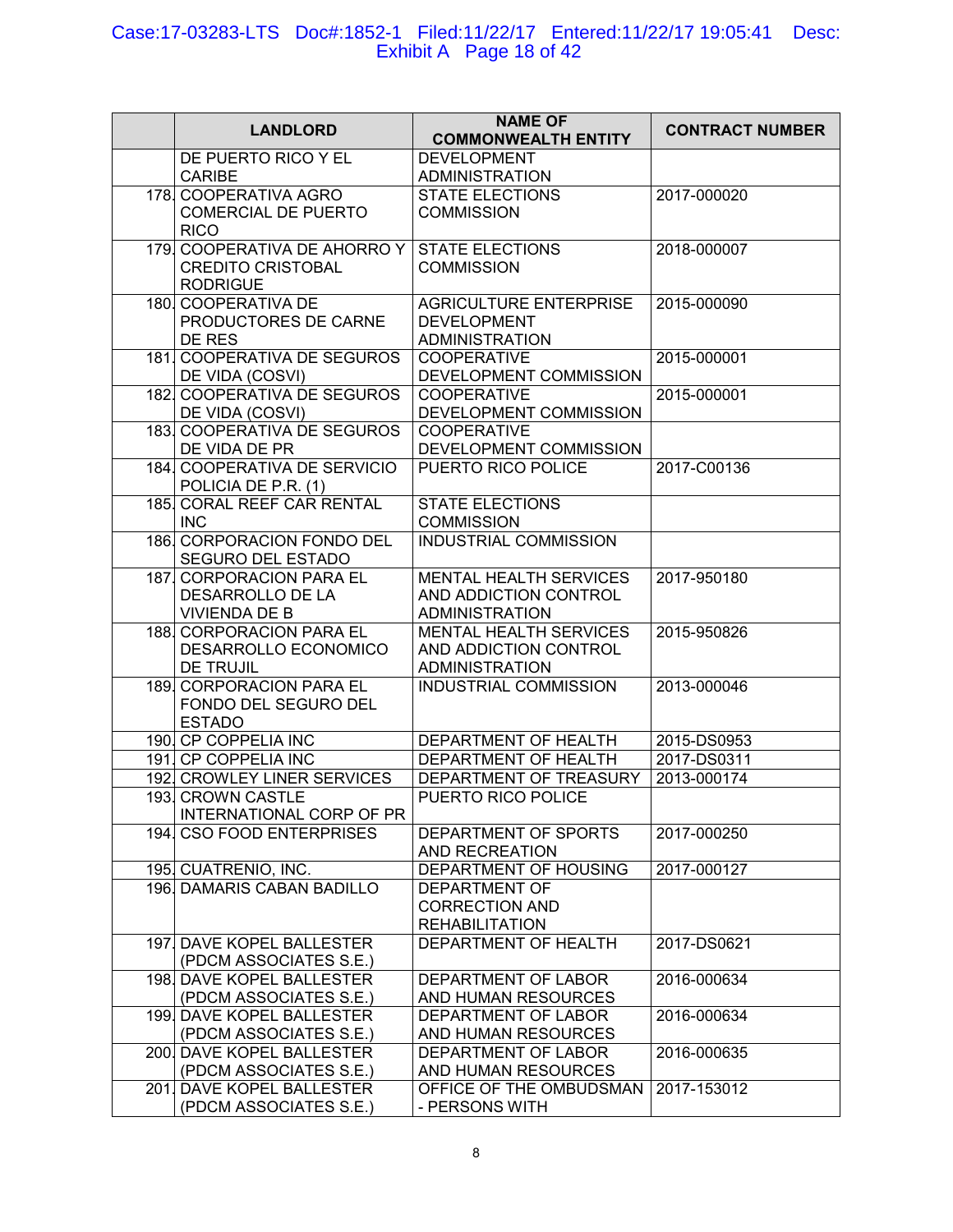### Case:17-03283-LTS Doc#:1852-1 Filed:11/22/17 Entered:11/22/17 19:05:41 Desc: Exhibit A Page 19 of 42

| <b>LANDLORD</b>              | <b>NAME OF</b><br><b>COMMONWEALTH ENTITY</b> | <b>CONTRACT NUMBER</b> |
|------------------------------|----------------------------------------------|------------------------|
|                              | <b>DISABILITIES</b>                          |                        |
| 202. DAVID MERCADO MONTALVO  | <b>PUBLIC SERVICE</b>                        | 2013-000023            |
|                              | <b>COMMISSION</b>                            |                        |
| 203. DELIA EFIGENIA PAGAN    | DEPARTMENT OF HEALTH                         | 2018-DS0145            |
|                              |                                              |                        |
| <b>ROBLES</b>                |                                              |                        |
| 204. DELMAR INVESTMENT, S.E. | <b>TRANSPORTATION AND</b>                    | 2015-000154            |
|                              | PUBLIC WORKS                                 |                        |
| 205. DELMAR INVESTMENT, S.E. | <b>TRANSPORTATION AND</b>                    | 2018-000024            |
|                              | PUBLIC WORKS                                 |                        |
| 206. DESARROLLOS             | DEPARTMENT OF                                | 2014-000129            |
| <b>INMOBILIARIOS DE HATO</b> | <b>EDUCATION</b>                             |                        |
| TEJAS, INC.                  |                                              |                        |
| 207 DIEGO MARTIN             | MENTAL HEALTH SERVICES                       | 2018-950323            |
| SCHENQUERMAN MILLANER        | AND ADDICTION CONTROL                        |                        |
|                              | <b>ADMINISTRATION</b>                        |                        |
|                              |                                              |                        |
| 208. DIFE INC P/C FERNANDO   | <b>INDUSTRIAL COMMISSION</b>                 |                        |
| <b>SUMAZA</b>                |                                              |                        |
| 209. DOMINGO DOMINGUEZ LA    | <b>TBD</b>                                   |                        |
| <b>PALMA</b>                 |                                              |                        |
| 210. DOM-MART CORP.          | <b>STATE ELECTIONS</b>                       | 2014-000015            |
|                              | <b>COMMISSION</b>                            |                        |
| 211. DON HECTOR CORTES       | <b>DEPARTMENT OF FAMILY</b>                  | 2016-000307            |
| <b>VARGAS</b>                |                                              |                        |
| 212. DON HECTOR CORTES       | <b>STATE ELECTIONS</b>                       | 2014-000038            |
| <b>VARGAS</b>                | <b>COMMISSION</b>                            |                        |
|                              |                                              |                        |
| 213. DON JOSE RIVERA OJEDA Y | <b>STATE ELECTIONS</b>                       | 2014-000017            |
| DONA MARIA ELENA BARRIS      | <b>COMMISSION</b>                            |                        |
| 214. DON JOSE RIVERA OJEDA Y | <b>STATE ELECTIONS</b>                       | 2015-000115            |
| DONA MARIA ELENA BARRIS      | <b>COMMISSION</b>                            |                        |
| 215 DON JUAN BAUTISTA        | DEPARTMENT OF FAMILY                         | 2016-000323            |
| <b>MELENDEZ TORRES</b>       |                                              |                        |
| 216. DON SAMUEL GONZALEZ     | <b>STATE ELECTIONS</b>                       | 2016-000125            |
| <b>ROSA</b>                  | <b>COMMISSION</b>                            |                        |
| 217. DONA CARMEN OFELIA      | DEPARTMENT OF FAMILY                         | 2016-000323            |
| <b>MELENDEZ TORRES</b>       |                                              |                        |
|                              |                                              |                        |
| 218. DORADO ACADEMY INC      | <b>STATE ELECTIONS</b>                       |                        |
|                              | <b>COMMISSION</b>                            |                        |
| 219. DROGUERIA DEL CARIBE    | <b>FAMILY AND CHILDREN</b>                   |                        |
|                              | <b>ADMINISTRATION</b>                        |                        |
| 220. DUENAS TRAILERS RENTAL  | DEPARTMENT OF NATURAL                        |                        |
| <b>INC</b>                   | AND ENVIRONMENTAL                            |                        |
|                              | <b>RESOURCES</b>                             |                        |
| 221 EDDIE A ORTIZ ZAYAS      | DEPARTAMENTO DE                              |                        |
|                              | <b>JUSTICIA</b>                              |                        |
| 222. EDGARDO NUNEZ RUIZ      | <b>DEPARTMENT OF</b>                         |                        |
|                              | <b>CORRECTION AND</b>                        |                        |
|                              | <b>REHABILITATION</b>                        |                        |
| 223 EDWIN ACEVEDO RUIZ       | <b>DEPARTMENT OF</b>                         |                        |
|                              | <b>CORRECTION AND</b>                        |                        |
|                              |                                              |                        |
|                              | <b>REHABILITATION</b>                        |                        |
| 224. EDWIN RAMOS MERCADO     | <b>VOCATIONAL</b>                            |                        |
|                              | <b>REHABILITATION</b>                        |                        |
|                              | <b>ADMINISTRATION</b>                        |                        |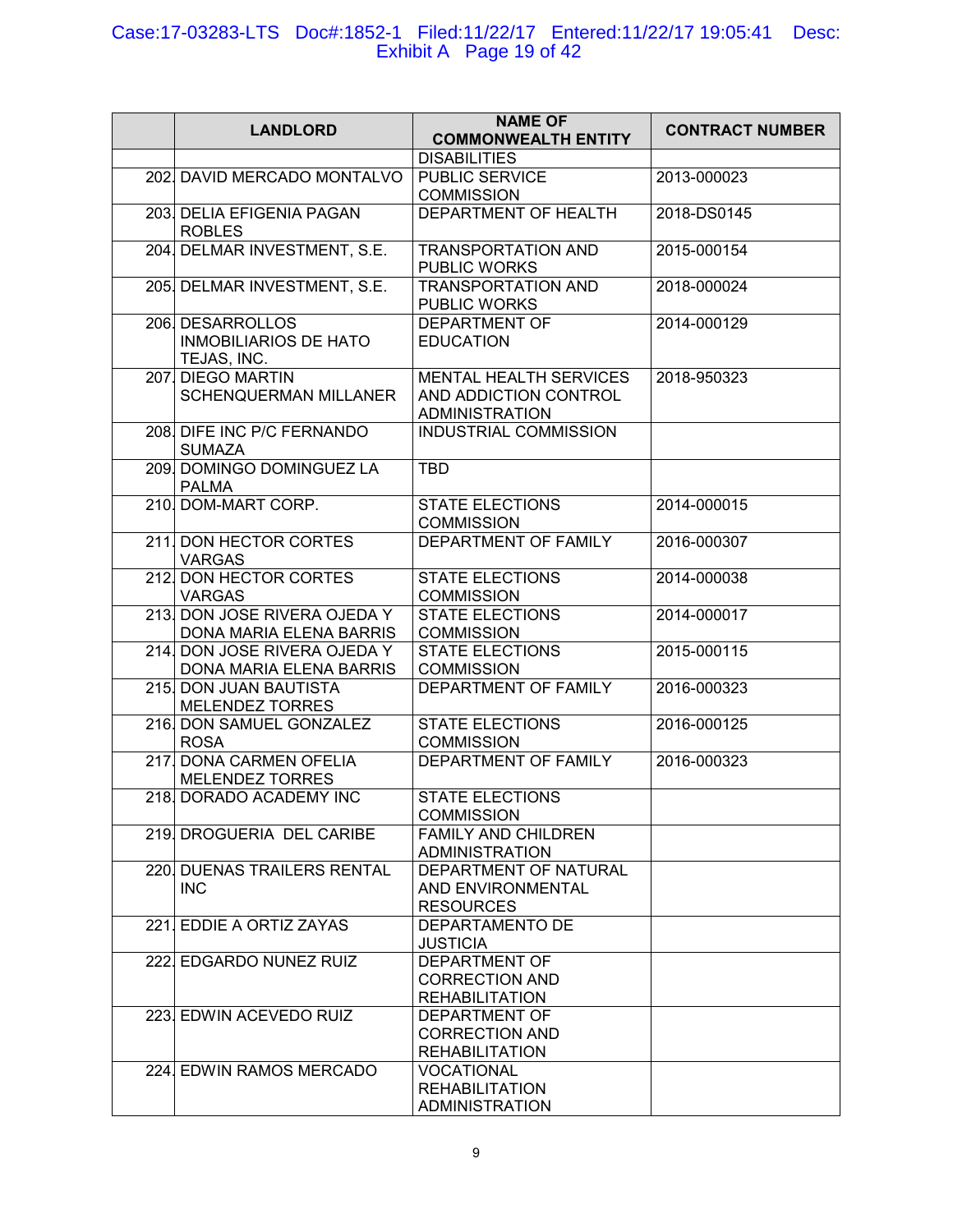#### Case:17-03283-LTS Doc#:1852-1 Filed:11/22/17 Entered:11/22/17 19:05:41 Desc: Exhibit A Page 20 of 42

| <b>LANDLORD</b>                                                     | <b>NAME OF</b><br><b>COMMONWEALTH ENTITY</b>                                 | <b>CONTRACT NUMBER</b> |
|---------------------------------------------------------------------|------------------------------------------------------------------------------|------------------------|
| 225. EFIGENIO MERCADO                                               | <b>DEPARTMENT OF</b><br><b>EDUCATION</b>                                     |                        |
| 226. EFRAIN A. CANO RODRIGUEZ<br>Y BLANCA MONTALVO<br><b>LAMEDA</b> | <b>STATE ELECTIONS</b><br><b>COMMISSION</b>                                  | 2015-000112            |
| 227. EFRAIN SANTANA ROSARIO                                         | PUERTO RICO POLICE                                                           |                        |
| 228. EGIDA ASOC/MIEM/POLICIA<br><b>PR</b>                           | DEPARTMENT OF HOUSING                                                        |                        |
| 229. EGIDA DE LA ASOCIACION DE<br>MIEMBROS DE LA POLICIA,           | DEPARTMENT OF HOUSING                                                        | 2012-000074            |
| 230. EGIDA DEL PERPETUO<br><b>SOCORRO</b>                           | DEPARTMENT OF HOUSING                                                        |                        |
| 231. EL CONSEJO RENAL DE<br>PUERTO RICO                             | DEPARTMENT OF HEALTH                                                         | 2015-DS1036            |
| 232. EL DEPORTIVO RENTAL                                            | DEPARTMENT OF SPORTS<br>AND RECREATION                                       |                        |
| 233. EL MUNICIPIO DE CATANO                                         | <b>DEPARTMENT OF</b><br><b>AGRICULTURE</b>                                   | 2013-055287            |
| 234. EL MUNICIPIO DE CATANO                                         | DEPARTMENT OF FAMILY                                                         | 2016-000260            |
| 235. EL MUNICIPIO DE SAN JUAN                                       | DEPARTMENT OF LABOR                                                          | 2015-000486            |
|                                                                     | AND HUMAN RESOURCES                                                          |                        |
| 236. EL MUNICIPIO DE SAN JUAN                                       | <b>PR FIREFIGHTERS</b>                                                       | 2014-000017            |
| 237 EL MUNICIPIO DE SAN JUAN                                        | PR FIREFIGHTERS                                                              | 2014-000017            |
| 238. EL MUNICIPIO DE VIEQUEZ                                        | <b>DEPARTMENT OF</b><br><b>AGRICULTURE</b>                                   | 2008-031023            |
| 239. EL REMANSO ELDERLY<br><b>HOUSING LTD PARTNERSH</b>             | DEPARTMENT OF HOUSING                                                        |                        |
| 240. EL TERRUNO DEL KID, INC.                                       | <b>AGRICULTURE ENTERPRISE</b><br><b>DEVELOPMENT</b><br><b>ADMINISTRATION</b> | 2017-000047            |
| 241. ELECTRA CORPORATION                                            | <b>MINOR "SUSTENTO"</b><br><b>ADMINISTRATION</b>                             | 2015-000042            |
| 242. ELECTRA CORPORATION                                            | <b>MINOR "SUSTENTO"</b><br><b>ADMINISTRATION</b>                             | 2015-000042            |
| 243. ELIEZER FELICIANO<br><b>CORDERO</b>                            | <b>STATE ELECTIONS</b><br><b>COMMISSION</b>                                  | 2017-000016            |
| 244. ELIEZER GUZMAN PABON                                           | DEPARTMENT OF<br><b>CORRECTION AND</b><br><b>REHABILITATION</b>              |                        |
| 245. ELIOT ORLANDO RIVERA<br><b>RIVERA</b>                          | <b>STATE ELECTIONS</b><br><b>COMMISSION</b>                                  | 2016-000077            |
| 246. ELITE EDUCATIONAL GROUP<br>CORP (NEMA)                         | <b>TRANSPORTATION AND</b><br>PUBLIC WORKS                                    | 2018-000014            |
| 247 ELIUD SOTO ALCANZAR                                             | DEPARTMENT OF HEALTH                                                         | 2017-DS0351            |
| 248. EMAS, S.E.                                                     | STATISTICS INSTITUTE OF PR                                                   | 2017-000018            |
| 249. EMERITO FLORES NAZARIO                                         | DEPARTMENT OF HOUSING                                                        |                        |
| 250. EMMA LUIGGI BERNAL                                             | DEPARTMENT OF TREASURY                                                       | 2014-000142            |
| 251. EMPIRE PLAZA, S.E.                                             | <b>LABOR RELATIONS BOARD</b>                                                 | 2007-000011            |
| 252. EMPRESAS AGRICOLAS DE<br>PUERTO RICO, INC.                     | <b>AGRICULTURE ENTERPRISE</b><br><b>DEVELOPMENT</b><br><b>ADMINISTRATION</b> | 2011-000029            |
| 253. EMPRESAS LOYOLA I S EN C<br>SE.                                | DEPARTMENT OF LABOR<br>AND HUMAN RESOURCES                                   |                        |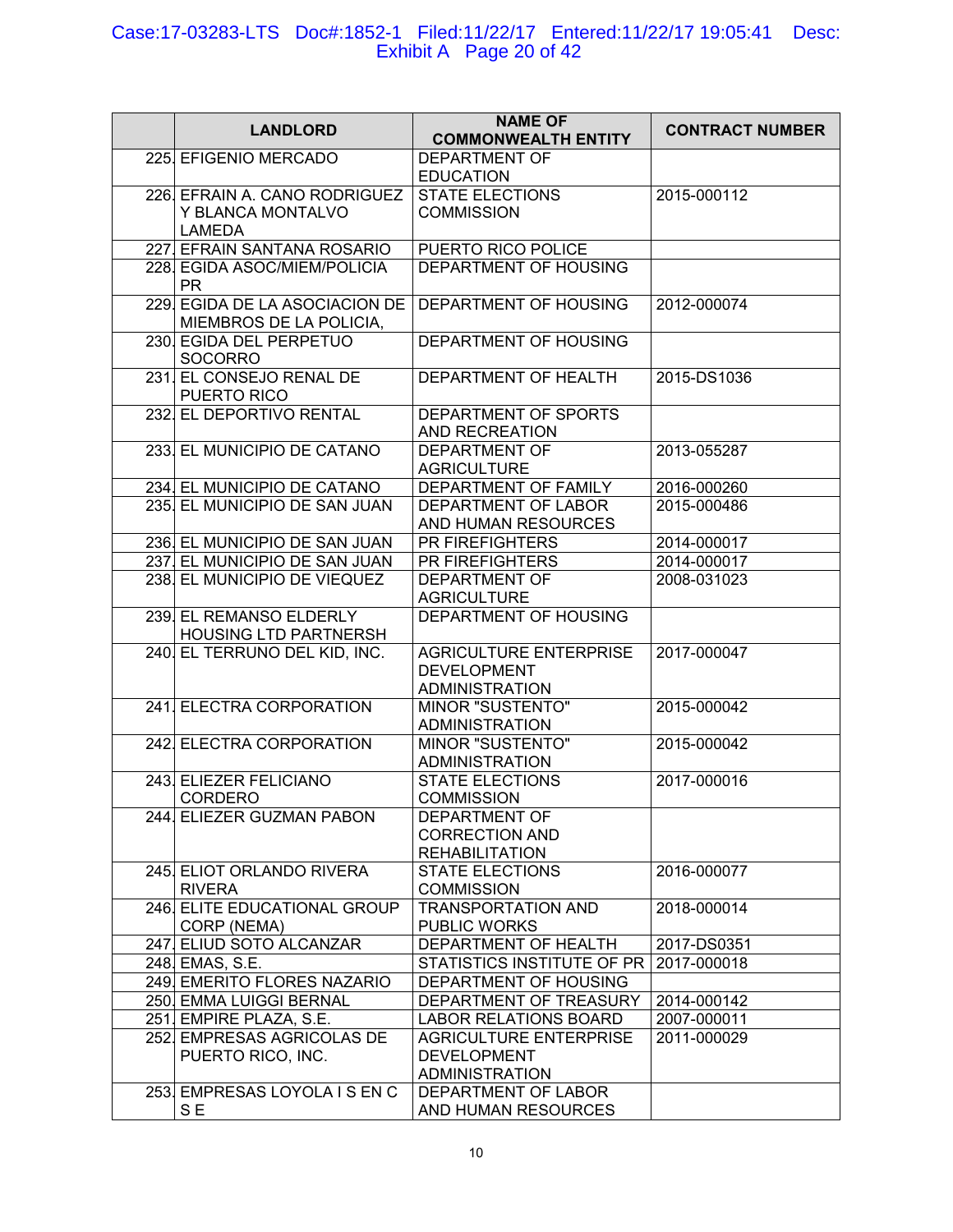| <b>LANDLORD</b>                                | <b>NAME OF</b><br><b>COMMONWEALTH ENTITY</b>        | <b>CONTRACT NUMBER</b> |
|------------------------------------------------|-----------------------------------------------------|------------------------|
| 254. EMPRESAS MELENDEZ CRUZ<br><b>INC</b>      | DEPARTMENT OF SPORTS<br>AND RECREATION              |                        |
| 255. EMPRESAS OMAJEDE INC                      | <b>DEPARTMENT OF</b>                                |                        |
|                                                | <b>CORRECTION AND</b>                               |                        |
|                                                | <b>REHABILITATION</b>                               |                        |
| 256. EMPRESAS PUCHO INC                        | DEPARTMENT OF HEALTH                                | 2018-DS0260            |
| 257. ENRIQUE JOVE JIMENEZ                      | <b>DEPARTMENT OF</b>                                | 2016-000014            |
|                                                | <b>CONSUMER AFFAIRS</b>                             |                        |
| 258. ENRIQUE JOVE JIMENEZ                      | <b>DEPARTMENT OF</b>                                | 2016-000014            |
| 259 EPC CORPORATION                            | <b>CONSUMER AFFAIRS</b><br><b>GOVERNMENT ETHICS</b> | 2018-000005            |
|                                                | <b>OFFICE</b>                                       |                        |
| 260. ERASTO RODRIGUEZ GARCIA                   | <b>FAMILY AND CHILDREN</b>                          |                        |
|                                                | <b>ADMINISTRATION</b>                               |                        |
| 261 ERNESTO VAZQUEZ                            | DEPARTMENT OF FAMILY                                |                        |
| 262. ES FITNESS PERFORMANCE                    | DEPARTMENT OF SPORTS                                | 2016-000581            |
|                                                | AND RECREATION                                      |                        |
| 263. ESTHER CUBANO MONAGAS                     | STATE ELECTIONS                                     | 2015-000108            |
|                                                | <b>COMMISSION</b>                                   |                        |
| 264. EVANGELINA RODRIGUEZ<br><b>MOLINA</b>     | DEPARTMENT OF TREASURY                              | 2013-000240            |
| 265. EVELYN LIZZETTE                           | DEPARTMENT OF HEALTH                                | 2015-DS0226            |
| RODRIGUEZ CORA                                 |                                                     |                        |
| 266. EVELYN LIZZETTE                           | DEPARTMENT OF HEALTH                                | 2015-DS0880            |
| RODRIGUEZ CORA                                 |                                                     |                        |
| 267. FASAA CORPORATION                         | DEPARTMENT OF HOUSING                               | 2014-000231            |
| 268. FASAA CORPORATION                         | DEPARTMENT OF TREASURY                              | 2016-000210            |
| 269. FASAA CORPORATION                         | SUPERINTENDENT OF THE<br><b>CAPITOL</b>             | 2012-000083            |
| 270 FASAA CORPORATION                          | SUPERINTENDENT OF THE                               | 2017-000067            |
|                                                | CAPITOL                                             |                        |
| 271 FEDERACION                                 | DEPARTMENT OF SPORTS                                | 2016-001091            |
| PUERTORRIQUENA DE                              | <b>AND RECREATION</b>                               |                        |
| FUTBOL, INC.                                   |                                                     |                        |
| 272. FELIX A LEBRON SALDAÑA /                  | <b>DEPARTMENT OF</b>                                |                        |
| ANA R DE LEBRON                                | <b>CORRECTION AND</b>                               |                        |
|                                                | <b>REHABILITATION</b>                               |                        |
| 273. FELIX J IRIZARRY/ROSNNY<br><b>MORALES</b> | DEPARTMENT OF HOUSING                               |                        |
| 274. FERNANDO GUZMAN COLON                     | <b>STATE ELECTIONS</b>                              | 2014-000064            |
|                                                | <b>COMMISSION</b>                                   |                        |
| 275. FIDEICOMISO HERNANDEZ                     | SOCIOECONOMIC                                       | 2017-000169            |
| <b>CASTRODAD</b>                               | DEVELOPMENT OF THE                                  |                        |
|                                                | <b>FAMILY ADMINISTRATION</b>                        |                        |
| 276. FIDEICOMISO HERNANDEZ                     | DEPARTMENT OF                                       |                        |
| <b>CASTRODAD</b>                               | <b>EDUCATION</b>                                    |                        |
| 277. FIDEICOMISO OLIMPICO DE                   | DEPARTMENT OF SPORTS                                |                        |
| PUERTO RICO<br>278. FIGNA                      | AND RECREATION<br>STATE EMERGENCY AND               | 2014-000100            |
|                                                | <b>DISASTER MANAGEMENT</b>                          |                        |
|                                                | <b>AGENCY</b>                                       |                        |
| 279. FIGNA                                     | STATE EMERGENCY AND                                 | 2014-000100            |
|                                                | DISASTER MANAGEMENT                                 |                        |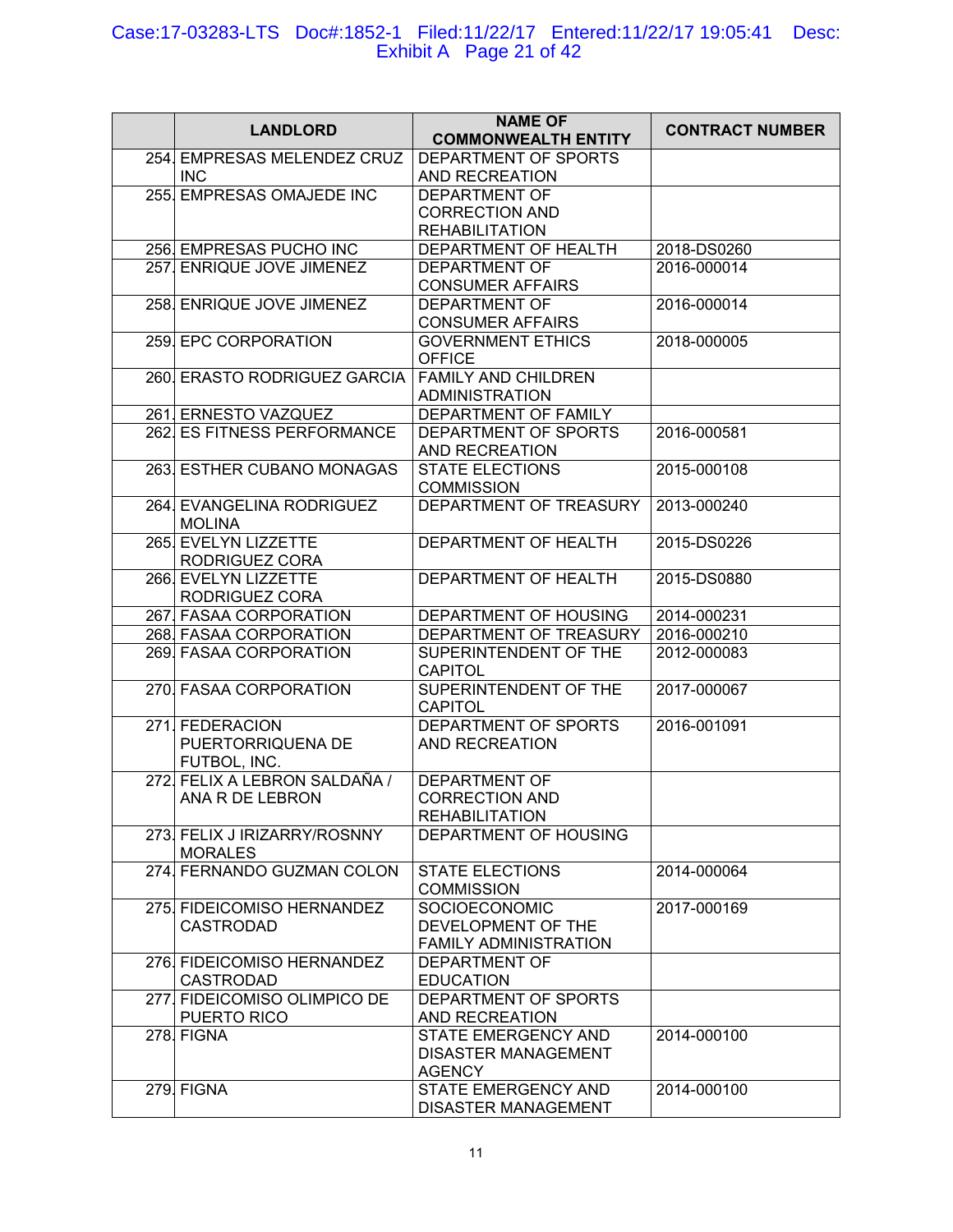#### Case:17-03283-LTS Doc#:1852-1 Filed:11/22/17 Entered:11/22/17 19:05:41 Desc: Exhibit A Page 22 of 42

| <b>LANDLORD</b>                                                   | <b>NAME OF</b><br><b>COMMONWEALTH ENTITY</b>                              | <b>CONTRACT NUMBER</b> |
|-------------------------------------------------------------------|---------------------------------------------------------------------------|------------------------|
|                                                                   | <b>AGENCY</b>                                                             |                        |
| 280. FIGNA                                                        | STATE EMERGENCY AND<br><b>DISASTER MANAGEMENT</b><br><b>AGENCY</b>        | 2014-000100            |
| 281. FIGNA                                                        | STATE EMERGENCY AND<br><b>DISASTER MANAGEMENT</b><br><b>AGENCY</b>        | 2014-000100            |
| 282. FIGNA                                                        | <b>STATE EMERGENCY AND</b><br><b>DISASTER MANAGEMENT</b><br><b>AGENCY</b> | 2014-000100            |
| 283. FINCA LA MATILDE,<br>INC./MARGARITA WILSON<br><b>MERCADO</b> | PUERTO RICO POLICE                                                        | 2017-A00104            |
| 284. FIRSTBANK PUERTO RICO                                        | <b>GOVERNMENT ETHICS</b><br><b>OFFICE</b>                                 | 2010-000022            |
| 285. FIRSTBANK PUERTO RICO                                        | <b>GOVERNMENT ETHICS</b><br><b>OFFICE</b>                                 | 2010-000023            |
| 286. FISA S.E.                                                    | DEPARTMENT OF FAMILY                                                      | 2015-000037            |
| 287 FISA S.E.                                                     | DEPARTMENT OF LABOR<br>AND HUMAN RESOURCES                                | 2017-000490            |
| 288. FISA S.E.                                                    | STATE EMERGENCY AND<br><b>DISASTER MANAGEMENT</b><br><b>AGENCY</b>        | 2015-000034            |
| 289. FISA S.E.                                                    | STATE EMERGENCY AND<br><b>DISASTER MANAGEMENT</b><br><b>AGENCY</b>        | 2015-000034            |
| 290. FISA S.E.                                                    | STATE EMERGENCY AND<br><b>DISASTER MANAGEMENT</b><br><b>AGENCY</b>        | 2015-000034            |
| 291. FISA S.E.                                                    | <b>STATE EMERGENCY AND</b><br><b>DISASTER MANAGEMENT</b><br><b>AGENCY</b> | 2015-000034            |
| 292. FLAGSHIP RESORT<br>PROPERTIES D/B/A                          | PUERTO RICO POLICE                                                        |                        |
| 293. FLASH BACK GROUP INC                                         | <b>STATE ELECTIONS</b><br><b>COMMISSION</b>                               |                        |
| 294. FLOWER & WEDDING<br><b>DESIGNER BY TIFFANY</b>               | DEPARTAMENTO DE ESTADO                                                    |                        |
| 295. FMA REALTY S.E.                                              | DEPARTMENT OF FAMILY                                                      | 2014-000272            |
| 296. FMA REALTY S.E.                                              | DEPARTMENT OF FAMILY                                                      | 2014-000272            |
| 297. FRANCARMICH, INC.                                            | DEPARTMENT OF LABOR<br>AND HUMAN RESOURCES                                | 2016-000653            |
| 298. FRANCES L OLIVER CORREA                                      | MINOR "SUSTENTO"<br><b>ADMINISTRATION</b>                                 |                        |
| 299. FRANCHESKA M. SANTANA<br><b>MARCANO</b>                      | DEPARTMENT OF HOUSING                                                     | 2017-000124            |
| 300. FRANCISCO JOSE RIVERA<br><b>LOPEZ</b>                        | <b>STATE ELECTIONS</b><br><b>COMMISSION</b>                               | 2013-000405            |
| 301. FRANCISCO MERCADO<br><b>NIEVES</b>                           | DEPARTMENT OF HEALTH                                                      | 2013-DS0746            |
| 302. FRANCISCO NIEVES<br><b>CORDERO</b>                           | PUERTO RICO POLICE                                                        |                        |
| 303. FRANK GREGORY SANTIAGO                                       | CHILDCARE AND CHILDHOOD                                                   | 2014-000164            |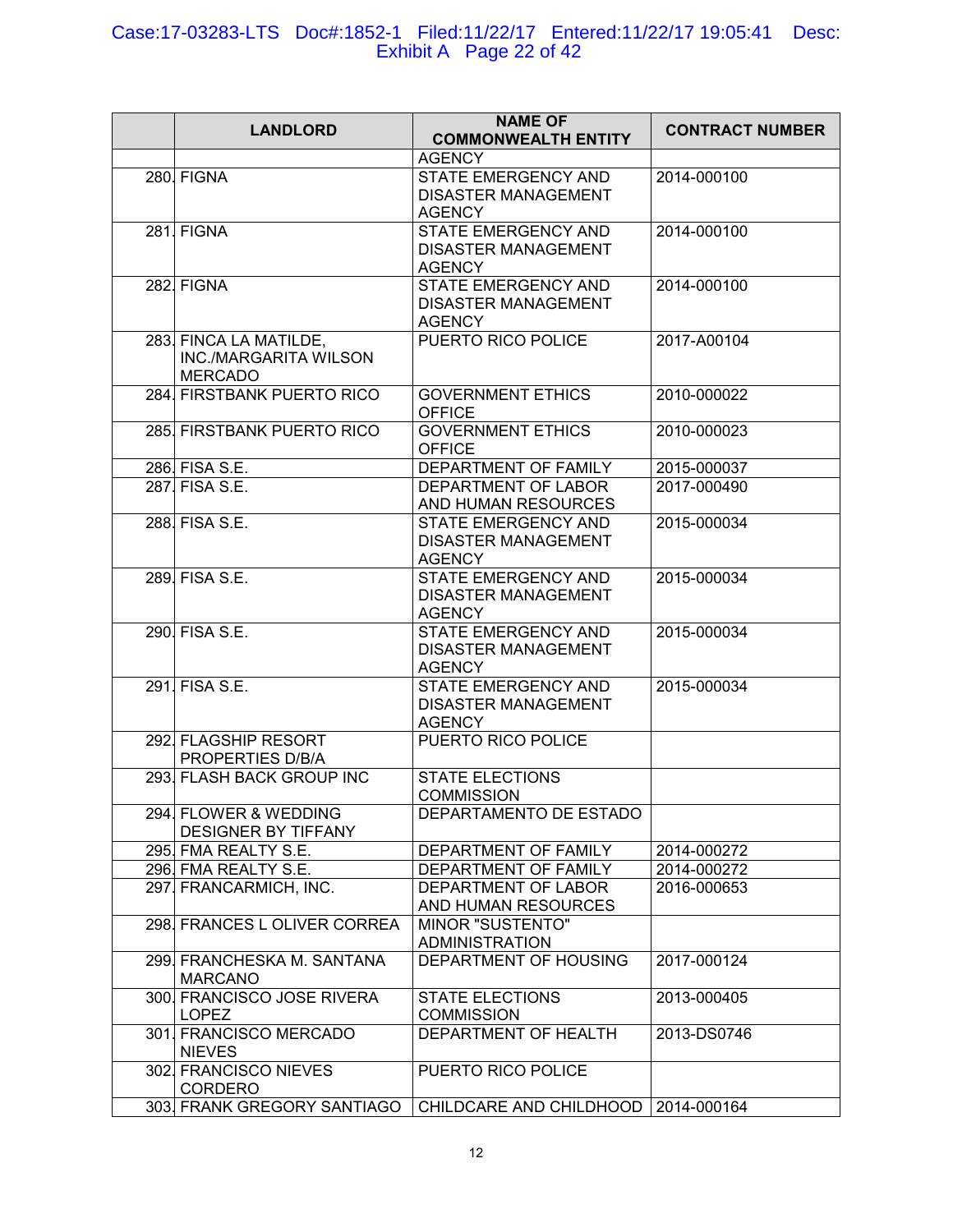## Case:17-03283-LTS Doc#:1852-1 Filed:11/22/17 Entered:11/22/17 19:05:41 Desc: Exhibit A Page 23 of 42

| <b>LANDLORD</b>                                 | <b>NAME OF</b><br><b>COMMONWEALTH ENTITY</b>                           | <b>CONTRACT NUMBER</b> |
|-------------------------------------------------|------------------------------------------------------------------------|------------------------|
|                                                 | <b>INTEGRAL DEVELOPMENT</b><br><b>ADMINISTRATION</b>                   |                        |
| 304. FROILAN REAL ESTATES<br>HOLDING, INC       | OFFICE OF LEGISLATIVE<br><b>SERVICES</b>                               | 2016-000020            |
| 305. FROILAN REAL ESTATES<br>HOLDING, INC       | OFFICE OF LEGISLATIVE<br><b>SERVICES</b>                               | 2016-000020            |
| 306. FUNDACION AJEDREZ<br>RAFAEL ORTIZ PR INC   | DEPARTMENT OF SPORTS<br>AND RECREATION                                 |                        |
| 307. FUNDACION PARA LA<br><b>LIBERTAD INC</b>   | CENTRAL COMMITTEE OF<br>THE PUERTO RICAN<br><b>INDEPENDENCE PARTY</b>  |                        |
| 308. FUNDESCO                                   | <b>STATE ELECTIONS</b><br><b>COMMISSION</b>                            |                        |
| 309. G.A. INVESTORS S.E.                        | DEPARTMENT OF HEALTH                                                   | 2013-DS0565            |
| 310 GALERIA 100, ESTATE, CORP                   | DEPARTMENT OF HEALTH                                                   | 2016-DS0843            |
| 311. GAM REALTY, SOCIEDAD EN<br>COMANDITA, S.E. | OFFICE OF THE<br><b>COMMISSIONER OF</b><br><b>INSURANCE</b>            | 2016-000033            |
| 312 GENERAL DECOR II                            | DEPARTAMENTO DE ESTADO                                                 |                        |
| 313 GERALDO ACOSTA VALENTIN                     | <b>DEPARTMENT OF</b><br><b>CORRECTION AND</b><br><b>REHABILITATION</b> |                        |
| 314. GERARDO A APONTE MATOS                     | <b>DEPARTMENT OF</b><br><b>CORRECTION AND</b><br><b>REHABILITATION</b> |                        |
| 315. GERARDO OTERO CORTES                       | DEPARTMENT OF HEALTH                                                   | 2018-DS0261            |
| 316 GILBERTO BONILLA                            | DEPARTMENT OF SPORTS<br>AND RECREATION                                 |                        |
| 317 GILBERTO BRUGMAN<br><b>MERCADO</b>          | <b>MINOR "SUSTENTO"</b><br><b>ADMINISTRATION</b>                       |                        |
| 318. GILBERTO CHAPARRO<br><b>ECHEVARRIA</b>     | <b>DEPARTMENT OF</b><br><b>CORRECTION AND</b><br><b>REHABILITATION</b> |                        |
| 319. GINGER FILMS & TV INC                      | CENTRAL COMMITTEE OF<br>THE DEMOCRATIC PEOPLE'S<br><b>PARTY</b>        |                        |
| 320. GIOVANNI HERNANDEZ<br><b>RIVERA</b>        | DEPARTMENT OF<br><b>CORRECTION AND</b><br><b>REHABILITATION</b>        |                        |
| 321. GLADYS ROIG CABRER<br>ELDERLY LP SE        | DEPARTMENT OF HOUSING                                                  |                        |
| 322. GLENDALIZ MATOS SOTO                       | <b>DEPARTMENT OF</b><br><b>CORRECTION AND</b><br><b>REHABILITATION</b> |                        |
| 323. GLORIA GIL DE LA MADRID                    | <b>STATE ELECTIONS</b><br><b>COMMISSION</b>                            | 2017-000011            |
| 324 GLORIA RODRIGUEZ<br><b>VILANOVA</b>         | <b>STATE ELECTIONS</b><br><b>COMMISSION</b>                            | 2016-000019            |
| 325 GLORIA RODRIGUEZ<br><b>VILANOVA</b>         | <b>STATE ELECTIONS</b><br><b>COMMISSION</b>                            | 2016-000019            |
| 326. GOBIERNO MUNICIPAL<br>AUTONOMO DE CAROLINA | DEPARTMENT OF HEALTH                                                   | 2014-DS0058            |
| 327. GOBIERNO MUNICIPAL                         | <b>STATE ELECTIONS</b>                                                 | 2015-000062            |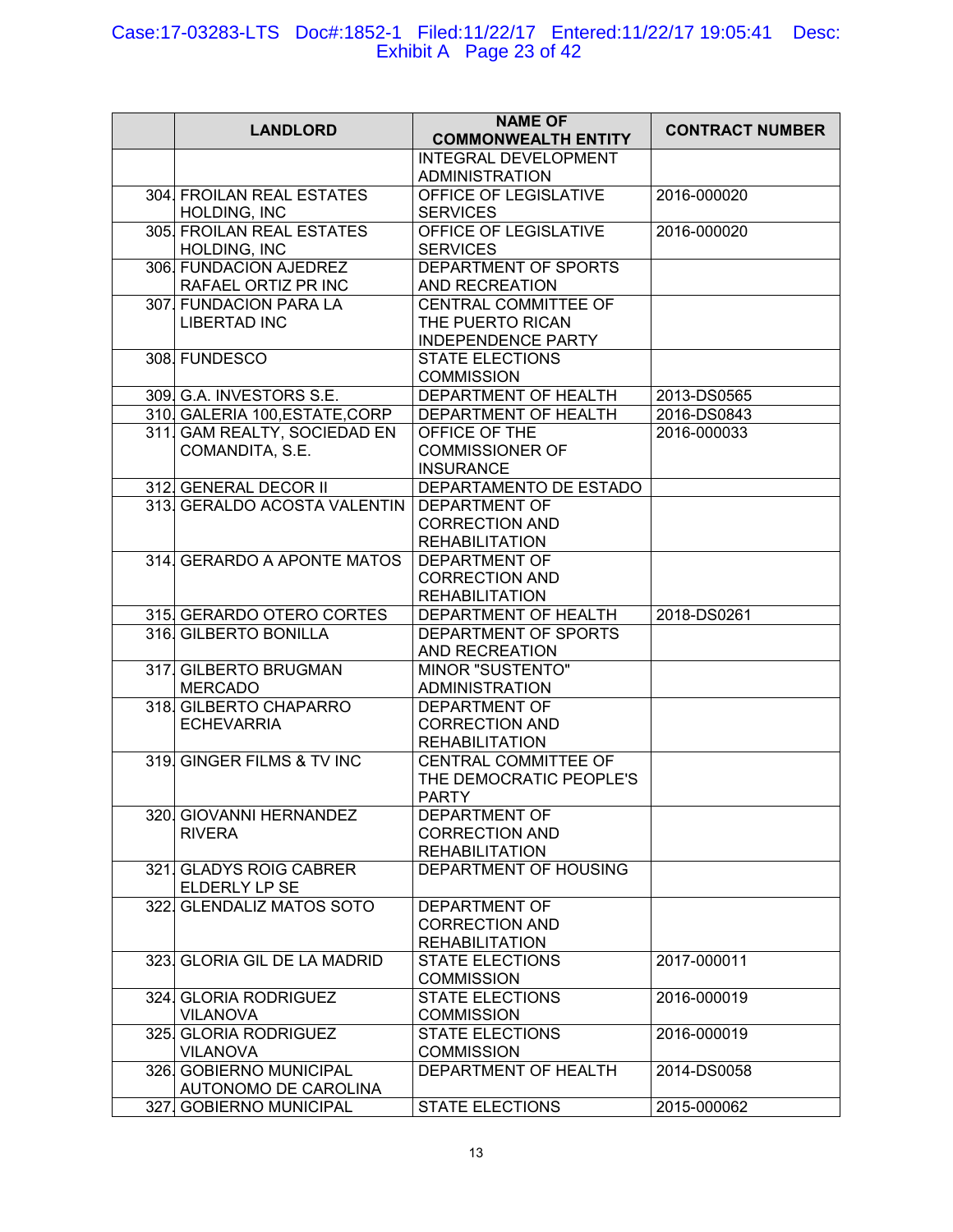### Case:17-03283-LTS Doc#:1852-1 Filed:11/22/17 Entered:11/22/17 19:05:41 Desc: Exhibit A Page 24 of 42

| <b>LANDLORD</b>                                         | <b>NAME OF</b><br><b>COMMONWEALTH ENTITY</b>                                 | <b>CONTRACT NUMBER</b> |
|---------------------------------------------------------|------------------------------------------------------------------------------|------------------------|
| <b>AUTONOMO DE CAROLINA</b>                             | <b>COMMISSION</b>                                                            |                        |
| 328. GOBIERNO MUNICIPAL DE<br><b>AGUADA</b>             | DEPARTMENT OF TREASURY                                                       | 2017-000194            |
| 329. GOBIERNO MUNICIPAL DE<br><b>CIALES</b>             | DEPARTMENT OF HEALTH                                                         | 2017-DS0312            |
| 330. GOBIERNO MUNICIPAL DE<br><b>VEGA ALTA</b>          | DEPARTMENT OF<br><b>EDUCATION</b>                                            |                        |
| 331. GOLDEN AGE LIVING, INC.                            | <b>DEPARTMENT OF HOUSING</b>                                                 | 2012-000002            |
| 332. GON-RES CORP.                                      | OFFICE OF LEGISLATIVE<br><b>SERVICES</b>                                     | 2018-000029            |
| 333. GON-RES CORP.                                      | OFFICE OF LEGISLATIVE<br><b>SERVICES</b>                                     | 2018-000029            |
| 334. GONSUA REALTY INC                                  | <b>MINOR "SUSTENTO"</b><br><b>ADMINISTRATION</b>                             |                        |
| 335. GONZALEZ PADIN REALTY<br>SANTURCE INC              | DEPARTMENT OF FAMILY                                                         | 2016-000306            |
| 336 GONZALO GONZALEZ CRUZ                               | <b>STATE ELECTIONS</b><br><b>COMMISSION</b>                                  | 2017-000017            |
| 337. GRACILIANA RODRIGUEZ<br><b>GONZALEZ</b>            | <b>DEPARTMENT OF FAMILY</b>                                                  | 2013-000313            |
| 338 GRUPO DE DESARROLLO<br>LOS ALTOS SAN JUAN, INC.     | <b>HIGHWAYS AND</b><br><b>TRANSPORTATION</b><br><b>AUTHORITY</b>             | 2009-000203            |
| 339. GUALBERTO NEGRON<br><b>MARTINEZ</b>                | SOCIOECONOMIC<br>DEVELOPMENT OF THE<br>FAMILY ADMINISTRATION                 | 2015-000198            |
| 340. GUANICA 1929 INC                                   | <b>FUTURE ENTREPRENEURS</b><br>AND WORKERS TRAINING<br><b>ADMINISTRATION</b> | 2005-000013            |
| 341. GUANICA 1929 INC                                   | <b>FUTURE ENTREPRENEURS</b><br>AND WORKERS TRAINING<br><b>ADMINISTRATION</b> | 2005-000013            |
| 342. GUAYAMA DELMAR ELDERLY<br><b>LIMITEDPARNERSHIP</b> | DEPARTMENT OF HOUSING                                                        |                        |
| 343 GURABO ELDERLY<br>APARTMENT, LLC                    | DEPARTMENT OF HOUSING                                                        | 2012-000069            |
| 344. HAPPY INDUSTRY                                     | DEPARTMENT OF SPORTS<br>AND RECREATION                                       | 2016-001137            |
| 345. HAPPY INDUSTRY                                     | DEPARTMENT OF SPORTS<br>AND RECREATION                                       | 2016-001137            |
| 346. HECTOR A. PEREZ GRAU                               | DEPARTMENT OF SPORTS<br>AND RECREATION                                       | 2017-001168            |
| 347. HECTOR DAVID RIOS ORTIZ                            | <b>VOCATIONAL</b><br><b>REHABILITATION</b><br><b>ADMINISTRATION</b>          |                        |
| 348. HECTOR L RIVERA ROSARIO<br><b>Y ENELIA RUSSE</b>   | DEPARTMENT OF FAMILY                                                         |                        |
| 349. HECTOR LUIS ALDEA LOZADA                           | DEPARTMENT OF<br><b>CORRECTION AND</b><br><b>REHABILITATION</b>              |                        |
| 350. HECTOR LUIS ORTIZ TORRES                           | DEPARTMENT OF HEALTH                                                         | 2015-DS0226            |
| 351 HECTOR LUIS ORTIZ TORRES   DEPARTMENT OF HEALTH     |                                                                              | 2015-DS0880            |
| 352 HECTOR LUIS ORTIZ TORRES STATE ELECTIONS            |                                                                              | 2016-000038            |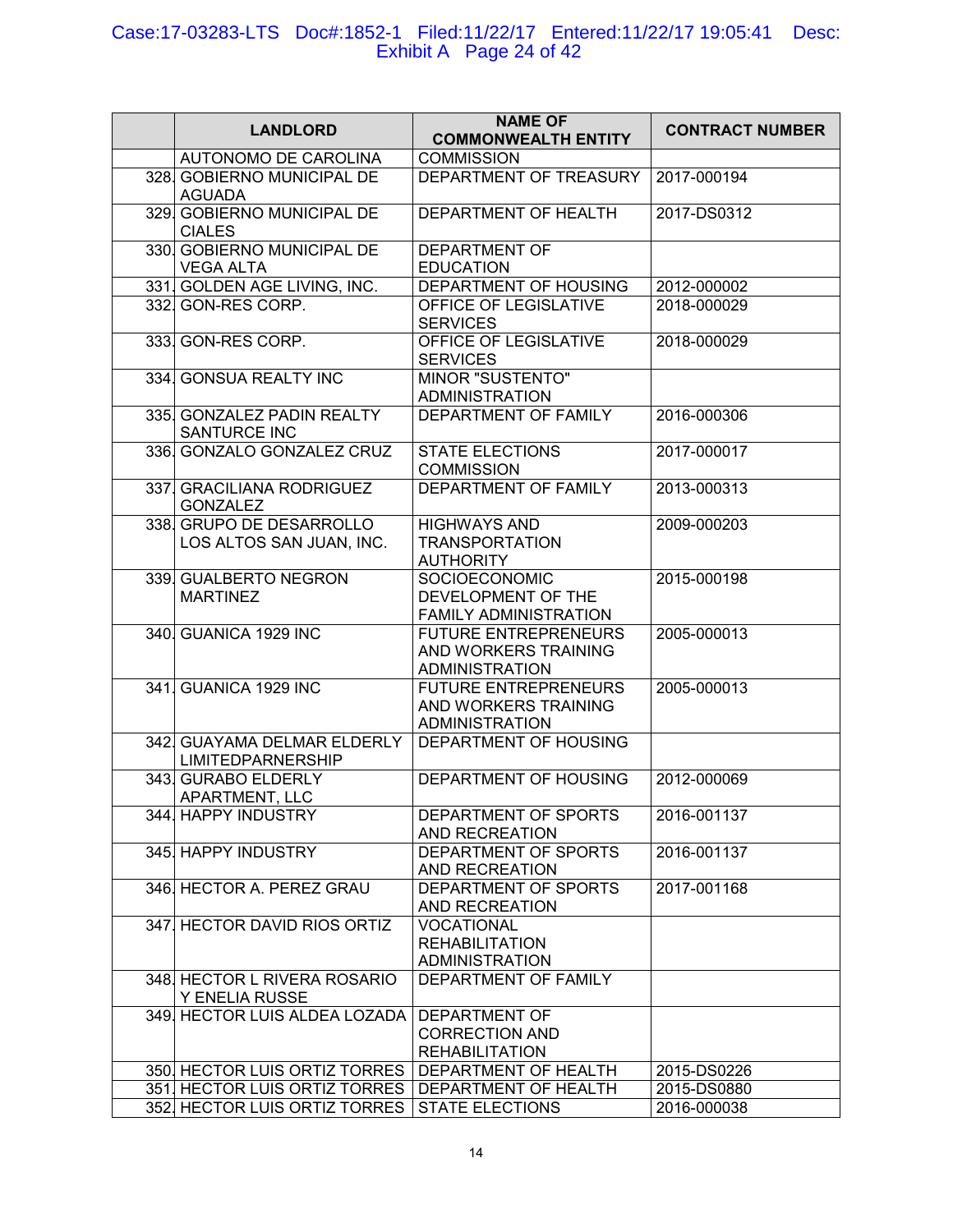## Case:17-03283-LTS Doc#:1852-1 Filed:11/22/17 Entered:11/22/17 19:05:41 Desc: Exhibit A Page 25 of 42

|                                                                      | <b>NAME OF</b>                                                               |                        |
|----------------------------------------------------------------------|------------------------------------------------------------------------------|------------------------|
| <b>LANDLORD</b>                                                      | <b>COMMONWEALTH ENTITY</b>                                                   | <b>CONTRACT NUMBER</b> |
|                                                                      | <b>COMMISSION</b>                                                            |                        |
| 353. HECTOR MANUEL RIVERA<br><b>GUZMAN</b>                           | DEPARTMENT OF HEALTH                                                         | 2018-DS0259            |
| 354 HESAN, INC.                                                      | <b>TRANSPORTATION AND</b><br>PUBLIC WORKS                                    | 2013-000178            |
| 355. HIGH TECH                                                       | STATE EMERGENCY AND                                                          |                        |
| <b>COMMUNICATIONS</b><br>SERVICES INC                                | <b>DISASTER MANAGEMENT</b><br><b>AGENCY</b>                                  |                        |
| 356. HIMA SAN PABLO<br>PROPERTIES, INC                               | DEPARTMENT OF HEALTH                                                         | 2016-DS0634            |
| 357. HIMA SAN PABLO<br>PROPERTIES, INC                               | DEPARTMENT OF HEALTH                                                         | 2016-DS0634            |
| 358. HIRAM VICENTE MARCOS<br>RODRIGUEZ Y KAREN VELEZ<br><b>MIRNA</b> | DEPARTMENT OF HOUSING                                                        | 2018-000013            |
| 359. HMH INC                                                         | DEPARTMENT OF HEALTH                                                         | 2018-DS0317            |
| 360. HOGAR CREA INC                                                  | <b>FUTURE ENTREPRENEURS</b><br>AND WORKERS TRAINING<br><b>ADMINISTRATION</b> | 2008-000021            |
| 361. HOGAR JESUS INC.                                                | <b>FUTURE ENTREPRENEURS</b><br>AND WORKERS TRAINING<br><b>ADMINISTRATION</b> | 2011-000016            |
| 362. HORIZONE PARKING SYSTEM<br>CORP.                                | DEPARTMENT OF JUSTICE                                                        | 2017-000003            |
| 363 HUERTO GOURMET, INC.                                             | <b>AGRICULTURE ENTERPRISE</b><br><b>DEVELOPMENT</b><br><b>ADMINISTRATION</b> | 2016-000211            |
| 364. IGLESIA EL DISCIPULO INC                                        | <b>STATE ELECTIONS</b><br><b>COMMISSION</b>                                  |                        |
| 365. IGNACIO MUNOZ GUERRA                                            | SUPERINTENDENT OF THE<br><b>CAPITOL</b>                                      | 2018-000014            |
| 366. ILIA MILAGROS IRIZARRY<br><b>NAZARIO</b>                        | <b>STATE ELECTIONS</b><br><b>COMMISSION</b>                                  | 2018-000009            |
| 367. INDIVIDUAL MANAGEMENT<br>AND CONSULTANT, INC.                   | <b>SENATE</b>                                                                | 2017-000359            |
| 368. INFO PROVIDERS INC                                              | TBD                                                                          |                        |
| 369. INFOKEEPERS OF PUERTO<br><b>RICO INC</b>                        | INDUSTRIAL TAX EXEMPTION                                                     | 2018-000002            |
| 370. INFRA LIMITED S.E.                                              | DEPARTMENT OF HEALTH                                                         | 2016-DS0901            |
| 371. INMOBILARIA RGA, CORP.                                          | <b>STATE ELECTIONS</b><br><b>COMMISSION</b>                                  | 2015-000119            |
| 372. INMOBILIARIA CRESPO,<br>CORP.                                   | DEPARTMENT OF LABOR<br>AND HUMAN RESOURCES                                   | 2017-000480            |
| 373. INMOBILIARIA LOPEZ<br><b>BERRIOS INC</b>                        | DEPARTMENT OF FAMILY                                                         |                        |
| 374. INMOBILIARIA WITOCHE INC.                                       | DEPARTMENT OF HEALTH                                                         | 2018-DS0333            |
| 375. INMOBILIARIA WITOCHE INC.                                       | DEPARTMENT OF HEALTH                                                         | 2016-DS0717            |
| 376. INMOBILIARIA WITOCHE INC.                                       | <b>DEPARTMENT OF HEALTH</b>                                                  | 2016-DS0718            |
| 377. INMOBILIARIA WITOCHE INC.                                       | DEPARTMENT OF HEALTH                                                         | 2016-DS0771            |
| 378. INST EDUC CONTINUADA<br><b>COL TRAB SOCIAL PR</b>               | CHILDCARE AND CHILDHOOD<br>INTEGRAL DEVELOPMENT<br><b>ADMINISTRATION</b>     |                        |
| 379. INTERNATIONAL SAFE                                              | <b>SENATE</b>                                                                | 2018-000156            |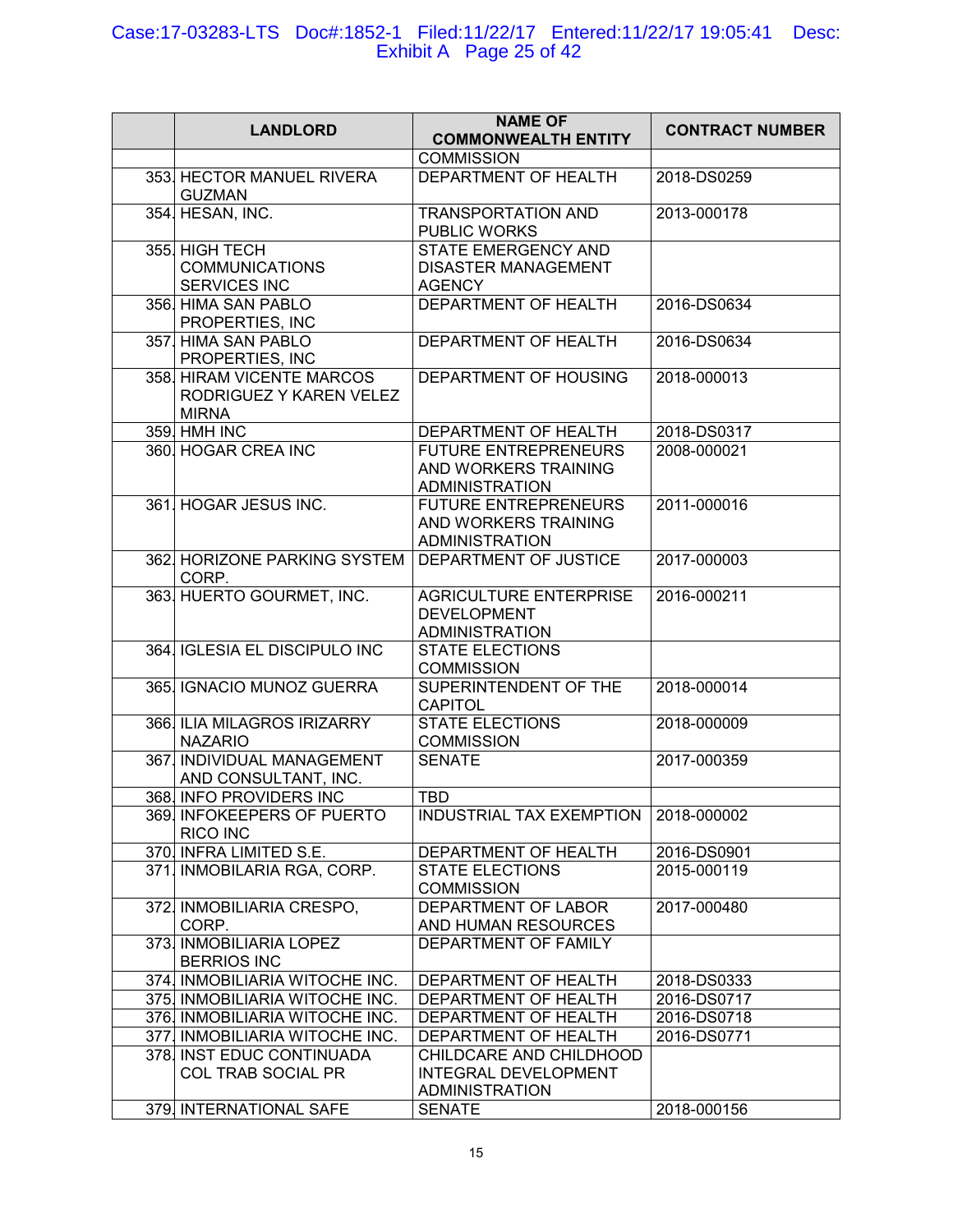## Case:17-03283-LTS Doc#:1852-1 Filed:11/22/17 Entered:11/22/17 19:05:41 Desc: Exhibit A Page 26 of 42

| <b>LANDLORD</b>                                                                | <b>NAME OF</b><br><b>COMMONWEALTH ENTITY</b>                           | <b>CONTRACT NUMBER</b> |
|--------------------------------------------------------------------------------|------------------------------------------------------------------------|------------------------|
| <b>DEPOSIT &amp;COURIER</b><br><b>SERVICES CORP</b>                            |                                                                        |                        |
| 380. INTERNATIONAL SAFE<br><b>DEPOSIT &amp;COURIER</b><br><b>SERVICES CORP</b> | <b>SENATE</b>                                                          | 2018-000157            |
| 381. INVERSIONES JOSELYNMARI<br>S.E.                                           | DEPARTMENT OF HEALTH                                                   | 2018-DS0345            |
| 382. IRON MOUNTAIN                                                             | OFFICE OF THE<br><b>COMMISSIONER OF</b><br>FINANCIAL INSTITUTIONS      |                        |
| 383. ISABELA ELDERLY LIMITED<br><b>PARTNERSHIP</b>                             | DEPARTMENT OF HOUSING                                                  |                        |
| 384. ISRAEL ACEVEDO BARRETO                                                    | DEPARTMENT OF HEALTH                                                   | 2017-DS0121            |
| 385. IVAN ANTONIO CRUZ VIROLA                                                  | DEPARTMENT OF HOUSING                                                  | 2018-000014            |
| 386. IVELISSE BERRIOS<br>MACHADO LLC                                           | DEPARTMENT OF SPORTS<br>AND RECREATION                                 | 2017-000354            |
| 387. JAIME DOMINGUEZ MORALES                                                   | <b>STATE ELECTIONS</b><br><b>COMMISSION</b>                            |                        |
| 388. JAIME MUNET HEREDIA                                                       | <b>HOUSE OF</b><br><b>REPRESENTATIVES</b>                              | 2017-000607            |
| 389. JAIME MUNET HEREDIA                                                       | <b>HOUSE OF</b><br><b>REPRESENTATIVES</b>                              | 2017-000607            |
| 390. JAMALU RENTAL                                                             | DEPARTMENT OF SPORTS<br>AND RECREATION                                 |                        |
| 391. JARDIN DEL ATLANTICO<br><b>LIMITED PARTMERSHIP</b>                        | DEPARTMENT OF HOUSING                                                  |                        |
| 392. JCM HOLDINGS<br><b>CORPORATION</b>                                        | <b>DEPARTMENT OF</b><br><b>EDUCATION</b>                               |                        |
| 393. JEFFREY SOTO GUTIERREZ                                                    | DEPARTMENT OF<br><b>CORRECTION AND</b><br><b>REHABILITATION</b>        |                        |
| 394. JESSINIA FELICIER<br><b>CUADRADO</b>                                      | <b>DEPARTMENT OF</b><br><b>CORRECTION AND</b><br><b>REHABILITATION</b> |                        |
| 395. JESUS LOPEZ RIVERA                                                        | <b>STATE ELECTIONS</b><br><b>COMMISSION</b>                            | 2015-000031            |
| 396. JESUS SANTIAGO LOPEZ                                                      | DEPARTMENT OF<br><b>EDUCATION</b>                                      |                        |
| 397. JOAQUIN R. RIOS ACEVEDO                                                   | <b>STATE ELECTIONS</b><br><b>COMMISSION</b>                            | 2014-000052            |
| 398. JOHANNA MARQUEZ<br><b>QUINTANA Y ALBERTO</b><br>MERCED MALDONAD           | DEPARTMENT OF HOUSING                                                  | 2017-000119            |
| 399. JOHNJAVI CORPORATION,<br>INC.                                             | <b>TRANSPORTATION AND</b><br><b>PUBLIC WORKS</b>                       | 2016-000145            |
| 400 JORGE LUIS ORTIZ MORALES                                                   | DEPARTMENT OF HEALTH                                                   | 2018-DS0319            |
| 401. JORGE SOTO OLIVER                                                         | DEPARTMENT OF<br><b>CORRECTION AND</b><br><b>REHABILITATION</b>        |                        |
| 402 JOSE ALBERTO TORRADO<br><b>PEREZ</b>                                       | DEPARTMENT OF HEALTH                                                   | 2018-DS0144            |
| 403 JOSE ANTONIO CENTENO<br><b>ROBLES</b>                                      | DEPARTMENT OF HEALTH                                                   | 2014-DS0533            |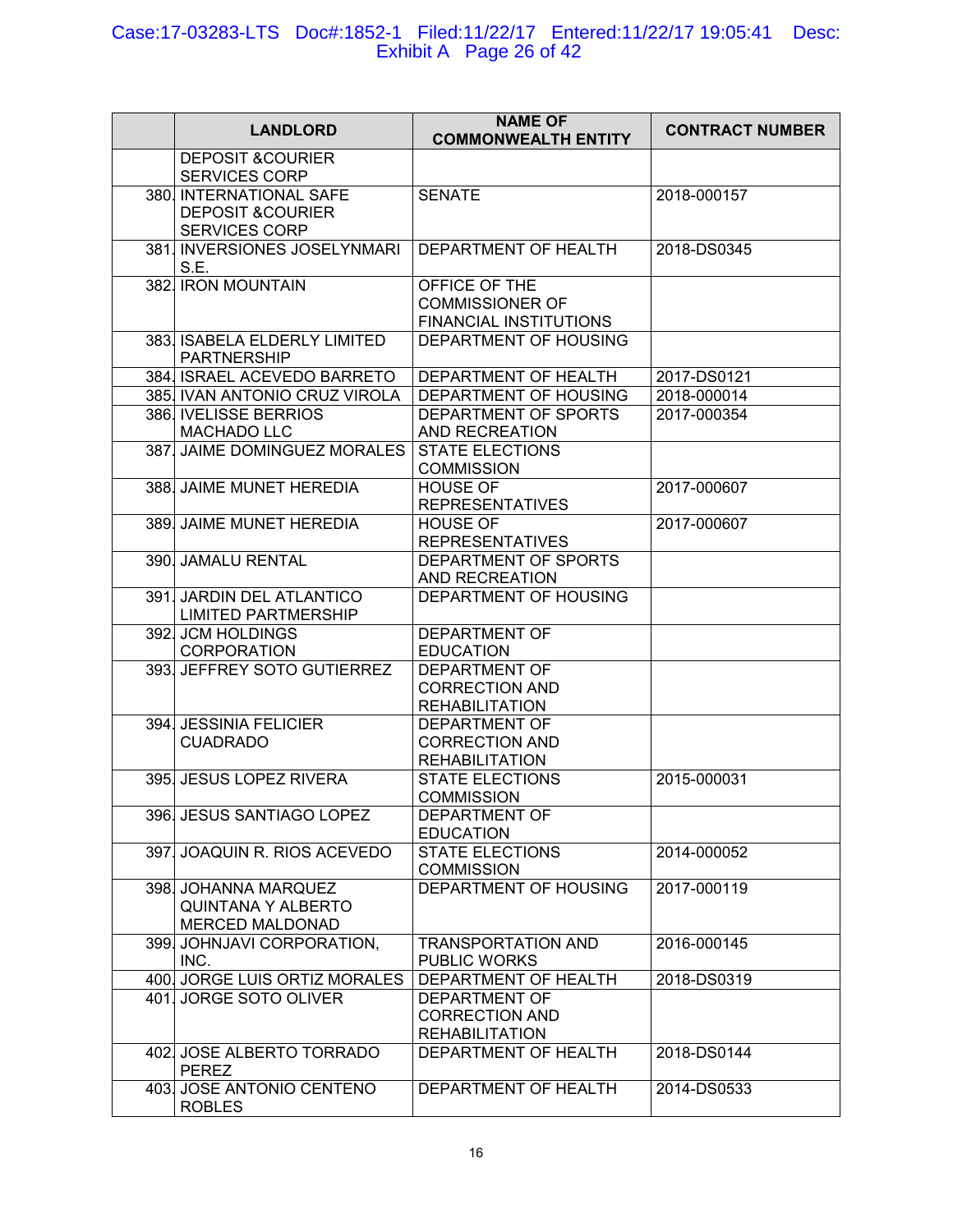## Case:17-03283-LTS Doc#:1852-1 Filed:11/22/17 Entered:11/22/17 19:05:41 Desc: Exhibit A Page 27 of 42

| <b>LANDLORD</b>                                                      | <b>NAME OF</b><br><b>COMMONWEALTH ENTITY</b>                                    | <b>CONTRACT NUMBER</b> |
|----------------------------------------------------------------------|---------------------------------------------------------------------------------|------------------------|
| 404. JOSE GERARDO ARROYO<br><b>NOVOA</b>                             | <b>STATE ELECTIONS</b><br><b>COMMISSION</b>                                     | 2015-000067            |
| 405. JOSE ISMAEL RIVERA OTERO                                        | DEPARTMENT OF HEALTH                                                            | 2015-DS1121            |
| 406. JOSE L TORRES OLIVENCIA                                         | DEPARTMENT OF                                                                   |                        |
|                                                                      | <b>AGRICULTURE</b>                                                              |                        |
| 407. JOSE L. COLON TORRES                                            | DEPARTMENT OF<br><b>EDUCATION</b>                                               |                        |
| 408. JOSE LUIS CARTAGENA<br><b>ALCALA</b>                            | DEPARTMENT OF HEALTH                                                            | 2015-DS0991            |
| 409. JOSE M. GONZALEZ RIVERA                                         | <b>STATE ELECTIONS</b><br><b>COMMISSION</b>                                     | 2017-000128            |
| 410. JOSE MERCADO VALE                                               | <b>DEPARTMENT OF</b><br><b>CORRECTION AND</b><br><b>REHABILITATION</b>          |                        |
| 411. JOSE RAMON CACHO<br><b>TOSSAS</b>                               | <b>STATE ELECTIONS</b><br><b>COMMISSION</b>                                     | 2015-000111            |
| 412. JOSE RODRIGUEZ CRUZ                                             | <b>HOUSE OF</b><br><b>REPRESENTATIVES</b>                                       | 2017-000594            |
| 413. JOSE RODRIGUEZ CRUZ                                             | <b>HOUSE OF</b><br><b>REPRESENTATIVES</b>                                       | 2017-000594            |
| 414. JOSE RODRIGUEZ CRUZ                                             | <b>HOUSE OF</b><br><b>REPRESENTATIVES</b>                                       | 2017-000594            |
| 415. JOSE WILLIAM GONZALEZ<br><b>RUIZ</b>                            | DEPARTMENT OF HEALTH                                                            | 2014-DS0371            |
| 416. JUAN A SOTOMAYOR Y/O<br>ADA D CLAVEL CAMPOS                     | PUERTO RICO POLICE                                                              |                        |
| 417. JUAN A. NEGRON BERRIOS                                          | DEPARTMENT OF HEALTH                                                            | 2018-DS0146            |
| 418. JUAN A. NEGRON BERRIOS                                          | <b>MENTAL HEALTH SERVICES</b><br>AND ADDICTION CONTROL<br><b>ADMINISTRATION</b> | 2017-950279            |
| 419. JUAN C. FUENTES DE JESUS                                        | <b>HOUSE OF</b><br><b>REPRESENTATIVES</b>                                       | 2017-000620            |
| 420. JUAN I. LOPEZ MALAVE                                            | DEPARTMENT OF FAMILY                                                            | 2017-000228            |
| 421. JUAN I. LOPEZ MALAVE                                            | <b>ENVIRONMENTAL QUALITY</b><br><b>BOARD</b>                                    | 2016-000041            |
| 422. JUAN I. LOPEZ MALAVE                                            | <b>MENTAL HEALTH SERVICES</b><br>AND ADDICTION CONTROL<br><b>ADMINISTRATION</b> | 2017-950172            |
| 423. JUAN I. LOPEZ MALAVE                                            | PERMITS MANAGEMENT<br><b>OFFICE</b>                                             | 2018-000009            |
| 424. JUANA DIAZ ELDERLY<br>HOUSING, LP                               | DEPARTMENT OF HOUSING                                                           | 2016-000135            |
| 425. JUANITA RODRIGUEZ NOBLE                                         | <b>MENTAL HEALTH SERVICES</b><br>AND ADDICTION CONTROL<br><b>ADMINISTRATION</b> | 2017-950449            |
| 426. JUANITA ROLDAN MEDINA                                           | DEPARTMENT OF HEALTH                                                            | 2017-DS0172            |
| 427. JUNCOS AL. &<br>CONSTRUCTION CORP.                              | <b>STATE ELECTIONS</b><br><b>COMMISSION</b>                                     | 2014-000018            |
| 428. JUNCOS DEL RIO LIMITED<br>PARTNERSHIP S.E.                      | DEPARTMENT OF HOUSING                                                           | 2006-000787            |
| 429. JUNTA LOCAL DE GUAYAMA<br>DE LA ASOCIACION DE<br><b>MAESTRO</b> | ENVIRONMENTAL QUALITY<br><b>BOARD</b>                                           | 2017-000008            |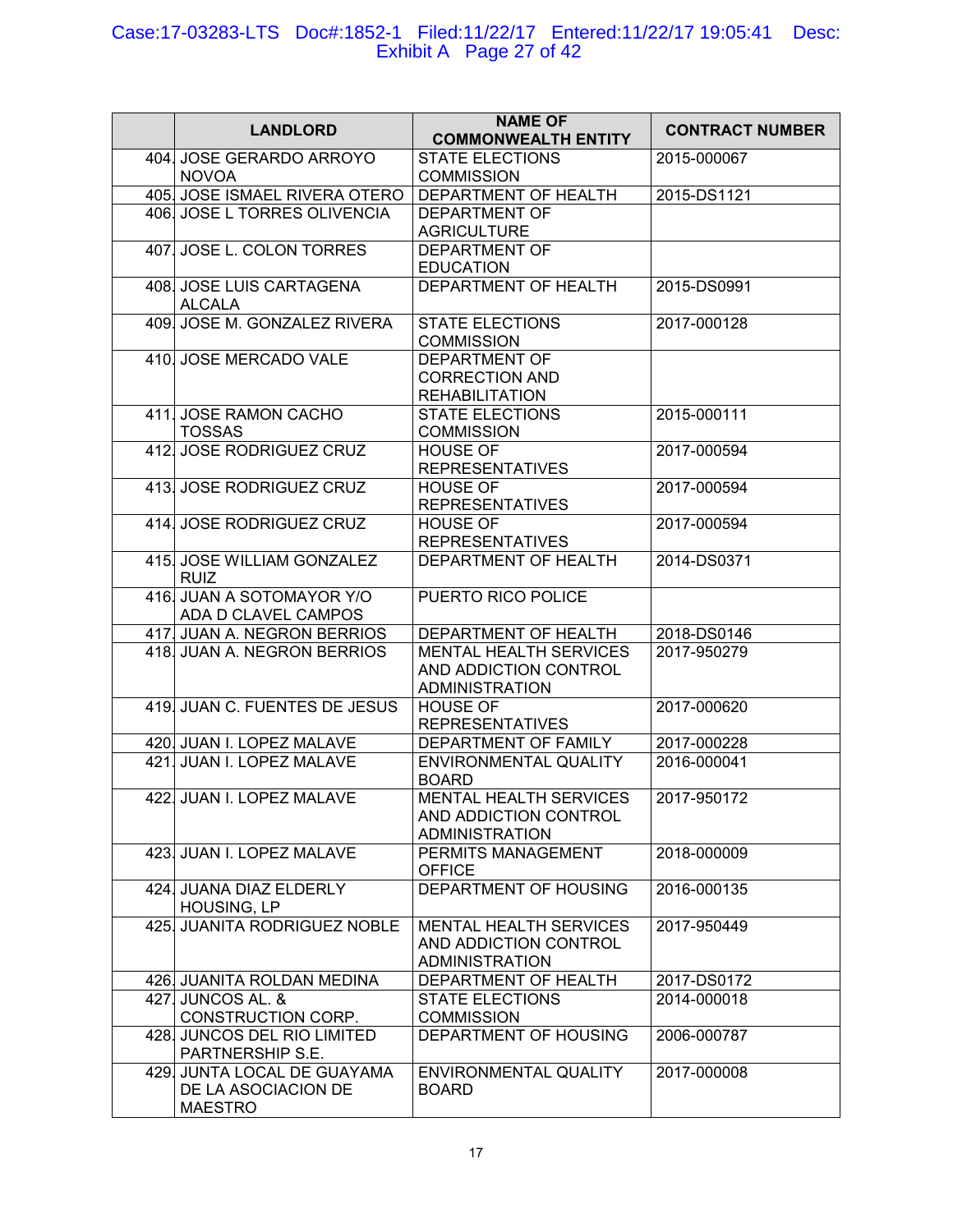#### Case:17-03283-LTS Doc#:1852-1 Filed:11/22/17 Entered:11/22/17 19:05:41 Desc: Exhibit A Page 28 of 42

| <b>LANDLORD</b>                                         | <b>NAME OF</b><br><b>COMMONWEALTH ENTITY</b>                                    | <b>CONTRACT NUMBER</b> |
|---------------------------------------------------------|---------------------------------------------------------------------------------|------------------------|
| 430. LA CADENA DEL MILAGRO                              | PUERTO RICO POLICE                                                              |                        |
| 431. LA FONDITA DE JESUS                                | <b>MENTAL HEALTH SERVICES</b><br>AND ADDICTION CONTROL<br><b>ADMINISTRATION</b> | 2017-950470            |
| 432. LA INMACULADA LIMITED<br><b>PARTNERSHIP</b>        | DEPARTMENT OF HOUSING                                                           |                        |
| 433. LA MERCED LIMITED<br>PARTNER / CONDADO 5 LLC       | DEPARTMENT OF HOUSING                                                           |                        |
| 434. LA RAMBLA PLAZA CORP.                              | <b>HOUSE OF</b><br><b>REPRESENTATIVES</b>                                       | 2017-000601            |
| 435. LA RAMBLA PLAZA CORP.                              | <b>HOUSE OF</b><br><b>REPRESENTATIVES</b>                                       | 2017-000617            |
| 436. LA TERRAZA DEL CONDADO<br><b>INC</b>               | DEPARTMENT OF SPORTS<br>AND RECREATION                                          | 2016-001162            |
| 437. LA TRINIDAD ELDERLY<br>L.P.S.E.                    | DEPARTMENT OF HOUSING                                                           | 2016-000106            |
| 438. LA TRINIDAD ELDERLY LP SE                          | DEPARTMENT OF HOUSING                                                           |                        |
| 439. LADERAS RIO ELDERLY<br><b>LIMITED PARTNERSHIP</b>  | DEPARTMENT OF HOUSING                                                           |                        |
| 440. LAS BRISAS PROPERTY<br>MANAGEMENT INC              | <b>DEPARTMENT OF</b><br><b>EDUCATION</b>                                        |                        |
| 441. LAS GLADIOLAS, LLC                                 | DEPARTMENT OF HOUSING                                                           | 2016-000240            |
| 442. LAS GLADIOLAS, LLC                                 | <b>DEPARTMENT OF HOUSING</b>                                                    | 2017-000032            |
| 443. LAS PIEDRAS ELDERLY, L.P.                          | DEPARTMENT OF HOUSING                                                           | 2012-000130            |
| 444. LCDO. JAIME A. MALDONADO<br><b>NIEVES</b>          | DEPARTMENT OF FAMILY                                                            | 2015-000272            |
| 445 LESLIE LOPEZ DIAZ                                   | DEPARTMENT OF<br><b>CORRECTION AND</b><br><b>REHABILITATION</b>                 |                        |
| 446. LIBERTY 1100 17TH STREET,<br><b>LP</b>             | PR FEDERAL AFFAIRS<br><b>ADMINISTRATION</b>                                     | 2015-AF0001            |
| 447. LILLIAN MOJICA RIVERA                              | DEPARTMENT OF HEALTH                                                            | 2014-DS0737            |
| 448. LOMAS DE SANTA MARTA<br><b>LIMITED PARTNERSHIP</b> | DEPARTMENT OF HOUSING                                                           | 2016-000156            |
| 449. LOS JIBAROS LLC                                    | <b>AGRICULTURE ENTERPRISE</b><br><b>DEVELOPMENT</b><br><b>ADMINISTRATION</b>    | 2016-000230            |
| 450. LOURDES VERA ROLDAN                                | DEPARTMENT OF NATURAL<br>AND ENVIRONMENTAL<br><b>RESOURCES</b>                  | 2016-000059            |
| 451. LU QUIONG CHENG                                    | PUBLIC SERVICE<br><b>COMMISSION</b>                                             | 2013-000026            |
| 452. LUCIA PIZARRO MANSO                                | <b>STATE ELECTIONS</b><br><b>COMMISSION</b>                                     |                        |
| 453. LUCILA GARCIA TORRES                               | DEPARTMENT OF SPORTS<br>AND RECREATION                                          | 2017-000145            |
| 454. LUIS A VELEZ SANTIAGO                              | DEPARTMENT OF FAMILY                                                            | 2016-000004            |
| 455. LUIS A. RIVERA SIACA                               | <b>DEPARTMENT OF</b><br><b>EDUCATION</b>                                        | 2015-000130            |
| 456. LUIS A. RIVERA SIACA                               | <b>DEPARTMENT OF</b><br><b>EDUCATION</b>                                        | 2016-000068            |
| 457. LUIS ANTONIO MIRANDA<br>CONCEPCION                 | <b>STATE ELECTIONS</b><br><b>COMMISSION</b>                                     | 2016-000030            |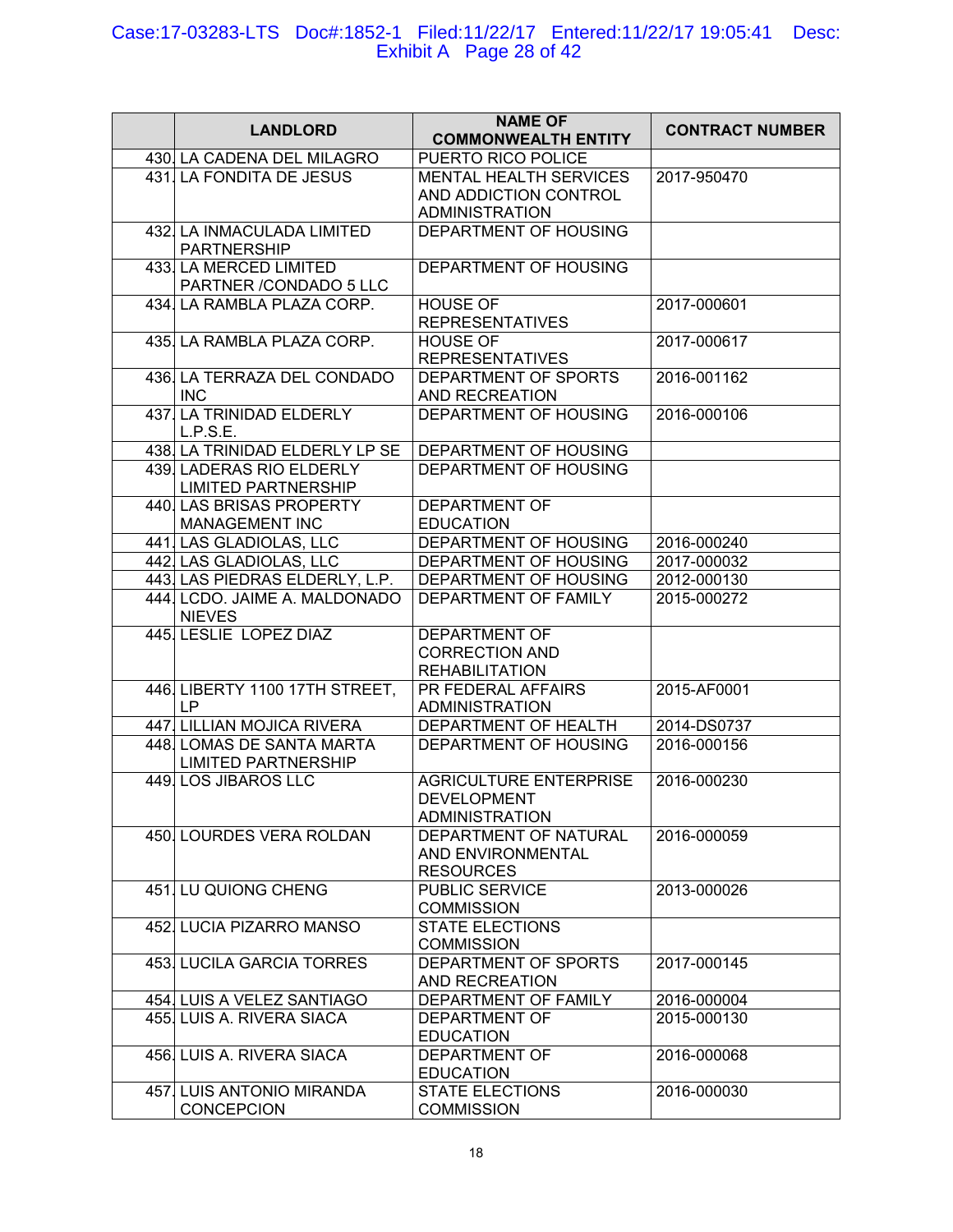## Case:17-03283-LTS Doc#:1852-1 Filed:11/22/17 Entered:11/22/17 19:05:41 Desc: Exhibit A Page 29 of 42

| <b>LANDLORD</b>                               | <b>NAME OF</b><br><b>COMMONWEALTH ENTITY</b>                                    | <b>CONTRACT NUMBER</b> |
|-----------------------------------------------|---------------------------------------------------------------------------------|------------------------|
| 458 LUIS ANTONIO MUNIZ<br><b>MARCIAL</b>      | DEPARTMENT OF HEALTH                                                            | 2017-DS0440            |
| 459. LUIS FRANCISCO<br>RODRIGUEZ GOTAY        | DEPARTMENT OF HEALTH                                                            | 2014-DS0751            |
| 460. LUIS HIRAM VILLAFANE CRUZ                | DEPARTMENT OF HEALTH                                                            | 2015-DS0879            |
| 461. LUIS IVAN ROSARIO                        | PUERTO RICO POLICE                                                              |                        |
| <b>GONZALEZ</b>                               |                                                                                 |                        |
| 462. LUIS MANUEL<br>CARRASQUILLO RODRIGUEZ    | <b>STATE ELECTIONS</b><br><b>COMMISSION</b>                                     | 2014-000091            |
| 463. LUIS O MALDONADO                         | <b>DEPARTMENT OF</b>                                                            |                        |
| <b>MALDONADO</b>                              | <b>CORRECTION AND</b>                                                           |                        |
|                                               | <b>REHABILITATION</b>                                                           |                        |
| 464. LUIS OSCAR ROIG PACHECO                  | DEPARTMENT OF HEALTH                                                            | 2017-DS0119            |
| 465. LUIS RAFAEL PEREZ VILAR                  | <b>STATE ELECTIONS</b>                                                          | 2017-000010            |
|                                               | <b>COMMISSION</b>                                                               |                        |
| 466. LUIS VALL-LLOVERA                        | PUERTO RICO POLICE                                                              | 2013-C00150            |
| 467. LUIS VALL-LLOVERA                        | PUERTO RICO POLICE                                                              | 2013-C00151            |
| 468. LUZ BREBAN MERCADO                       | DEPARTMENT OF HOUSING                                                           | 2018-000017            |
| 469. LUZ ESTHER ACEVEDO<br><b>NIEVES</b>      | DEPARTMENT OF HEALTH                                                            | 2017-DS0354            |
| 470. LYBELLE ROBLES SANCHEZ                   | CHILDCARE AND CHILDHOOD<br><b>INTEGRAL DEVELOPMENT</b><br><b>ADMINISTRATION</b> | 2017-000096            |
| 471. MAF HEAVENLY GROUP<br><b>CORPORATION</b> | DEPARTMENT OF SPORTS<br>AND RECREATION                                          |                        |
| 472. MAGALY RODRIGUEZ<br><b>HERNANDEZ</b>     | <b>MENTAL HEALTH SERVICES</b><br>AND ADDICTION CONTROL<br><b>ADMINISTRATION</b> | 2012-950869            |
| 473. MAGALY RODRIGUEZ<br><b>HERNANDEZ</b>     | <b>MENTAL HEALTH SERVICES</b><br>AND ADDICTION CONTROL<br><b>ADMINISTRATION</b> | 2016-950316            |
| 474. MANUEL A CACHO<br><b>MELENDEZ</b>        | <b>DEPARTMENT OF</b><br><b>CORRECTION AND</b><br><b>REHABILITATION</b>          |                        |
| 475   MANUEL MEDIAVILLA INC                   | DEPARTMENT OF FAMILY                                                            |                        |
| 476 MARBELLA EVENTS & DECOR                   | DEPARTMENT OF SPORTS                                                            |                        |
| <b>RENTAL</b>                                 | AND RECREATION                                                                  |                        |
| 477. MARCIAL COLON CAMACHO                    | <b>DEPARTMENT OF</b><br><b>CORRECTION AND</b>                                   |                        |
|                                               | <b>REHABILITATION</b>                                                           |                        |
| 478. MARIA DEL C GARCIA                       | <b>DEPARTMENT OF</b>                                                            |                        |
| <b>FORTES</b>                                 | <b>CORRECTION AND</b>                                                           |                        |
|                                               | <b>REHABILITATION</b>                                                           |                        |
| 479. MARIA J PEREZ CHEVRES                    | <b>DEPARTMENT OF</b>                                                            |                        |
|                                               | <b>CORRECTION AND</b><br><b>REHABILITATION</b>                                  |                        |
| 480. MARIA JOSE IBANEZ<br><b>SANCHEZ</b>      | DEPARTMENT OF HEALTH                                                            | 2015-DS0526            |
| 481. MARINELDA GOMEZ<br><b>LUYANDO</b>        | <b>STATE ELECTIONS</b><br><b>COMMISSION</b>                                     | 2014-000073            |
| 482. MARIO DELGADO MIRANDA                    | CHILDCARE AND CHILDHOOD<br>INTEGRAL DEVELOPMENT<br><b>ADMINISTRATION</b>        | 2014-000161            |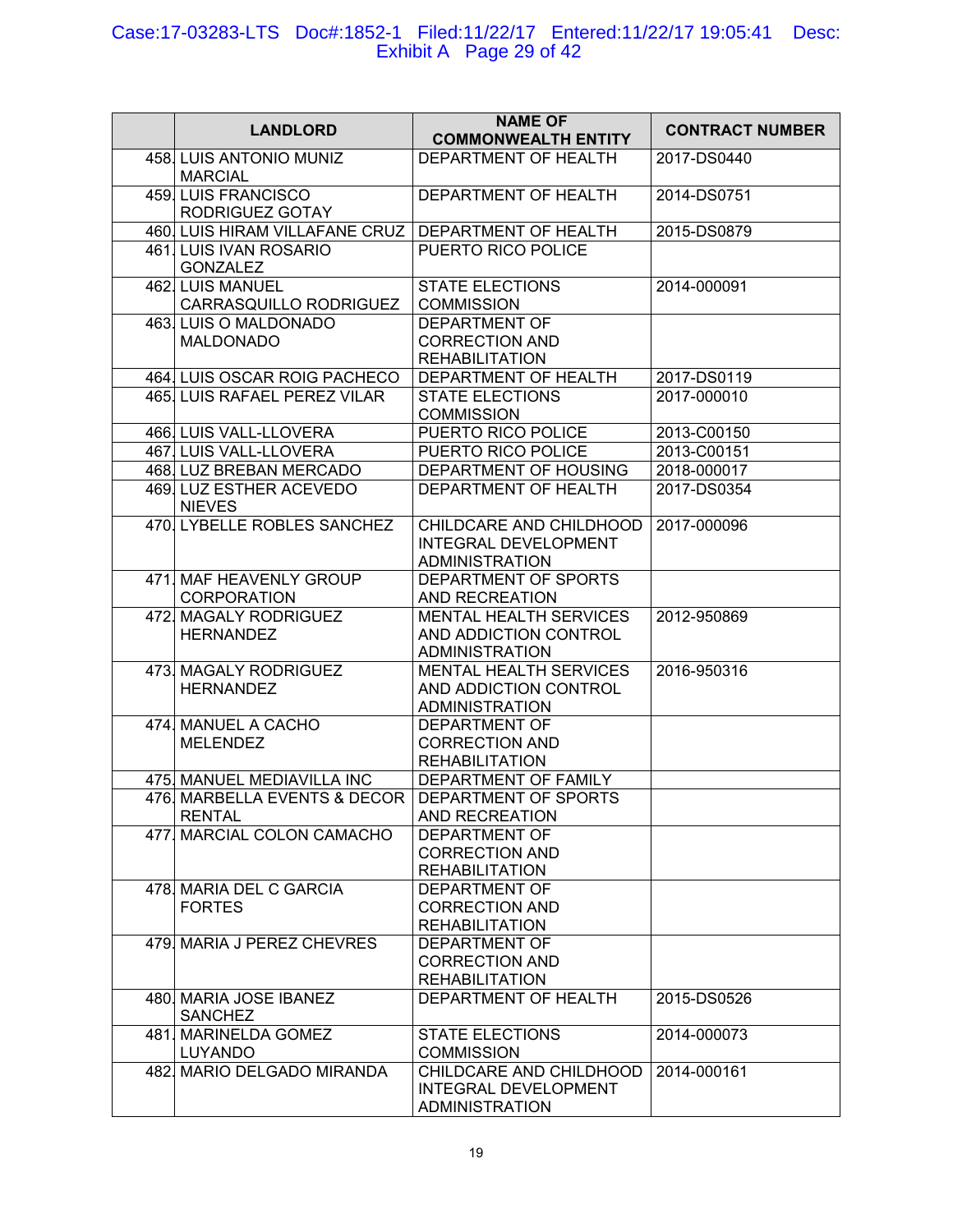#### Case:17-03283-LTS Doc#:1852-1 Filed:11/22/17 Entered:11/22/17 19:05:41 Desc: Exhibit A Page 30 of 42

| <b>LANDLORD</b>                                           | <b>NAME OF</b><br><b>COMMONWEALTH ENTITY</b>                                    | <b>CONTRACT NUMBER</b> |
|-----------------------------------------------------------|---------------------------------------------------------------------------------|------------------------|
| 483. MARIO DELGADO MIRANDA                                | CHILDCARE AND CHILDHOOD<br><b>INTEGRAL DEVELOPMENT</b><br><b>ADMINISTRATION</b> |                        |
| 484. MARISOL CALVO DBA<br>TELEPROMTING SERVICES           | DEPARTAMENTO DE ESTADO                                                          |                        |
| 485. MARUZ REAL ESTATE<br><b>CORPORATION</b>              | <b>STATE ELECTIONS</b><br><b>COMMISSION</b>                                     | 2016-000016            |
| 486 MARUZ REAL ESTATE<br><b>CORPORATION</b>               | <b>STATE ELECTIONS</b><br><b>COMMISSION</b>                                     | 2016-000016            |
| 487. MATILDE NADAL DE VIDAL,<br>INC.                      | OFFICE OF THE OMBUDSMAN                                                         | 2016-000023            |
| 488. MATILDE NADAL DE VIDAL,<br>INC.                      | OFFICE OF THE OMBUDSMAN                                                         | 2016-000023            |
| 489. MELISSA MUNOZ RIVERA                                 | DEPARTMENT OF HEALTH                                                            | 2015-DS0991            |
| 490. MENNONITE GENERAL<br>HOSPITAL INC.                   | DEPARTMENT OF HEALTH                                                            | 2014-DS0435            |
| 491. MENNONITE GENERAL<br>HOSPITAL INC.                   | DEPARTMENT OF HEALTH                                                            | 2014-DS0436            |
| 492. METRO CENTER<br>ASSOCIATES, S. EN C. POR<br>A., S.E. | <b>MINOR "SUSTENTO"</b><br><b>ADMINISTRATION</b>                                | 2016-000011            |
| 493. METROPOLIS APARTMENTS                                | DEPARTMENT OF HOUSING                                                           | 2013-000169            |
| 494. METROPOLITAN HOUSING<br>FOT THE ELDERLY LLC          | <b>DEPARTMENT OF HOUSING</b>                                                    |                        |
| 495. MIGDALIA CASILLAS<br><b>FERNANDEZ</b>                | DEPARTMENT OF LABOR<br>AND HUMAN RESOURCES                                      | 2016-000520            |
| 496. MIGDALIA SANTOS ORTIZ                                | <b>STATE ELECTIONS</b><br><b>COMMISSION</b>                                     | 2017-000013            |
| 497. MILAGROS OSUNA RUIZ                                  | <b>STATE ELECTIONS</b><br><b>COMMISSION</b>                                     | 2017-000251            |
| 498. MILDRED SOTO RODRIGUEZ                               | DEPARTMENT OF<br><b>CORRECTION AND</b><br><b>REHABILITATION</b>                 |                        |
| 499. MILTORILUBE CORPORATION                              | <b>SOCIOECONOMIC</b><br>DEVELOPMENT OF THE<br><b>FAMILY ADMINISTRATION</b>      |                        |
| 500 MIRNA IRIS VELEZ PINEIRO                              | <b>STATE ELECTIONS</b><br><b>COMMISSION</b>                                     | 2017-000015            |
| 501. MIRTA LUGO CEBALLO                                   | <b>MENTAL HEALTH SERVICES</b><br>AND ADDICTION CONTROL<br><b>ADMINISTRATION</b> | 2017-950448            |
| 502 MODESTO LACEN REMIGIO                                 | <b>STATE ELECTIONS</b><br><b>COMMISSION</b>                                     | 2017-000387            |
| 503 MODESTO SANTIAGO ROSA                                 | PUERTO RICO POLICE                                                              |                        |
| 504. MOISES ZAYAS RIVERA                                  | DEPARTMENT OF FAMILY                                                            | 2016-000276            |
| 505. MONICA QUINONES CRUZ                                 | <b>DEPARTMENT OF</b><br>CORRECTION AND<br><b>REHABILITATION</b>                 |                        |
| 506. MORALES ALBINO, MARIBEL                              | <b>COURT OF FIRST INSTANCE</b>                                                  | 2013-000193            |
| 507. MORALES ALBINO, MARIBEL                              | <b>COURT OF FIRST INSTANCE</b>                                                  | 2013-000193            |
| 508. MORALES COIRA PABLO<br><b>RAFAEL</b>                 | OFFICE OF COURT<br><b>ADMINISTRATION</b>                                        | 2018-000082            |
| 509. MORALES SOTO JOSE                                    | <b>STATE ELECTIONS</b>                                                          | 2017-000262            |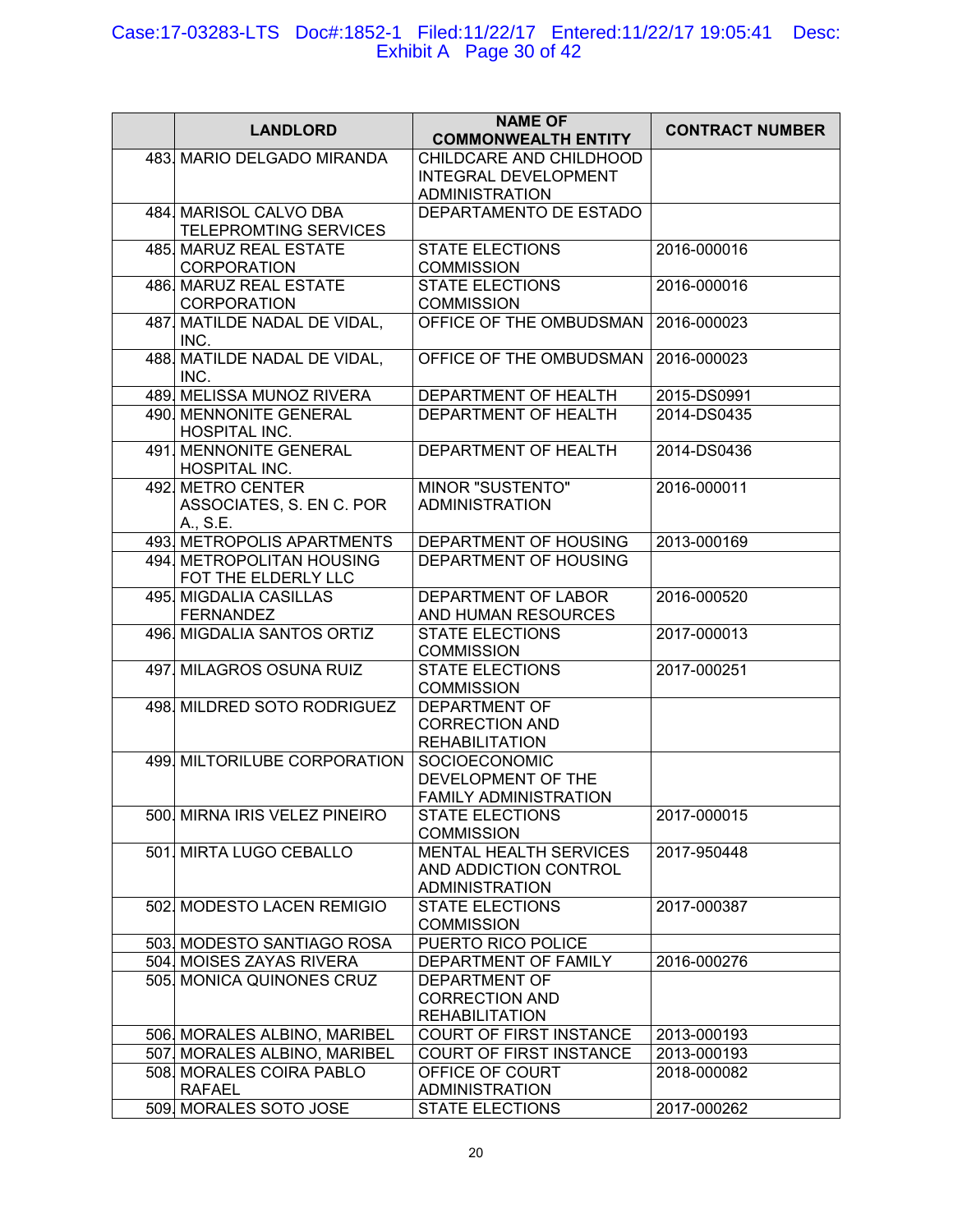## Case:17-03283-LTS Doc#:1852-1 Filed:11/22/17 Entered:11/22/17 19:05:41 Desc: Exhibit A Page 31 of 42

| <b>LANDLORD</b>                           | <b>NAME OF</b><br><b>COMMONWEALTH ENTITY</b>                                 | <b>CONTRACT NUMBER</b> |
|-------------------------------------------|------------------------------------------------------------------------------|------------------------|
|                                           | <b>COMMISSION</b>                                                            |                        |
| 510. MUDANZAS TORRES INC                  | <b>STATE ELECTIONS</b><br><b>COMMISSION</b>                                  |                        |
| 511. MUN. DE VEGA ALTA89                  | DEPARTMENT OF TREASURY                                                       | 2017-000192            |
| 512. MUNICIPALTY OF LAS<br><b>MARIAS</b>  | <b>HOUSE OF</b><br><b>REPRESENTATIVES</b>                                    | 2018-000182            |
| 513. MUNICIPIO AUTONOMO DE<br>SAN LORENZO | <b>STATE ELECTIONS</b><br><b>COMMISSION</b>                                  | 2016-000137            |
| 514. MUNICIPIO DE ADJUNTAS                | <b>HOUSE OF</b><br><b>REPRESENTATIVES</b>                                    | 2017-000696            |
| 515. MUNICIPIO DE AGUADILLA               | DEPARTMENT OF JUSTICE                                                        | 2014-000116            |
| 516. MUNICIPIO DE AGUADILLA               | <b>MINOR "SUSTENTO"</b><br><b>ADMINISTRATION</b>                             | 2016-000034            |
| 517. MUNICIPIO DE AGUADILLA               | OFFICE OF THE OMBUDSMAN<br>- VETERANS                                        | 2014-000024            |
| 518. MUNICIPIO DE ANASCO                  | DEPARTMENT OF HEALTH                                                         | 2014-DS0369            |
| 519. MUNICIPIO DE ANASCO                  | DEPARTMENT OF HEALTH                                                         | 2014-DS0370            |
| 520. MUNICIPIO DE ARROYO                  | <b>HOUSE OF</b><br><b>REPRESENTATIVES</b>                                    | 2017-000697            |
| 521. MUNICIPIO DE<br><b>BARRANQUITAS</b>  | <b>TRANSPORTATION AND</b><br>PUBLIC WORKS                                    | 2015-000105            |
| 522. MUNICIPIO DE BAYAMON                 | DEPARTMENT OF HOUSING                                                        |                        |
| 523. MUNICIPIO DE CABO ROJO               | <b>DEPARTMENT OF</b><br><b>AGRICULTURE</b>                                   | 2017-055133            |
| 524. MUNICIPIO DE CANOVANAS               | DEPARTMENT OF HEALTH                                                         | 2015-DS0516            |
| 525. MUNICIPIO DE CAYEY                   | DEPARTAMENTO DE<br><b>HACIENDA</b>                                           |                        |
| 526. MUNICIPIO DE CEIBA                   | PR MEDICAL EMERGENCY<br><b>ENTITY</b>                                        | 2013-000051            |
| 527. MUNICIPIO DE CIDRA                   | <b>AGRICULTURE ENTERPRISE</b><br><b>DEVELOPMENT</b><br><b>ADMINISTRATION</b> | 2017-000180            |
| 528. MUNICIPIO DE CIDRA                   | DEPARTMENT OF TREASURY                                                       | 2014-000196            |
| 529. MUNICIPIO DE COMERIO                 | DEPARTMENT OF HEALTH                                                         | 2016-DS0889            |
| 530. MUNICIPIO DE COMERIO                 | STATE EMERGENCY AND<br><b>DISASTER MANAGEMENT</b><br><b>AGENCY</b>           | 2015-000036            |
| 531. MUNICIPIO DE COMERIO                 | STATE EMERGENCY AND<br><b>DISASTER MANAGEMENT</b><br><b>AGENCY</b>           | 2015-000036            |
| 532. MUNICIPIO DE COMERIO                 | <b>STATE EMERGENCY AND</b><br><b>DISASTER MANAGEMENT</b><br><b>AGENCY</b>    | 2015-000036            |
| 533. MUNICIPIO DE COMERIO                 | <b>STATE EMERGENCY AND</b><br><b>DISASTER MANAGEMENT</b><br><b>AGENCY</b>    | 2015-000036            |
| 534. MUNICIPIO DE COMERIO                 | STATE EMERGENCY AND<br><b>DISASTER MANAGEMENT</b><br><b>AGENCY</b>           | 2015-000036            |
| 535 MUNICIPIO DE CULEBRA                  | DEPARTMENT OF FAMILY                                                         | 2016-000317            |
| 536. MUNICIPIO DE FAJARDO                 | DEPARTMENT OF NATURAL<br>AND ENVIRONMENTAL<br><b>RESOURCES</b>               | 2012-000138            |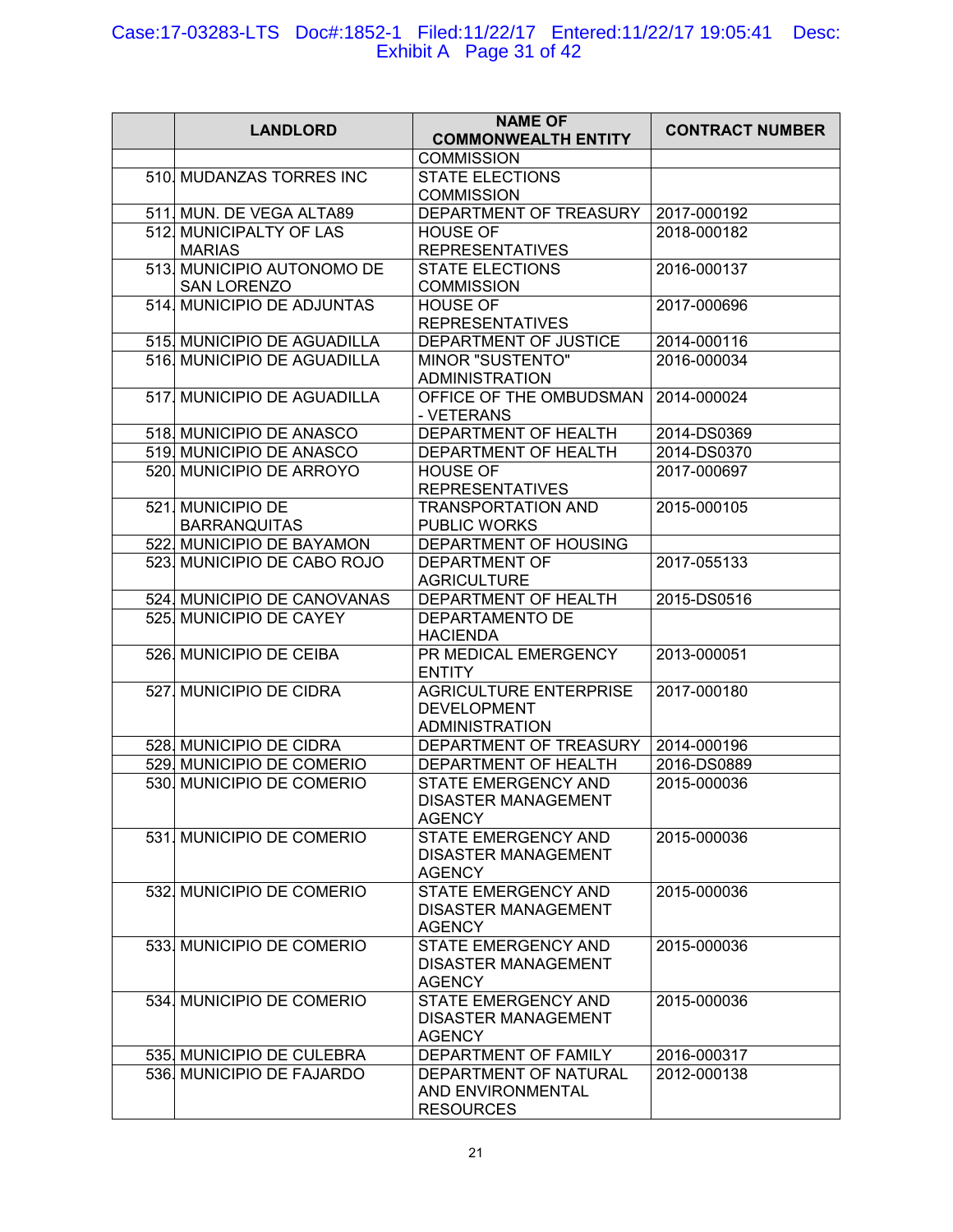## Case:17-03283-LTS Doc#:1852-1 Filed:11/22/17 Entered:11/22/17 19:05:41 Desc: Exhibit A Page 32 of 42

| <b>LANDLORD</b>              | <b>NAME OF</b><br><b>COMMONWEALTH ENTITY</b> | <b>CONTRACT NUMBER</b> |
|------------------------------|----------------------------------------------|------------------------|
| 537. MUNICIPIO DE FAJARDO    | DEPARTMENT OF NATURAL                        | 2012-000138            |
|                              | AND ENVIRONMENTAL                            |                        |
|                              | <b>RESOURCES</b>                             |                        |
| 538. MUNICIPIO DE FAJARDO    | <b>STATE ELECTIONS</b>                       | 2016-000099            |
|                              | <b>COMMISSION</b>                            |                        |
| 539. MUNICIPIO DE GUANICA    | <b>DEPARTMENT OF</b>                         | 2015-055205            |
|                              | <b>AGRICULTURE</b>                           |                        |
| 540. MUNICIPIO DE GUANICA    | <b>SENATE</b>                                | 2017-000367            |
|                              |                                              |                        |
| 541. MUNICIPIO DE GUAYNABO   | DEPARTMENT OF FAMILY                         | 2017-000078            |
| 542. MUNICIPIO DE GUAYNABO   | <b>HOUSE OF</b>                              | 2017-000655            |
|                              | <b>REPRESENTATIVES</b>                       |                        |
| 543. MUNICIPIO DE HUMACAO    | <b>DEPARTMENT OF</b>                         | 2015-055114            |
|                              | <b>AGRICULTURE</b>                           |                        |
| 544. MUNICIPIO DE HUMACAO    | <b>MENTAL HEALTH SERVICES</b>                | 2015-950883            |
|                              | AND ADDICTION CONTROL                        |                        |
|                              | <b>ADMINISTRATION</b>                        |                        |
| 545. MUNICIPIO DE LAJAS      | <b>DEPARTMENT OF</b>                         | 2017-055118            |
|                              | <b>AGRICULTURE</b>                           |                        |
| 546. MUNICIPIO DE MOROVIS    | <b>HIGHWAYS AND</b>                          | 2011-000073            |
|                              | <b>TRANSPORTATION</b>                        |                        |
|                              | <b>AUTHORITY</b>                             |                        |
| 547. MUNICIPIO DE PATILLAS   | <b>DEPARTMENT OF</b>                         | 2017-055092            |
|                              | <b>AGRICULTURE</b>                           |                        |
|                              |                                              |                        |
| 548. MUNICIPIO DE            | PR MEDICAL EMERGENCY                         | 2014-000062            |
| QUEBRADILLAS                 | <b>ENTITY</b>                                |                        |
| 549. MUNICIPIO DE SABANA     | DEPARTMENT OF HEALTH                         | 2016-DS0763            |
| <b>GRANDE</b>                |                                              |                        |
| 550. MUNICIPIO DE SAN        | <b>HOUSE OF</b>                              | 2018-000003            |
| <b>SEBASTIAN</b>             | <b>REPRESENTATIVES</b>                       |                        |
| 551. MUNICIPIO DE SAN        | PR MEDICAL EMERGENCY                         | 2015-000057            |
| <b>SEBASTIAN</b>             | <b>ENTITY</b>                                |                        |
| 552. MUNICIPIO DE TOA BAJA   | <b>DEPARTMENT OF</b>                         | 2015-055257            |
|                              | <b>AGRICULTURE</b>                           |                        |
| 553. MUNICIPIO DE TRUJILLO   | DEPARTMENT OF TREASURY                       | 2014-000177            |
| <b>ALTO</b>                  |                                              |                        |
| 554. MUNICIPIO DE UTUADO     | <b>TRANSPORTATION AND</b>                    | 2017-000118            |
|                              | <b>PUBLIC WORKS</b>                          |                        |
| 555. MUNICIPIO DE VEGA ALTA  | DEPARTMENT OF FAMILY                         |                        |
| 556. MUNICIPIO DE VEGA BAJA  |                                              |                        |
|                              | DEPARTMENT OF HOUSING                        | 2009-000769            |
| 557. MUSEO HISTORIA DE PONCE | DEPARTMENT OF SPORTS                         | 2007-000608            |
| - MUNICIPIO AUTONOMO         | AND RECREATION                               |                        |
| <b>PONCE</b>                 |                                              |                        |
| 558. MUSEO HISTORIA DE PONCE | OFFICE OF COURT                              | 2017-000062            |
| - MUNICIPIO AUTONOMO         | <b>ADMINISTRATION</b>                        |                        |
| <b>PONCE</b>                 |                                              |                        |
| 559. MUSEO HISTORIA DE PONCE | PUERTO RICO POLICE                           | 2017-A00105            |
| - MUNICIPIO AUTONOMO         |                                              |                        |
| <b>PONCE</b>                 |                                              |                        |
| 560. MYE, CORP               | <b>HOUSE OF</b>                              | 2017-000608            |
|                              | <b>REPRESENTATIVES</b>                       |                        |
| 561. NADJA CRUZ LAMENZA      | DEPARTMENT OF                                |                        |
|                              | <b>CORRECTION AND</b>                        |                        |
|                              | <b>REHABILITATION</b>                        |                        |
|                              |                                              |                        |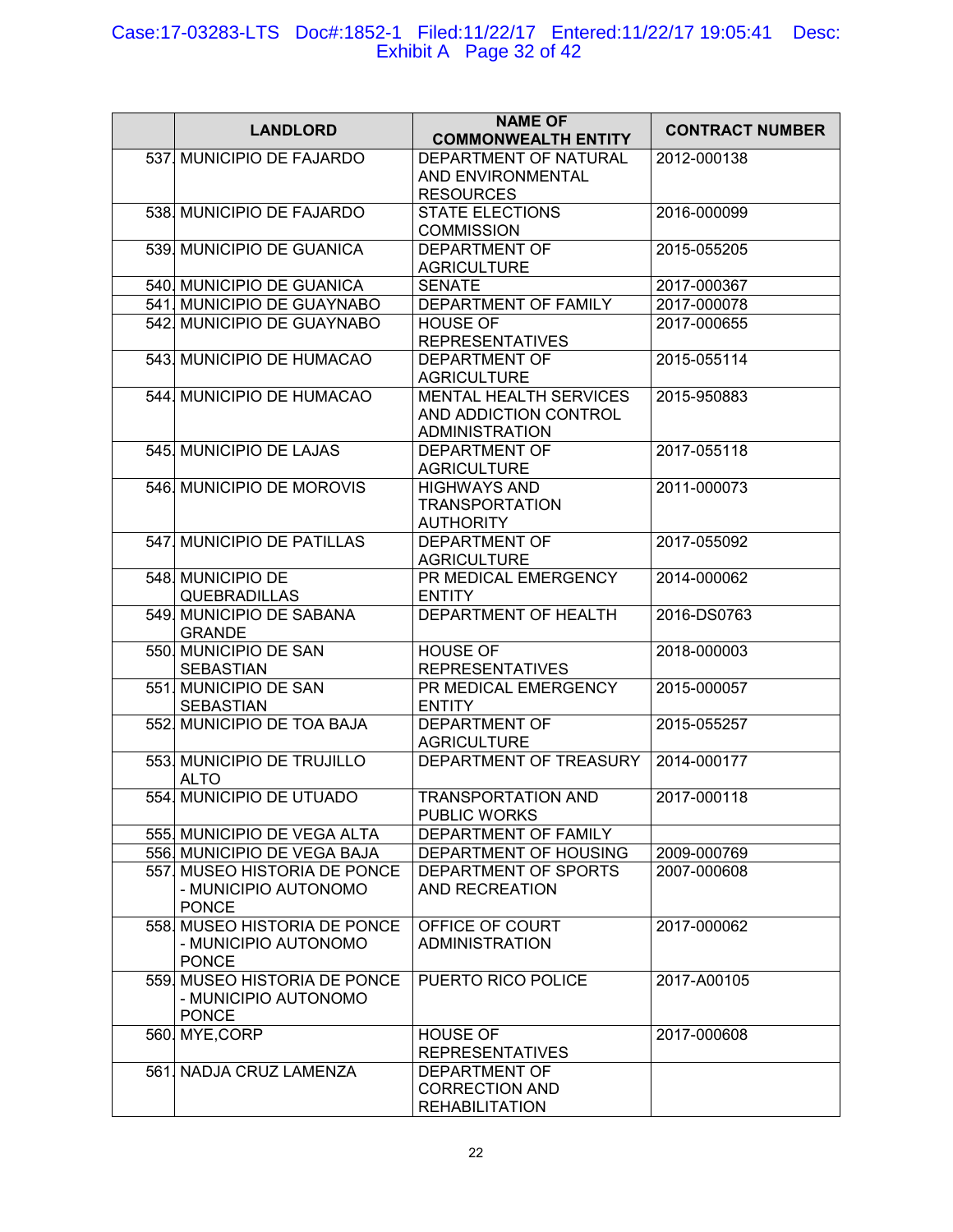#### Case:17-03283-LTS Doc#:1852-1 Filed:11/22/17 Entered:11/22/17 19:05:41 Desc: Exhibit A Page 33 of 42

| <b>LANDLORD</b>                                | <b>NAME OF</b><br><b>COMMONWEALTH ENTITY</b> | <b>CONTRACT NUMBER</b> |
|------------------------------------------------|----------------------------------------------|------------------------|
| 562 NANCY I RIVERA RIVERA                      | <b>DEPARTMENT OF</b>                         |                        |
|                                                | <b>CORRECTION AND</b>                        |                        |
|                                                | <b>REHABILITATION</b>                        |                        |
| 563. NANCY N ROSADO CUEVAS                     | <b>DEPARTMENT OF</b>                         |                        |
|                                                | <b>CORRECTION AND</b>                        |                        |
|                                                |                                              |                        |
|                                                | <b>REHABILITATION</b>                        |                        |
| 564. NAPOLES SALES & RENTAL<br><b>CORP</b>     | DEPARTAMENTO DE ESTADO                       |                        |
| 565 NATURAL RETREAT<br>AFFORDABLE HOSUING, LLC | DEPARTMENT OF HOUSING                        | 2013-000165            |
| 566 NATURAL RETREAT<br>AFFORDABLE HOSUING, LLC | DEPARTMENT OF HOUSING                        | 2013-000165            |
| 567. NEOPOST                                   | OFFICE OF THE GOVERNOR                       |                        |
| 568. NERIVEL RIVERA DBA J & N                  | DEPARTMENT OF SPORTS                         |                        |
| PARTY TIME                                     |                                              |                        |
|                                                | AND RECREATION                               |                        |
| 569 NETWAVE EQUIPMENT CORP                     | PLANNING BOARD                               |                        |
| 570. NICOLAS A AQUINO TORRES                   | <b>DEPARTMENT OF</b>                         |                        |
|                                                | <b>CORRECTION AND</b>                        |                        |
|                                                | <b>REHABILITATION</b>                        |                        |
| 571. NILDA JOSEFINA VEGA                       | <b>STATE ELECTIONS</b>                       | 2016-000028            |
| <b>SUAREZ</b>                                  | <b>COMMISSION</b>                            |                        |
| 572. NILDA N. SUAREZ MONTALVO                  | <b>HOUSE OF</b>                              | 2017-000661            |
|                                                |                                              |                        |
|                                                | <b>REPRESENTATIVES</b>                       |                        |
| 573 NILSA CUEVAS RUIZ                          | <b>DEPARTMENT OF</b>                         |                        |
|                                                | <b>CORRECTION AND</b>                        |                        |
|                                                | <b>REHABILITATION</b>                        |                        |
| 574. NOEMI MARTINEZ MORAN                      | <b>DEPARTMENT OF</b>                         |                        |
|                                                | <b>CORRECTION AND</b>                        |                        |
|                                                | <b>REHABILITATION</b>                        |                        |
| 575 NORA H. TIRADO MOREIRA                     | DEPARTMENT OF LABOR                          | 2013-000713            |
|                                                | AND HUMAN RESOURCES                          |                        |
|                                                |                                              |                        |
| 576. NORLYANA E VELAZQUEZ                      | <b>DEPARTMENT OF</b>                         |                        |
| <b>APONTE</b>                                  | <b>CORRECTION AND</b>                        |                        |
|                                                | <b>REHABILITATION</b>                        |                        |
| 577. NORTH SIGHT                               | PUERTO RICO POLICE                           |                        |
| <b>COMMUNICATIONS INC</b>                      |                                              |                        |
| 578 O.G. CONSTRUCTION                          | ENVIRONMENTAL QUALITY                        | 2017-000009            |
| GROUP, CORP.                                   | <b>BOARD</b>                                 |                        |
| 579. OCHOA ROIG, INC                           | DEPARTMENT OF HEALTH                         | 2017-DS0240            |
| 580. OCHOA ROIG, INC                           |                                              | 2017-000626            |
|                                                | DEPARTMENT OF LABOR                          |                        |
|                                                | AND HUMAN RESOURCES                          |                        |
| 581 OCTAVIO RAMIRO SANCHEZ                     | <b>STATE ELECTIONS</b>                       | 2016-000011            |
| <b>LEON</b>                                    | <b>COMMISSION</b>                            |                        |
| 582. OFICINA DE                                | DEPARTMENT OF JUSTICE                        | 2004-000566            |
| ADMINISTRACION DE LOS                          |                                              |                        |
| <b>TRIBUNALES</b>                              |                                              |                        |
| 583. OFICINA MEJORAMIENTO                      | DEPARTMENT OF                                |                        |
|                                                |                                              |                        |
| <b>ESCUELA PUBLICA</b>                         | <b>EDUCATION</b>                             |                        |
| 584. OFICINAS DE CAROLINA, S.E.                | OFFICE OF COURT                              | 1986-000116            |
|                                                | <b>ADMINISTRATION</b>                        |                        |
| 585. OFICINAS DE CAROLINA, S.E.                | OFFICE OF COURT                              | 1986-000116            |
|                                                | <b>ADMINISTRATION</b>                        |                        |
| 586. ORIANA ENERGY, LLC. JOSE                  | <b>TRANSPORTATION AND</b>                    | 2014-000165            |
|                                                |                                              |                        |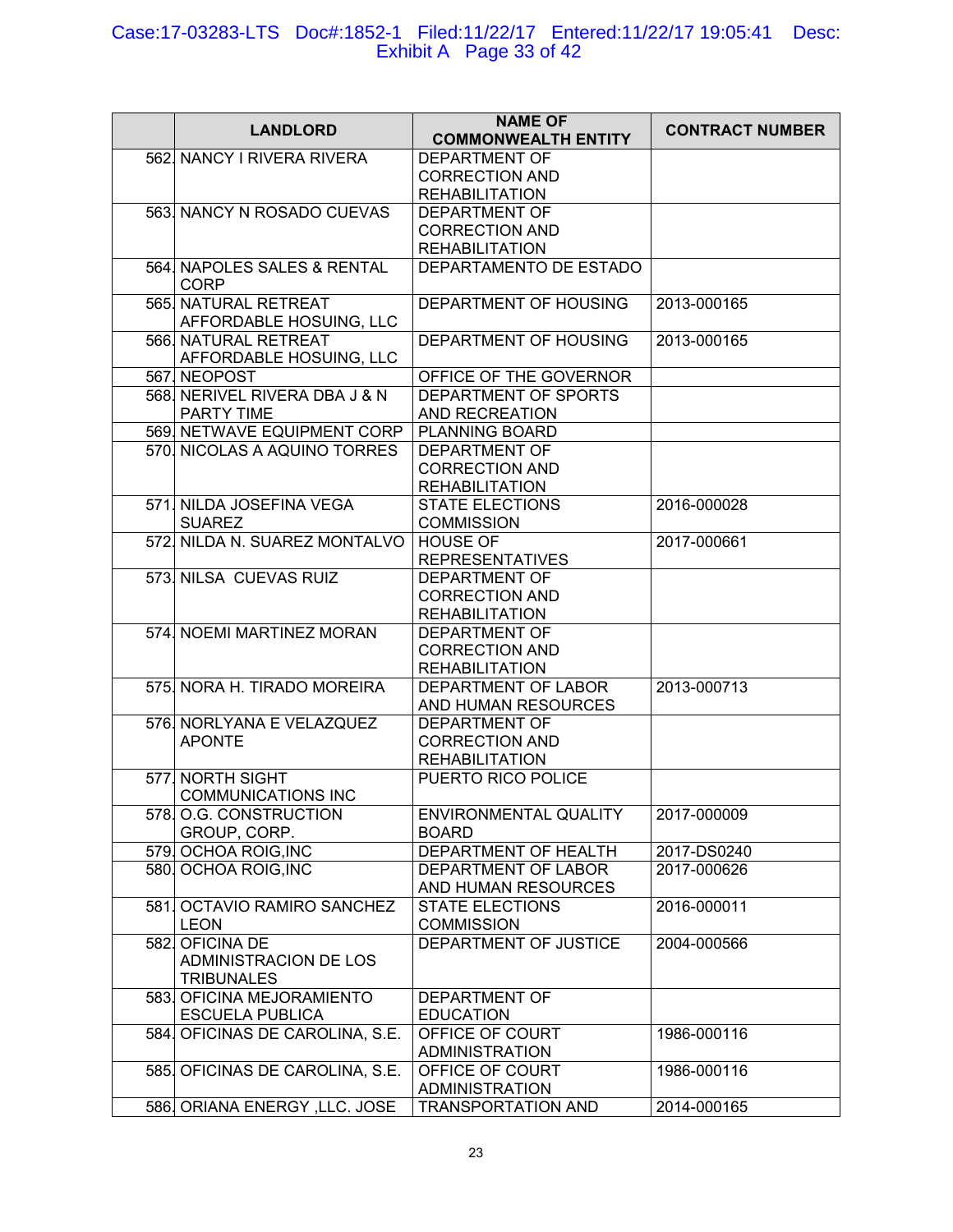#### Case:17-03283-LTS Doc#:1852-1 Filed:11/22/17 Entered:11/22/17 19:05:41 Desc: Exhibit A Page 34 of 42

| <b>LANDLORD</b>                                     | <b>NAME OF</b><br><b>COMMONWEALTH ENTITY</b>                                    | <b>CONTRACT NUMBER</b> |
|-----------------------------------------------------|---------------------------------------------------------------------------------|------------------------|
| <b>LUIS CAPO MATOS</b>                              | <b>PUBLIC WORKS</b>                                                             |                        |
| 587 ORLANDO RODRIGUEZ<br><b>NIEVES</b>              | <b>STATE ELECTIONS</b><br><b>COMMISSION</b>                                     | 2014-000115            |
| 588 ORLANDO ROSARIO SOTO                            | <b>DEPARTMENT OF FAMILY</b>                                                     |                        |
| 589. OSVALDO DURAN MEDERO                           | <b>HOUSE OF</b><br><b>REPRESENTATIVES</b>                                       | 2017-000598            |
| 590. OSVALDO DURAN MEDERO                           | <b>HOUSE OF</b><br><b>REPRESENTATIVES</b>                                       | 2017-000598            |
| 591. OSVALDO DURAN MEDERO                           | <b>HOUSE OF</b><br><b>REPRESENTATIVES</b>                                       | 2017-000598            |
| 592. OSVALDO L. CRUZ BURGOS                         | <b>STATE ELECTIONS</b><br><b>COMMISSION</b>                                     | 2015-000116            |
| 593. PABLO MELENDEZ BURGADO                         | DEPARTMENT OF HEALTH                                                            | 2017-DS0242            |
| 594. PABLO PEREZ GERENA                             | <b>DEPARTMENT OF</b><br><b>CORRECTION AND</b><br><b>REHABILITATION</b>          |                        |
| 595. PANADERIA LA SEVILLANA                         | OFFICE OF THE<br><b>COMMISSIONER OF</b><br><b>MUNICIPAL ISSUES</b>              |                        |
| 596. PARISSI PSC                                    | DEPARTMENT OF LABOR<br>AND HUMAN RESOURCES                                      |                        |
| 597. PARROQUIA SAN RAMON<br><b>NONATO</b>           | CHILDCARE AND CHILDHOOD<br><b>INTEGRAL DEVELOPMENT</b><br><b>ADMINISTRATION</b> | 2014-000163            |
| 598 PARTIDO INDEPENDENTISTA<br><b>PUERTORIQUEÑO</b> | CENTRAL COMMITTEE OF<br>THE PUERTO RICAN<br><b>INDEPENDENCE PARTY</b>           |                        |
| 599. PARTY LINE                                     | DEPARTAMENTO DE ESTADO                                                          |                        |
| 600 PEDRO COSME ROSADO                              | DEPARTMENT OF TREASURY                                                          | 2017-000182            |
| 601. PEDRO DIAZ LOPEZ                               | DEPARTMENT OF HEALTH                                                            | 2016-DS0963            |
| 602. PEDRO M ANGLADA                                | <b>DEPARTMENT OF</b><br><b>CORRECTION AND</b><br><b>REHABILITATION</b>          |                        |
| 603. PEDRO R. RUSSE SANTIAGO                        | DEPARTMENT OF<br><b>EDUCATION</b>                                               |                        |
| 604. PEDRO UMPIERRE<br><b>TORREGROSA</b>            | DEPARTMENT OF HEALTH                                                            | 2015-DS0878            |
| 605. PEDRO UMPIERRE<br><b>TORREGROSA</b>            | DEPARTMENT OF HEALTH                                                            | 2015-DS1122            |
| 606. PEREZ RAMIREZ<br><b>INVESTMENTS INC</b>        | <b>VOCATIONAL</b><br><b>REHABILITATION</b><br><b>ADMINISTRATION</b>             |                        |
| 607 PESCADORES DE PARGOS<br>DE PROFUNDIDAD, INC.    | <b>DEPARTMENT OF</b><br><b>AGRICULTURE</b>                                      | 2017-055065            |
| 608. PGY, INC                                       | <b>MENTAL HEALTH SERVICES</b><br>AND ADDICTION CONTROL<br><b>ADMINISTRATION</b> | 2016-950102            |
| 609. PITNEY BOWES PUERTO<br>RICO INC                | DEPARTMENT OF NATURAL<br>AND ENVIRONMENTAL<br><b>RESOURCES</b>                  |                        |
| 610. PJAY INVESTMENT CORP.                          | <b>MENTAL HEALTH SERVICES</b><br>AND ADDICTION CONTROL<br><b>ADMINISTRATION</b> | 2017-950325            |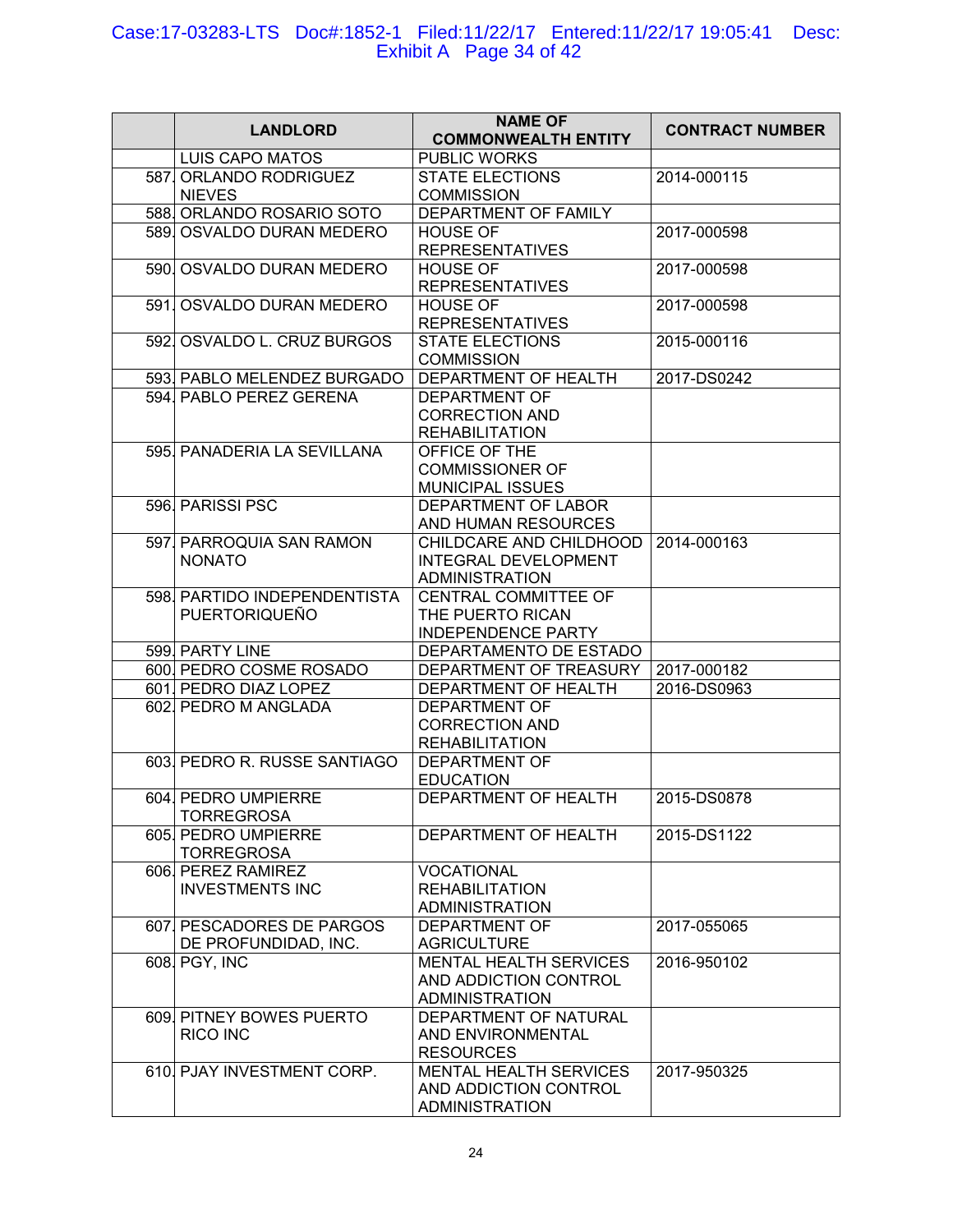## Case:17-03283-LTS Doc#:1852-1 Filed:11/22/17 Entered:11/22/17 19:05:41 Desc: Exhibit A Page 35 of 42

| <b>LANDLORD</b>                                               | <b>NAME OF</b><br><b>COMMONWEALTH ENTITY</b>                                 | <b>CONTRACT NUMBER</b> |
|---------------------------------------------------------------|------------------------------------------------------------------------------|------------------------|
| 611. PJAY INVESTMENT CORP.                                    | <b>TRANSPORTATION AND</b><br>PUBLIC WORKS                                    | 2014-000001            |
| 612. PJAY INVESTMENT CORP.                                    | <b>VOCATIONAL</b><br><b>REHABILITATION</b><br><b>ADMINISTRATION</b>          | 2017-000080            |
| 613. PLAZA BARCELONA ELDERLY<br><b>LIMITED PARTNERSHIP</b>    | DEPARTMENT OF HOUSING                                                        | 2013-000187            |
| 614. PLAZA CAROLINA MALL L.P.<br>Delaware Partnership         | NATIONAL GUARD OF<br>PUERTO RICO                                             | 2018-000009            |
| 615. PLAZA DEGETAU<br><b>INVESTMENT CORP</b>                  | <b>DEPARTMENT OF</b><br><b>EDUCATION</b>                                     |                        |
| 616. PLAZA GUAYAMA S,E                                        | <b>TRANSPORTATION AND</b><br>PUBLIC WORKS                                    | 2017-000160            |
| 617. PLAZA LAS AMERICAS INC                                   | DEPARTAMENTO DE ESTADO                                                       |                        |
| 618. PLUMING AND SEWER<br><b>CLENIMG R US CORP</b>            | <b>STATE ELECTIONS</b><br><b>COMMISSION</b>                                  |                        |
| 619. POLICIA DE PUERTO RICO                                   | PUERTO RICO POLICE                                                           | 2017-A00103            |
| 620. POLICIA DE PUERTO RICO                                   | <b>PUERTO RICO POLICE</b>                                                    | 2017-A00104            |
| 621. PONCE DE LEON ELDERLY<br>HOUSING, LLC.                   | DEPARTMENT OF HOUSING                                                        | 2013-000155            |
| 622. PONCE DE LEON ELDERLY<br>HOUSING, LLC.                   | DEPARTMENT OF HOUSING                                                        | 2013-000155            |
| 623. PONCE DE LEON ELDERLY<br>HOUSING, LLC.                   | DEPARTMENT OF HOUSING                                                        | 2013-000155            |
| 624. PONCE ELDERLY II L P                                     | DEPARTMENT OF HOUSING                                                        |                        |
| 625. PONCE ELDRLY HOUSING                                     | DEPARTMENT OF HOUSING                                                        |                        |
| 626. PONCE REAL ESTATE CORP.                                  | <b>STATE ELECTIONS</b><br><b>COMMISSION</b>                                  | 2014-000014            |
| 627. PORTOSAN INC                                             | <b>NATURAL RESOURCES</b><br><b>ADMINISTRATION</b>                            |                        |
| 628. PR RETAIL STORES, INC                                    | DEPARTMENT OF HEALTH                                                         | 2015-DS1058            |
| 629. PR WIRELESS, INC D/B/A<br><b>OPEN MOBILE</b>             | PR FIREFIGHTERS                                                              | 2014-000022            |
| 630. PR WIRELESS, INC D/B/A<br><b>OPEN MOBILE</b>             | <b>PR FIREFIGHTERS</b>                                                       | 2014-000022            |
| 631. PRIME VENTURE<br><b>CORPORATION</b>                      | DEPARTMENT OF HEALTH                                                         | 2014-DS0295            |
| 632. PROFESSIONAL AMBULANCE<br><b>INC</b>                     | <b>FUTURE ENTREPRENEURS</b><br>AND WORKERS TRAINING<br><b>ADMINISTRATION</b> | 2008-000015            |
| 633. PROFESSIONAL RECORDS<br>OF INFORMATION<br>MANAGEMENT INC | DEPARTMENT OF TREASURY                                                       | 2018-000141            |
| 634. PROGRESO 65, INC.                                        | DEPARTMENT OF FAMILY                                                         | 2014-000263            |
| 635. PROPERTY RENTAL &<br><b>INVESTMENT CORP</b>              | <b>INDUSTRIAL COMMISSION</b>                                                 | 2016-000044            |
| 636. PTI PR TOWERS 1 LLC                                      | PUERTO RICO POLICE                                                           |                        |
| 637. PUERTA DE TIERRA REALTY<br><b>INC</b>                    | <b>CENTRAL COMMITTEE NEW</b><br>PROGRESSIVE PARTY                            |                        |
| 638. PUERTA DEL NORTE MALL &<br>PARKING SYSTEMS, INC.         | DEPARTMENT OF FAMILY                                                         | 2016-000240            |
| 639. PUERTO RICO SCIENCE,<br>TECHNOLOGY, AND                  | ENVIRONMENTAL QUALITY<br><b>BOARD</b>                                        | 2016-000003            |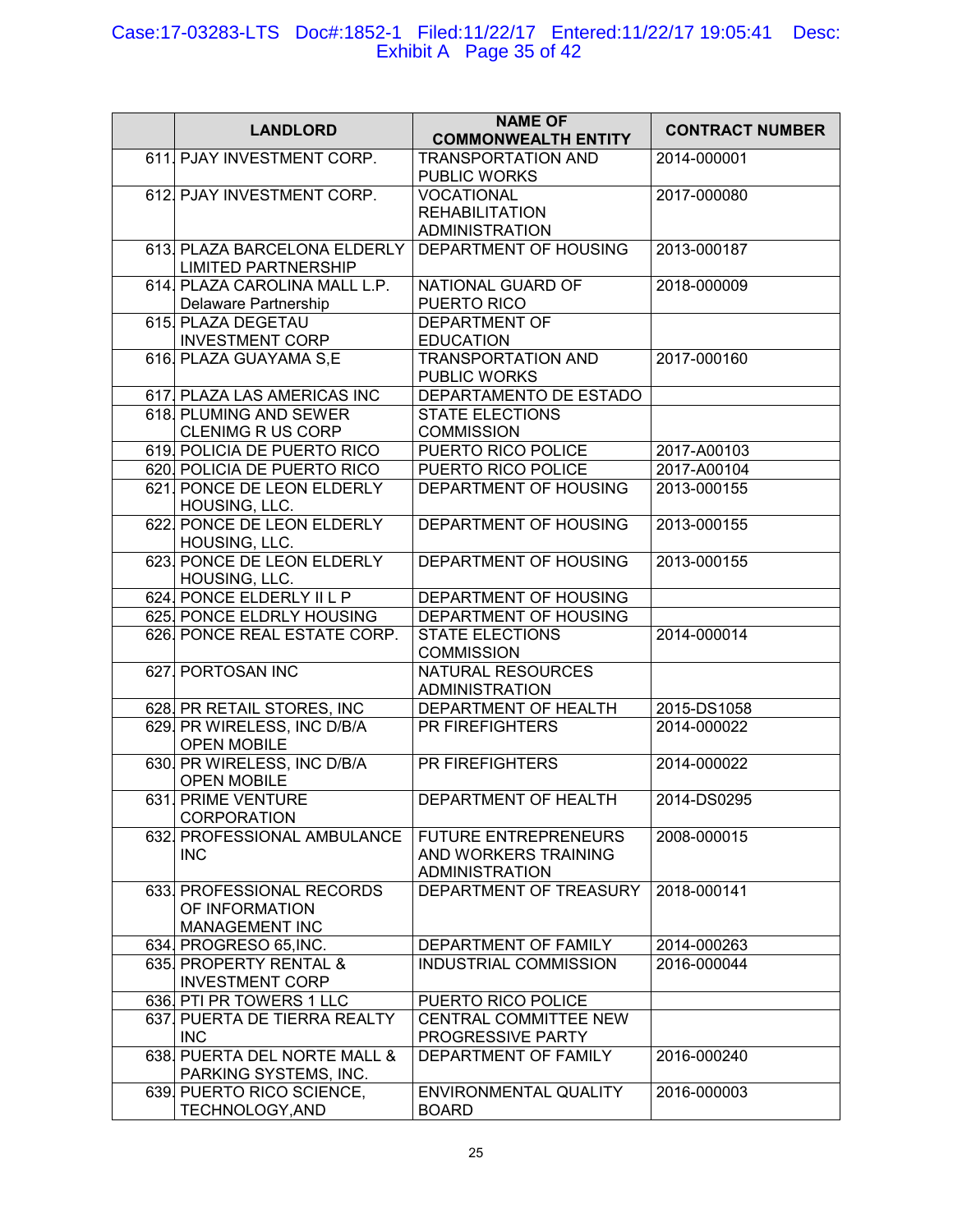## Case:17-03283-LTS Doc#:1852-1 Filed:11/22/17 Entered:11/22/17 19:05:41 Desc: Exhibit A Page 36 of 42

| <b>LANDLORD</b>                                                       | <b>NAME OF</b><br><b>COMMONWEALTH ENTITY</b>                           | <b>CONTRACT NUMBER</b> |
|-----------------------------------------------------------------------|------------------------------------------------------------------------|------------------------|
| <b>RESEARCH TRUST</b>                                                 |                                                                        |                        |
| 640. PUERTO RICO SCIENCE,<br>TECHNOLOGY, AND<br><b>RESEARCH TRUST</b> | ENVIRONMENTAL QUALITY<br><b>BOARD</b>                                  | 2016-000003            |
| 641. PUERTO RICO TELEPHONE<br>CO, INC.                                | CONTROLLER'S OFFICE                                                    | 2015-000072            |
| 642. PUERTO RICO TELEPHONE<br>CO, INC.                                | DEPARTMENT OF HEALTH                                                   | 2013-DS0587            |
| 643. PUERTO RICO TELEPHONE<br>CO, INC.                                | PR FIREFIGHTERS                                                        | 2014-000021            |
| 644. PUERTO RICO TELEPHONE<br>CO, INC.                                | PR MEDICAL EMERGENCY<br><b>ENTITY</b>                                  | 2016-000050            |
| 645. PUERTO RICO TELEPHONE<br>CO, INC.                                | PR MEDICAL EMERGENCY<br><b>ENTITY</b>                                  | 2016-000051            |
| 646. PUERTO RICO TELEPHONE<br>CO, INC.                                | <b>PUERTO RICO POLICE</b>                                              | 2014-A00158            |
| 647. PUERTO RICO TELEPHONE<br>CO, INC.                                | <b>PUERTO RICO POLICE</b>                                              | 2014-A00159            |
| 648. PUNTA BORINQUEN GOLF<br>AND COUNTRY CLUB, INC.                   | DEPARTMENT OF SPORTS<br><b>AND RECREATION</b>                          | 2016-000005            |
| 649. PURA M DE LEON EXPOSITO                                          | <b>DEPARTMENT OF</b><br><b>CORRECTION AND</b><br><b>REHABILITATION</b> |                        |
| 650. PURICO                                                           | <b>DEPARTMENT OF</b><br><b>EDUCATION</b>                               | 2016-000071            |
| 651. QUICK DELIVERY INC                                               | <b>STATE ELECTIONS</b><br><b>COMMISSION</b>                            |                        |
| 652 R T SOUND INC                                                     | DEPARTMENT OF SPORTS<br>AND RECREATION                                 |                        |
| 653. R.T. BABY WORD INC                                               | DEPARTMENT OF HEALTH                                                   | 2013-DS0745            |
| 654. RA COMMUNICATIONS<br><b>ENGINEERING INC</b>                      | PUERTO RICO POLICE                                                     |                        |
| 655. RADIO REDENTOR INC.                                              | <b>HIGHWAYS AND</b><br><b>TRANSPORTATION</b><br><b>AUTHORITY</b>       | 2018-000003            |
| 656. RAFAEL A. DAVILA MOLINA                                          | DEPARTMENT OF SPORTS<br>AND RECREATION                                 |                        |
| 657. RAFAEL A. HERNANDEZ<br><b>BARRERAS</b>                           | <b>DEPARTMENT OF</b><br><b>EDUCATION</b>                               | 2016-000022            |
| 658. RAFAEL A. LOPEZ PAGAN                                            | DEPARTMENT OF FAMILY                                                   | 2016-000279            |
| 659. RAFAEL A. LOPEZ PAGAN                                            | DEPARTMENT OF TREASURY                                                 | 2016-000205            |
| 660. RAFAEL A. LOPEZ PAGAN                                            | <b>TRANSPORTATION AND</b><br>PUBLIC WORKS                              | 2014-000089            |
| 661. RAFAEL VALENTIN SOTO                                             | PUERTO RICO POLICE                                                     | 2014-C00072            |
| 662. RAMON A CARDONA CORREA                                           | DEPARTMENT OF FAMILY                                                   | 2014-000294            |
| 663. RAMON A CARDONA CORREA                                           | DEPARTMENT OF FAMILY                                                   | 2014-000294            |
| 664. RAMOS & RAMOS REALTY<br><b>INC</b>                               | DEPARTMENT OF FAMILY                                                   |                        |
| 665. RAMOS & RAMOS REALTY,<br>INC.                                    | DEPARTMENT OF FAMILY                                                   | 2017-000025            |
| 666. RAUL LUGO PADILLA                                                | <b>STATE ELECTIONS</b><br><b>COMMISSION</b>                            | 2014-000041            |
| 667. RAUL LUGO PADILLA                                                | <b>STATE ELECTIONS</b>                                                 | 2014-000041            |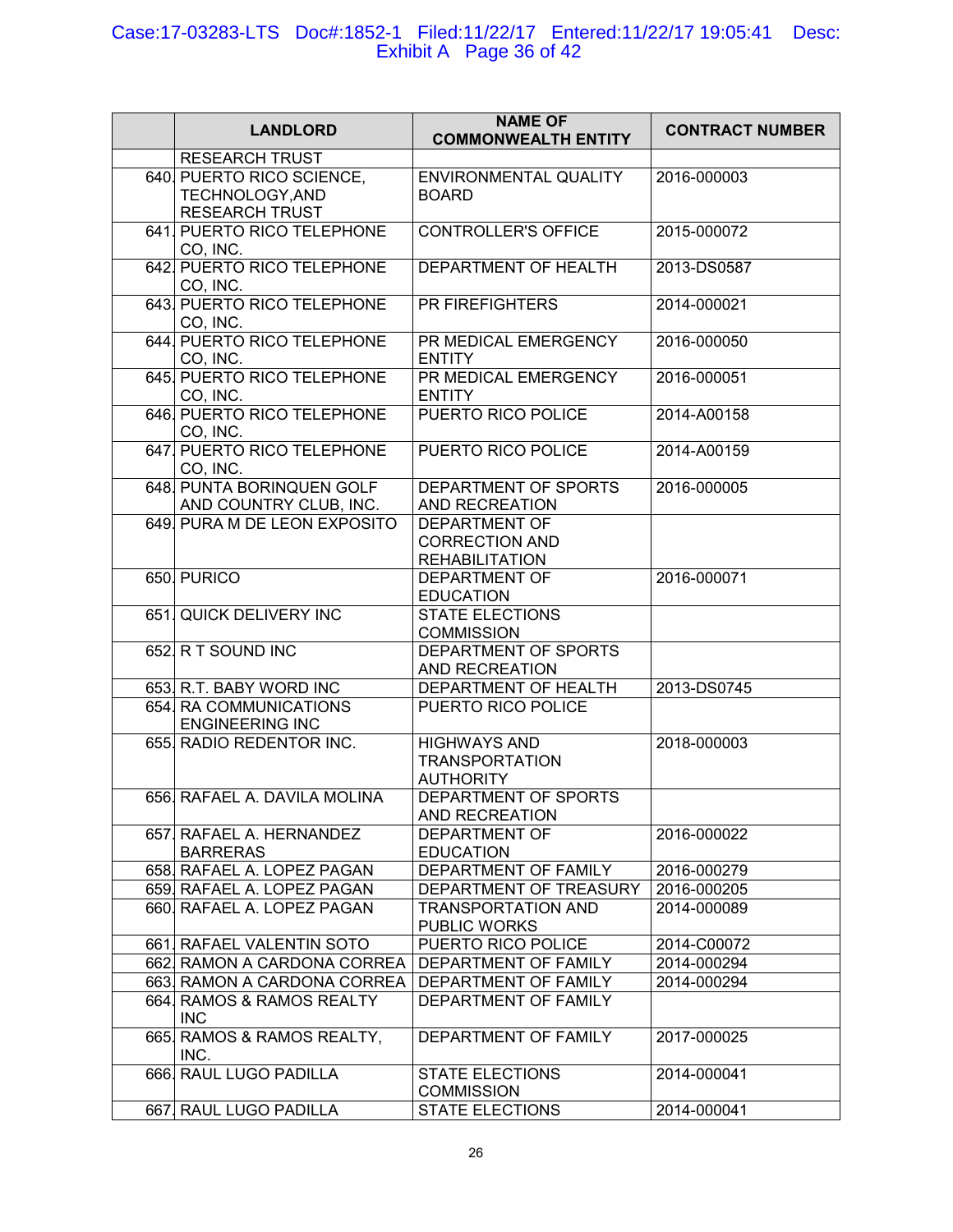## Case:17-03283-LTS Doc#:1852-1 Filed:11/22/17 Entered:11/22/17 19:05:41 Desc: Exhibit A Page 37 of 42

|                                                             | <b>NAME OF</b>                                                                  |                        |
|-------------------------------------------------------------|---------------------------------------------------------------------------------|------------------------|
| <b>LANDLORD</b>                                             | <b>COMMONWEALTH ENTITY</b>                                                      | <b>CONTRACT NUMBER</b> |
|                                                             | <b>COMMISSION</b>                                                               |                        |
| 668. REINALDO MORALES<br><b>MARTINEZ</b>                    | DEPARTMENT OF HEALTH                                                            | 2017-DS0241            |
| 669. RICOH PUERTO RICO, INC.                                | DEPARTMENT OF HEALTH                                                            | 2015-DS1197            |
| 670. RICOH PUERTO RICO, INC.                                | DEPARTMENT OF HEALTH                                                            | 2016-DS0509            |
| 671. RICOH PUERTO RICO, INC.                                | DEPARTMENT OF HEALTH                                                            | 2016-DS0509            |
| 672. RIDELVA, CORP                                          | PR MEDICAL EMERGENCY<br><b>ENTITY</b>                                           | 2018-000016            |
| 673. RIMCO INC                                              | DEPARTMENT OF SPORTS<br>AND RECREATION                                          |                        |
| 674. RIO DEL PLATA MALL INC                                 | DEPARTMENT OF FAMILY                                                            | 2014-000273            |
| 675 RIO DEL PLATA MALL INC                                  | DEPARTMENT OF FAMILY                                                            | 2014-000273            |
| 676. RIO GRANDE ELDERLY<br><b>LIMITED PARNERSHIP</b>        | DEPARTMENT OF HOUSING                                                           |                        |
| 677. ROBERT DELIZ CARLO                                     | <b>MENTAL HEALTH SERVICES</b><br>AND ADDICTION CONTROL<br><b>ADMINISTRATION</b> | 2017-950473            |
| 678. Roberto Méndez Candelaria                              | <b>HOUSE OF</b><br><b>REPRESENTATIVES</b>                                       | 2018-000261            |
| 679. RUBEN A PAGAN FEBUS                                    | <b>DEPARTMENT OF</b><br><b>CORRECTION AND</b><br><b>REHABILITATION</b>          |                        |
| 680. S & L DEVELOPMENT, S. E.                               | DEPARTMENT OF JUSTICE                                                           | 2016-000128            |
| 681. SALINAS HOUSING LP                                     | DEPARTMENT OF HOUSING                                                           |                        |
| 682. SALUD INTEGRAL EN LA<br>MONTANA, INC                   | DEPARTMENT OF HEALTH                                                            | 2013-DS0743            |
| 683. SALUD INTEGRAL EN LA<br>MONTANA, INC                   | DEPARTMENT OF HEALTH                                                            | 2013-DS0744            |
| 684. SALVADOR ROLDAN<br><b>FIGUEROA</b>                     | DEPARTMENT OF HEALTH                                                            | 2016-DS0902            |
| 685. SAMUEL ACEVEDO PEREZ                                   | DEPARTMENT OF HOUSING                                                           | 2017-000121            |
| 686. SAN FERNANDO LIMITED<br><b>PARNTERNSHIP</b>            | DEPARTMENT OF HOUSING                                                           |                        |
| 687. SAN JOSE DEVELOPMENT<br>INC.                           | OFFICE OF THE<br><b>COMMISSIONER OF</b>                                         | 2015-006171            |
| 688. SAN JUAN SURF CLUB &<br><b>INFORMATION CENTER INC.</b> | <b>MUNICIPAL ISSUES</b><br>DEPARTMENT OF SPORTS<br>AND RECREATION               | 2017-001026            |
| 689. SAN SEBASTIAN<br>PROPERTIES LLC                        | DEPARTMENT OF HEALTH                                                            | 2015-DS0886            |
| 690. SAN SEBASTIAN<br>PROPERTIES LLC                        | DEPARTMENT OF HEALTH                                                            | 2015-DS1016            |
| 691. SANTA ISABEL SENIOR<br>HOUSING INVESTORS, LP           | DEPARTMENT OF HOUSING                                                           | 2008-000814            |
| 692. SANTA ROSA LIMITED<br>PARTNERSHIP S E                  | DEPARTMENT OF HOUSING                                                           |                        |
| 693. SANTIAGO ORTIZ<br><b>RODRIGUEZ</b>                     | <b>MENTAL HEALTH SERVICES</b><br>AND ADDICTION CONTROL<br><b>ADMINISTRATION</b> | 2017-950452            |
| 694. SANTOS FLORES PIZARRO                                  | <b>DEPARTMENT OF</b><br><b>CORRECTION AND</b><br><b>REHABILITATION</b>          |                        |
| 695 SECURITY ALARM SYSTEMS                                  | DEPARTMENT OF                                                                   |                        |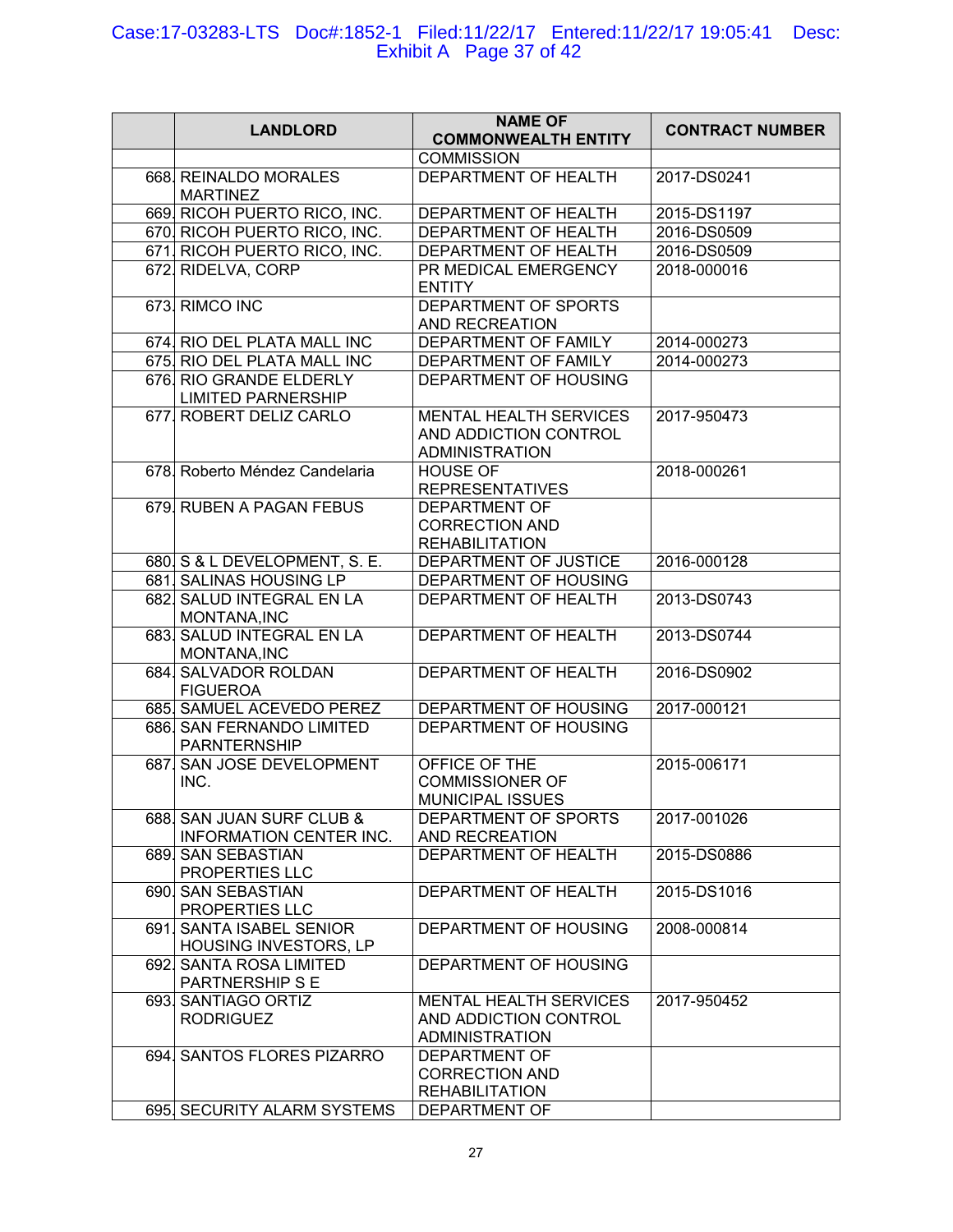# Case:17-03283-LTS Doc#:1852-1 Filed:11/22/17 Entered:11/22/17 19:05:41 Desc: Exhibit A Page 38 of 42

| <b>LANDLORD</b>                                                             | <b>NAME OF</b><br><b>COMMONWEALTH ENTITY</b>                             | <b>CONTRACT NUMBER</b> |
|-----------------------------------------------------------------------------|--------------------------------------------------------------------------|------------------------|
|                                                                             | <b>CORRECTION AND</b><br><b>REHABILITATION</b>                           |                        |
| 696. SEGUNDO MARTINEZ<br><b>ALVAREZ</b>                                     | <b>STATE ELECTIONS</b><br><b>COMMISSION</b>                              | 2017-000269            |
| 697. SERVICIOS SANITARIOS DE<br>PUERTO RICO INC                             | PUERTO RICO POLICE                                                       |                        |
| 698. SF III PR, LLC                                                         | <b>CONSUMER PROTECTION</b><br>INDEPENDENT OFFICE -<br><b>ENERGY</b>      | 2016-000010            |
| 699. SF III PR, LLC                                                         | PUERTO RICO EDUCATION<br><b>COUNCIL</b>                                  | 2015-000034            |
| 700. SISTEMA UNIVERSIDAD ANA<br>G MENDEZ/                                   | <b>STATE ELECTIONS</b><br><b>COMMISSION</b>                              |                        |
| 701. SM MEDICAL SERVICES CSP                                                | DEPARTMENT OF HEALTH                                                     | 2015-DS0516            |
| 702. SMALLWOOD BROTHER<br><b>ARECIBO INC</b>                                | <b>DEPARTAMENTO DE</b><br><b>HACIENDA</b>                                |                        |
| 703. SOCIEDAD EL PARAISO, S.E.                                              | <b>STATE ELECTIONS</b><br><b>COMMISSION</b>                              | 2017-000014            |
| 704. SOCIEDAD ESPECIAL PLAZA<br><b>HATO ARRIBA</b>                          | <b>DEPARTMENT OF HEALTH</b>                                              | 2014-DS0692            |
| 705 SR. RAMON E. RAMOS<br><b>MEDINA</b>                                     | PUERTO RICO POLICE                                                       | 2014-A00037            |
| 706. SSSC, S.E.                                                             | DEPARTMENT OF FAMILY                                                     | 2014-000295            |
| 707. SSSC, S.E.                                                             | DEPARTMENT OF LABOR<br>AND HUMAN RESOURCES                               | 2017-000471            |
| 708. SSSC, S.E.                                                             | DEPARTMENT OF LABOR<br>AND HUMAN RESOURCES                               | 2017-000627            |
| 709. SSSC, S.E.                                                             | ENVIRONMENTAL QUALITY<br><b>BOARD</b>                                    | 2017-000010            |
| 710. SSSC, S.E.                                                             | <b>HOUSE OF</b><br><b>REPRESENTATIVES</b>                                | 2017-000623            |
| 711. STORESHELL LIC                                                         | PUERTO RICO POLICE                                                       |                        |
| 712. SUC LAURA D ORTIZ<br><b>MELENDEZ</b>                                   | CHILDCARE AND CHILDHOOD<br>INTEGRAL DEVELOPMENT<br><b>ADMINISTRATION</b> |                        |
| 713 SUCESION AMARO RIVERA                                                   | PUERTO RICO POLICE                                                       |                        |
| 714. SUCESION ABRAHAM NIEVES<br><b>NEGRON</b>                               | DEPARTMENT OF SPORTS<br><b>AND RECREATION</b>                            |                        |
| 715. SUCESION CARMEN<br><b>MANUELA VARGAS</b>                               | DEPARTMENT OF HEALTH                                                     | 2014-DS0661            |
| 716. SUCESION DE JESUS ORT IZ                                               | DEPARTMENT OF TREASURY                                                   | 2014-000141            |
| 717 Sucesión Díaz Bonet compuesta<br>por sus herederos: J                   | <b>HORSE RACING</b><br><b>ADMINISTRATION</b>                             | 2018-000016            |
| 718. SUCESION HERIBERTO<br><b>MARTINEZ MEDINA</b>                           | DEPARTMENT OF FAMILY                                                     | 2016-000241            |
| 719. SUCESION JESUS VERA<br><b>MEDINA Y CARMEN MARIA</b><br><b>MAURY RU</b> | <b>STATE ELECTIONS</b><br><b>COMMISSION</b>                              | 2016-000003            |
| 720. SUCESION LUIS RODRIGUEZ<br>VELEZ Y DONA ALVILDA<br><b>DELGA</b>        | <b>STATE ELECTIONS</b><br><b>COMMISSION</b>                              | 2014-000040            |
| 721. SUCESION LUIS RODRIGUEZ<br>VELEZ Y DONA ALVILDA                        | DEPARTMENT OF HEALTH                                                     | 2016-DS0863            |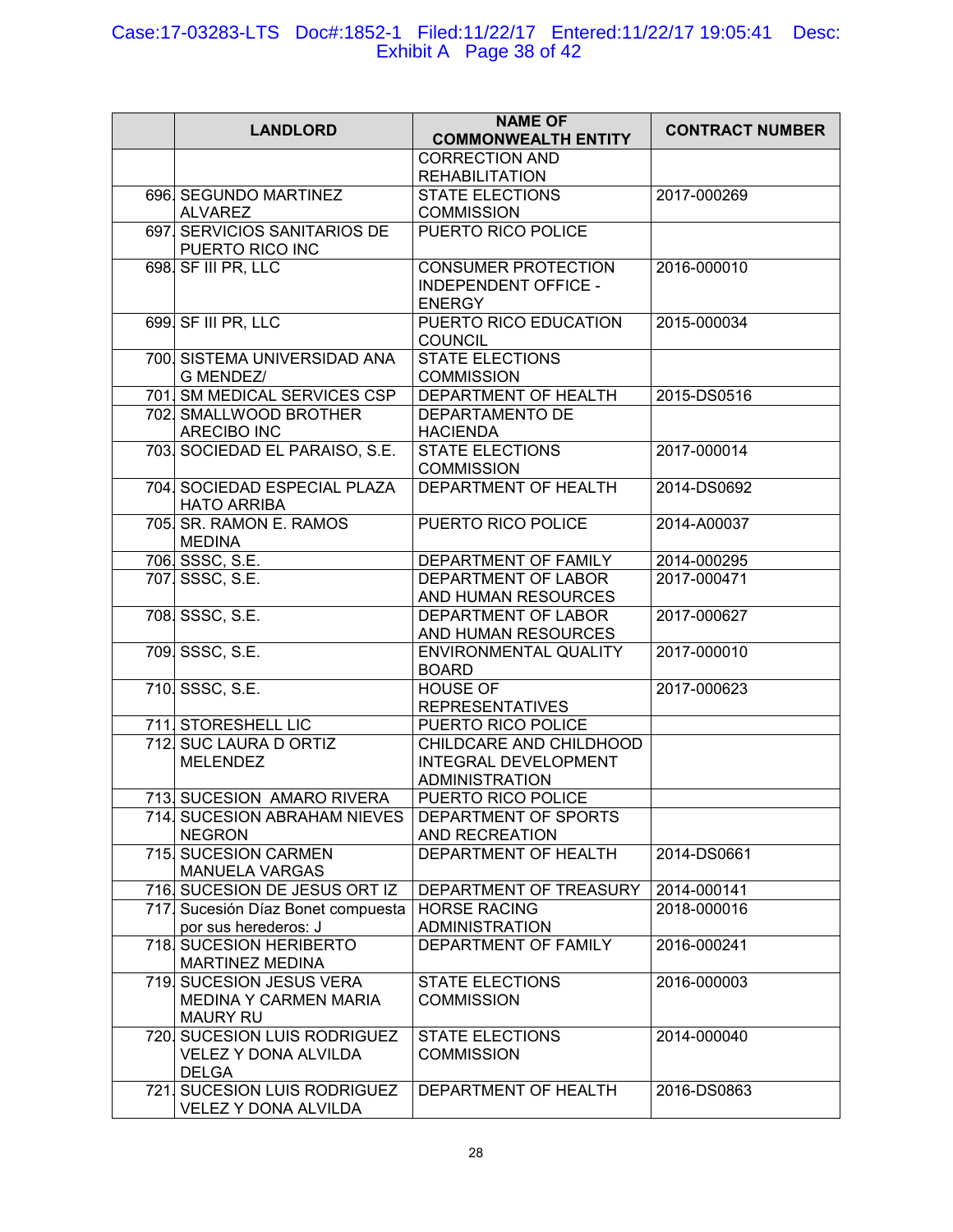# Case:17-03283-LTS Doc#:1852-1 Filed:11/22/17 Entered:11/22/17 19:05:41 Desc: Exhibit A Page 39 of 42

|                                                          | <b>NAME OF</b>                                 |                        |
|----------------------------------------------------------|------------------------------------------------|------------------------|
| <b>LANDLORD</b>                                          | <b>COMMONWEALTH ENTITY</b>                     | <b>CONTRACT NUMBER</b> |
| <b>DELGA</b>                                             |                                                |                        |
| 722. SUCESION NORBERTO                                   | <b>MENTAL HEALTH SERVICES</b>                  | 2017-950450            |
| MARRERO GONZALEZ                                         | AND ADDICTION CONTROL                          |                        |
|                                                          | <b>ADMINISTRATION</b>                          |                        |
| 723. SUCESION ORTIZ MELENDEZ                             | CHILDCARE AND CHILDHOOD                        | 2014-000154            |
|                                                          | <b>INTEGRAL DEVELOPMENT</b>                    |                        |
|                                                          | <b>ADMINISTRATION</b>                          |                        |
| 724. SUCESION RAFAEL                                     | <b>DEPARTMENT OF</b>                           |                        |
| <b>HERNNADEZ BARRERAS</b>                                | <b>EDUCATION</b>                               |                        |
| 725 SUCN HERIBERTO MARTINEZ                              | <b>DEPARTMENT OF</b>                           |                        |
| <b>MEDINA</b>                                            | <b>CORRECTION AND</b>                          |                        |
|                                                          | <b>REHABILITATION</b>                          |                        |
| 726. SUCN JOSE A DIAZ BONNET/                            | <b>HORSE RACING</b>                            |                        |
| JOSE A DIAZ                                              | <b>ADMINISTRATION</b>                          |                        |
| 727. SUCN JOSE PEREZ C/O                                 | DEPARTAMENTO DE                                |                        |
| SONIA ORTEGA<br>728. SUCN OSCAR RODRIGUEZ                | <b>HACIENDA</b><br>DEPARTMENT OF FAMILY        |                        |
| <b>CRESPO</b>                                            |                                                |                        |
| 729. SUCN WILLIAM DAVILA                                 | <b>DEPARTMENT OF</b>                           |                        |
| <b>TORRES</b>                                            | <b>EDUCATION</b>                               |                        |
| 730. SUCN. DE JESUS ORTIZ C/O                            | DEPARTAMENTO DE                                |                        |
| <b>IRIS M DE JESUS</b>                                   | <b>HACIENDA</b>                                |                        |
| 731. SUNC FRANCISCO OTERO                                | <b>DEPARTMENT OF</b>                           |                        |
|                                                          | <b>EDUCATION</b>                               |                        |
| 732. SUNRISE PROPERTIES INC                              | DEPARTMENT OF FAMILY                           |                        |
| 733. SUPERMERCADO MI CASA                                | <b>STATE ELECTIONS</b>                         | 2016-000070            |
| INC.                                                     | <b>COMMISSION</b>                              |                        |
| 734 SYVIA SANTIAGO ACEVEDO                               | <b>DEPARTMENT OF</b>                           |                        |
|                                                          | <b>CORRECTION AND</b>                          |                        |
|                                                          | <b>REHABILITATION</b>                          |                        |
| 735. TAM INVESTMENT GROUP                                | <b>STATE ELECTIONS</b>                         | 2017-000178            |
| CORP.                                                    | <b>COMMISSION</b>                              |                        |
| 736. TAMM INVESTMENT CORP                                | <b>DEPARTMENT OF</b>                           |                        |
|                                                          | <b>EDUCATION</b>                               |                        |
| 737. T-BOARDS INC                                        | DEPARTMENT OF SPORTS                           | 2017-001014            |
|                                                          | AND RECREATION                                 |                        |
| 738. TECHLEASE CORP                                      | DEPARTMENT OF FAMILY                           |                        |
| 739. TELEPRO CARIBE, INC.                                | <b>STATE ELECTIONS</b>                         | 2015-000110            |
|                                                          | <b>COMMISSION</b>                              |                        |
| 740. TERRANOVA, CORP.                                    | <b>AGRICULTURE ENTERPRISE</b>                  | 2016-000231            |
|                                                          | <b>DEVELOPMENT</b>                             |                        |
|                                                          | <b>ADMINISTRATION</b>                          |                        |
| 741   TGR AFFORDABLE HOUSING<br>742. THE FRANCIS VILLAGE | DEPARTMENT OF HOUSING<br>DEPARTMENT OF HOUSING | 2013-000166            |
| ELDERLY, SE                                              |                                                | 2013-000229            |
| 743. THE FRANCIS VILLAGES                                | DEPARTMENT OF HOUSING                          |                        |
| <b>ELDERLY LIMITED</b>                                   |                                                |                        |
| 744. THE GOLDEN RESIDENCES,                              | DEPARTMENT OF HOUSING                          | 2012-000073            |
| <b>LLC</b>                                               |                                                |                        |
| 745. THE GOLDEN RESIDENCES,                              | DEPARTMENT OF HOUSING                          | 2012-000073            |
| <b>LLC</b>                                               |                                                |                        |
| 746. THE NEW PONCE SHOPPING                              | OFFICE OF THE OMBUDSMAN                        | 2002-000007            |
| <b>CENTER</b>                                            |                                                |                        |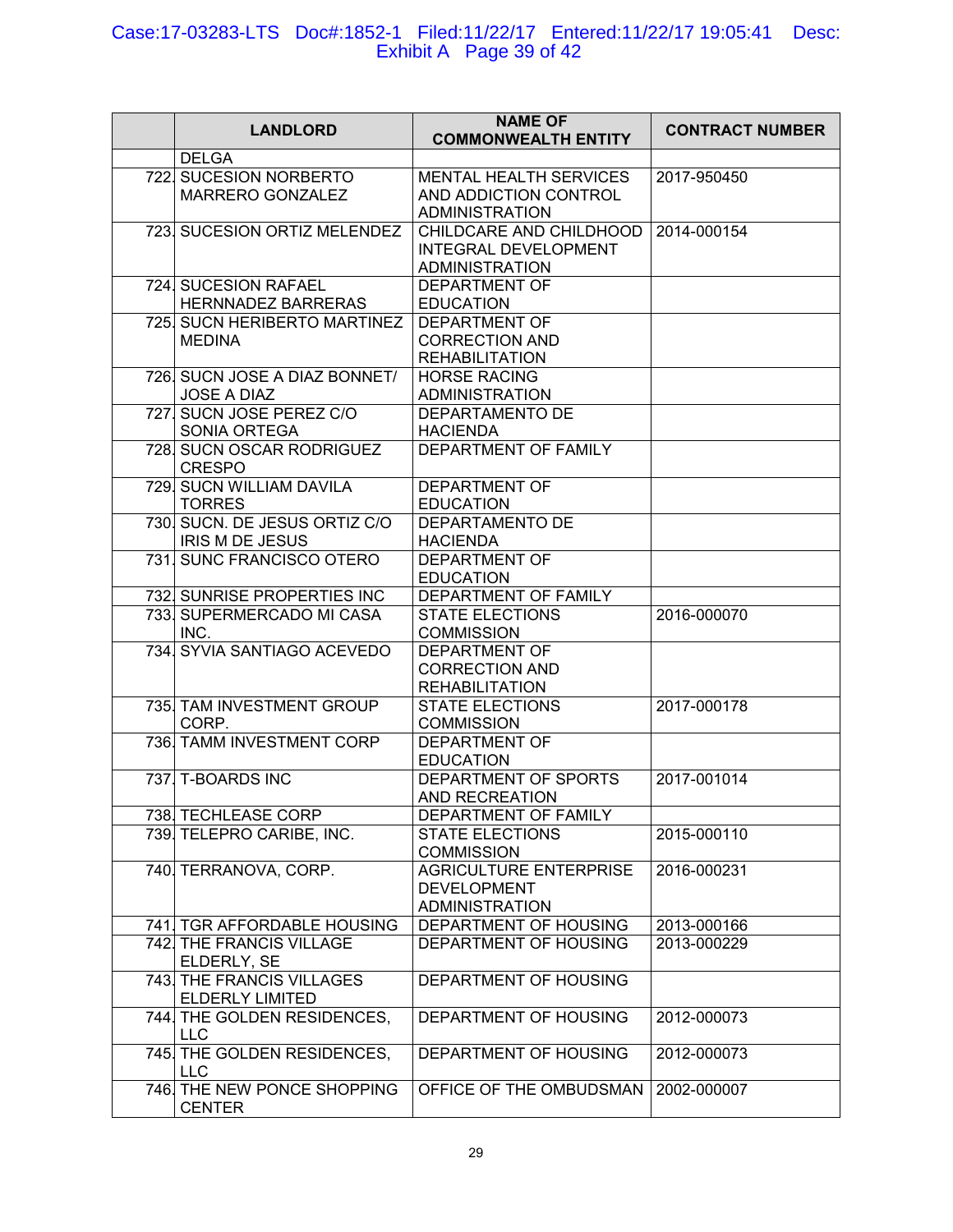#### Case:17-03283-LTS Doc#:1852-1 Filed:11/22/17 Entered:11/22/17 19:05:41 Desc: Exhibit A Page 40 of 42

| <b>LANDLORD</b>                                    | <b>NAME OF</b><br><b>COMMONWEALTH ENTITY</b>                           | <b>CONTRACT NUMBER</b> |
|----------------------------------------------------|------------------------------------------------------------------------|------------------------|
| 747. THE NEW PONCE SHOPPING<br><b>CENTER</b>       | OFFICE OF THE OMBUDSMAN<br>- ELDERS AND PENSIONERS                     | 2016-000022            |
| 748. TLG MANAGEMENT CORP                           | <b>INDUSTRIAL COMMISSION</b>                                           | 2013-000065            |
| 749. TOA BAJA ERDERLY<br><b>HOUSING</b>            | DEPARTMENT OF HOUSING                                                  |                        |
| 750. TOGAR GLOBAL INC                              | <b>STATE HISTORIC</b><br><b>CONSERVATION OFFICE</b>                    |                        |
| 751. TROPICAL RENTAL & SALES<br><b>CORP</b>        | DEPARTMENT OF SPORTS<br>AND RECREATION                                 |                        |
| 752. TURABO OFFICE PARK                            | PUBLIC SERVICE<br><b>COMMISSION</b>                                    |                        |
| 753. U S DEPT OF THE TREASURY                      | NATIONAL GUARD OF<br>PUERTO RICO                                       |                        |
| 754. U S POSTAL SERVICE                            | PUBLIC SERVICE APPELLATE<br><b>COMMISSION</b>                          |                        |
| 755. U S POSTAL SERVICE                            | <b>VOCATIONAL</b><br><b>REHABILITATION</b><br><b>ADMINISTRATION</b>    |                        |
| 756. UNION HOLDINGS, INC.                          | OFFICE OF THE OMBUDSMAN                                                | 2016-000024            |
| 757. UNION HOLDINGS, INC.                          | <b>CONTROLLER'S OFFICE</b>                                             | 2018-000020            |
| 758. UNION HOLDINGS, INC.                          | <b>CONTROLLER'S OFFICE</b>                                             | 2018-000021            |
| 759. UNION HOLDINGS, INC.                          | DEPARTMENT OF FAMILY                                                   | 2015-000022            |
| 760. UNION HOLDINGS, INC.                          | DEPARTMENT OF FAMILY                                                   | 2015-000022            |
| 761. UNION HOLDINGS, INC.                          | HUMAN RIGHTS COMMISSION                                                | 2018-000004            |
| 762. UNION HOLDINGS, INC.                          | OFFICE OF THE OMBUDSMAN<br>- VETERANS                                  | 2008-000015            |
| 763. UNION HOLDINGS, INC.                          | OFFICE OF THE SOLICITOR -<br>SPECIAL INDEPENDENT<br><b>PROSECUTOR</b>  | 2017-000044            |
| 764. UNION HOLDINGS, INC.                          | <b>VOCATIONAL</b><br><b>REHABILITATION</b><br><b>ADMINISTRATION</b>    | 2017-000001            |
| 765. UNITED STATES POSTAL<br><b>SERVICE</b>        | DEPARTAMENTO DE ESTADO                                                 |                        |
| <b>766 UNITED STATES POSTAL</b><br><b>SERVICES</b> | <b>STATE ELECTIONS</b><br><b>COMMISSION</b>                            |                        |
| 767. UNIVERSAL HOUSING CORP.                       | <b>SUPREME COURT</b>                                                   | 2014-000148            |
| 768. UNIVERSAL HOUSING CORP.                       | <b>SUPREME COURT</b>                                                   | 2014-000148            |
| 769. UNIVERSIDAD DEL SAGRADO<br><b>CORAZON</b>     | <b>STATE ELECTIONS</b><br><b>COMMISSION</b>                            |                        |
| 770 UNIVERSIDAD<br><b>INTERAMERICA DE PR</b>       | <b>STATE ELECTIONS</b><br><b>COMMISSION</b>                            |                        |
| 771. UNIVERSIDAD<br><b>INTERAMERICANA</b>          | <b>STATE ELECTIONS</b><br><b>COMMISSION</b>                            |                        |
| 772 UNIVISION DE PUERTO RICO                       | PR MEDICAL EMERGENCY<br><b>ENTITY</b>                                  |                        |
| 773. V & Q MANAGEMENT INC                          | DEPARTMENT OF NATURAL<br>AND ENVIRONMENTAL<br><b>RESOURCES</b>         | 2016-000007            |
| 774. VAL MEDICAL INC.                              | <b>DEPARTMENT OF</b><br><b>CORRECTION AND</b><br><b>REHABILITATION</b> | 2009-000037            |
| 775. VAREY COMPANY INC                             | DEPARTMENT OF HOUSING                                                  |                        |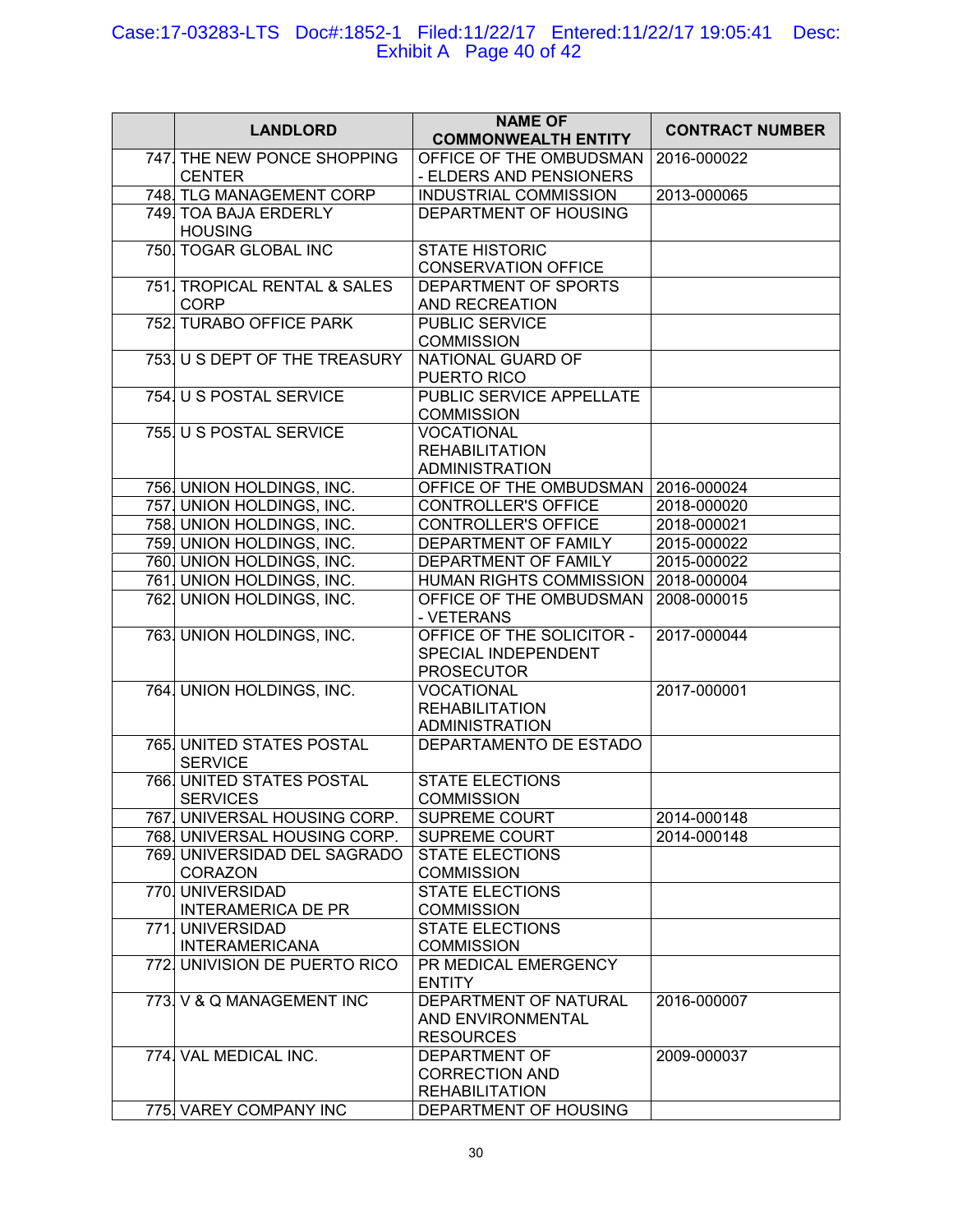#### Case:17-03283-LTS Doc#:1852-1 Filed:11/22/17 Entered:11/22/17 19:05:41 Desc: Exhibit A Page 41 of 42

| <b>LANDLORD</b>                                        | <b>NAME OF</b><br><b>COMMONWEALTH ENTITY</b>                                                                              | <b>CONTRACT NUMBER</b> |
|--------------------------------------------------------|---------------------------------------------------------------------------------------------------------------------------|------------------------|
| 776. VAZQUEZ MUNOZ Y<br><b>ASOCIADOS CRL</b>           | <b>CENTRAL COMMITTEE OF</b><br>THE DEMOCRATIC PEOPLE'S<br><b>PARTY</b>                                                    |                        |
| 777. VEGA BAJA APARTAMENTS,<br><b>LLC</b>              | DEPARTMENT OF HOUSING                                                                                                     | 2013-000162            |
| 778. VERDEYA LLC                                       | <b>AGRICULTURE ENTERPRISE</b><br><b>DEVELOPMENT</b><br><b>ADMINISTRATION</b>                                              | 2017-000343            |
| 779. VICTOR M. TORRES<br><b>QUINONES</b>               | <b>STATE ELECTIONS</b><br><b>COMMISSION</b>                                                                               | 2015-000117            |
| 780. VICTORIA RAMOS BATISTA                            | DEPARTMENT OF HOUSING                                                                                                     |                        |
| 781. VIEQUES ELDERLY<br><b>APARTMENT</b>               | DEPARTMENT OF HOUSING                                                                                                     |                        |
| 782. VIEQUES OFFICE PARK INC                           | DEPARTMENT OF FAMILY                                                                                                      | 2016-000056            |
| 783 VIEQUES OFFICE PARK INC                            | DEPARTMENT OF TREASURY                                                                                                    | 2016-000212            |
| 784. VIEW POINT AT DOMENECH<br><b>LLC</b>              | DEPARTMENT OF HOUSING                                                                                                     |                        |
| 785. VIG LEASING, S. E.                                | PLANNING BOARD                                                                                                            | 2016-000022            |
| 786. VILLA COOP AGUSTIN<br><b>BURGOS RIVERA</b>        | DEPARTMENT OF HEALTH                                                                                                      | 2017-DS0251            |
| 787. VILLALBA HOUSING LIMITED<br><b>PARTNERSHIP SE</b> | DEPARTMENT OF HOUSING                                                                                                     |                        |
| 788. VILMARY CEPERO CASTRO                             | <b>DEPARTMENT OF</b><br><b>CORRECTION AND</b><br><b>REHABILITATION</b>                                                    |                        |
| 789. VISTA DEL MAR EDERLY                              | DEPARTMENT OF HOUSING                                                                                                     |                        |
| 790. WAEL INC                                          | PR MEDICAL EMERGENCY<br><b>ENTITY</b>                                                                                     |                        |
| 791. WALDEMAR ROBLES PEREZ                             | <b>DEPARTMENT OF</b><br><b>CORRECTION AND</b><br><b>REHABILITATION</b>                                                    |                        |
| 792. WALTER TIMOTHY CRUZ<br><b>GONZALEZ</b>            | <b>DEPARTMENT OF FAMILY</b>                                                                                               | 2016-000278            |
| 793. WALTER TIMOTHY CRUZ<br><b>GONZALEZ</b>            | DEPARTMENT OF FAMILY                                                                                                      |                        |
| 794. WANDA I CAMACHO<br><b>LARTIGAUT</b>               | DEPARTMENT OF<br><b>CORRECTION AND</b><br><b>REHABILITATION</b>                                                           |                        |
| 795. WILBERT CARMELO FONTAN<br><b>RODRIGUEZ</b>        | <b>STATE ELECTIONS</b><br><b>COMMISSION</b>                                                                               | 2014-000005            |
| 796. WILGRE CORPORATION                                | <b>HOUSE OF</b><br><b>REPRESENTATIVES</b>                                                                                 | 2017-000739            |
| 797. WPR LA CERAMICA LP S.E.                           | DEPARTMENT OF TREASURY                                                                                                    | 2014-000286            |
| 798. WPR PUERTO LA CERAMICA<br><b>LPSE</b>             | DEPARTMENT OF FAMILY                                                                                                      |                        |
| 799. XAVIER ZEQUEIRA, INC.                             | OFFICE OF ADMINISTRATION<br>AND TRANSFORMATION OF<br>HUMAN RESOURCES IN THE<br><b>GOVERNMENT OF PUERTO</b><br><b>RICO</b> | 2014-000041            |
| 800. XAVIER ZEQUEIRA, INC.                             | OFFICE OF COURT<br><b>ADMINISTRATION</b>                                                                                  | 2017-000090            |
| 801 YABUCOA DEVELOPMENT SE                             | DEPARTAMENTO DE                                                                                                           |                        |